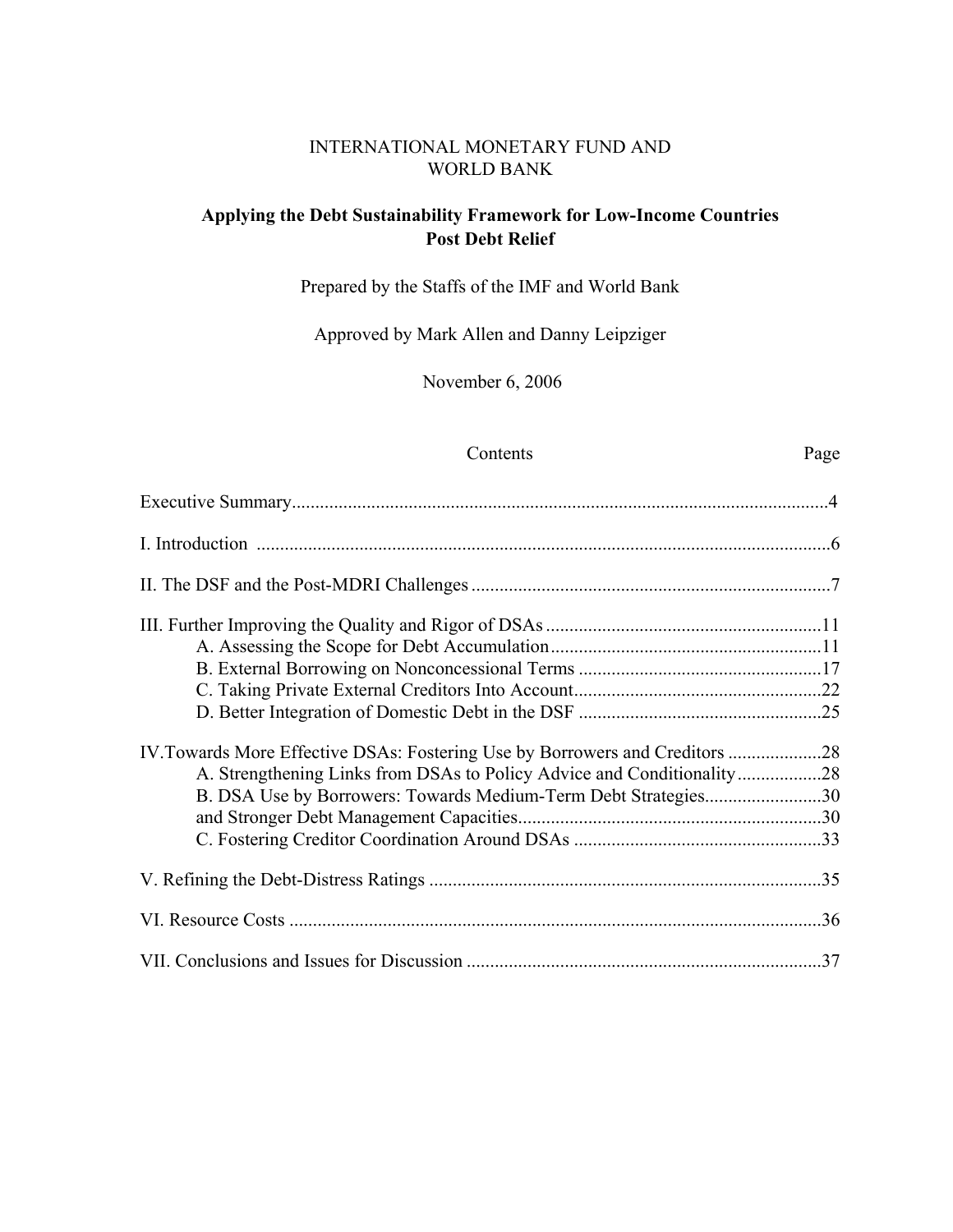| ۰,<br>۰. |
|----------|
|----------|

| Box 1. The Growing Importance of Official Emerging Creditors in Financing to LICs 8<br>Box 2. Analyzing the Relationship Between Public Investment and Growth 13<br>Box 3. Indicators for Analysis of the Link Between Debt-Financed Investment and |  |
|-----------------------------------------------------------------------------------------------------------------------------------------------------------------------------------------------------------------------------------------------------|--|
|                                                                                                                                                                                                                                                     |  |
|                                                                                                                                                                                                                                                     |  |
| Box 5. Non-Zero Ceilings on Nonconcessional External Debt in PRGF Arrangements                                                                                                                                                                      |  |
|                                                                                                                                                                                                                                                     |  |
|                                                                                                                                                                                                                                                     |  |
| Tables<br>Table 1. Concessionality Requirements for New External Borrowing for PRGF                                                                                                                                                                 |  |
|                                                                                                                                                                                                                                                     |  |
|                                                                                                                                                                                                                                                     |  |
|                                                                                                                                                                                                                                                     |  |
| Appendices                                                                                                                                                                                                                                          |  |
| Appendix 1. Domestic Debt in LICs and Links to External Debt Distress39                                                                                                                                                                             |  |
|                                                                                                                                                                                                                                                     |  |
| Appendix 3. The Link Between Debt-Financed Investment and Growth-Some                                                                                                                                                                               |  |
|                                                                                                                                                                                                                                                     |  |
|                                                                                                                                                                                                                                                     |  |
| <b>Appendix Tables</b>                                                                                                                                                                                                                              |  |
|                                                                                                                                                                                                                                                     |  |
|                                                                                                                                                                                                                                                     |  |
|                                                                                                                                                                                                                                                     |  |
|                                                                                                                                                                                                                                                     |  |
|                                                                                                                                                                                                                                                     |  |
|                                                                                                                                                                                                                                                     |  |
| 8. Marginal Effects (Standard Errors) on the Probability of External Debt                                                                                                                                                                           |  |
|                                                                                                                                                                                                                                                     |  |
| 9. Marginal Effects (Standard Erros) on the Probability of External Debt                                                                                                                                                                            |  |
|                                                                                                                                                                                                                                                     |  |
| 10. Annual Average of Changes in Public Debt (Percent of GDP)51                                                                                                                                                                                     |  |
|                                                                                                                                                                                                                                                     |  |
|                                                                                                                                                                                                                                                     |  |
|                                                                                                                                                                                                                                                     |  |
|                                                                                                                                                                                                                                                     |  |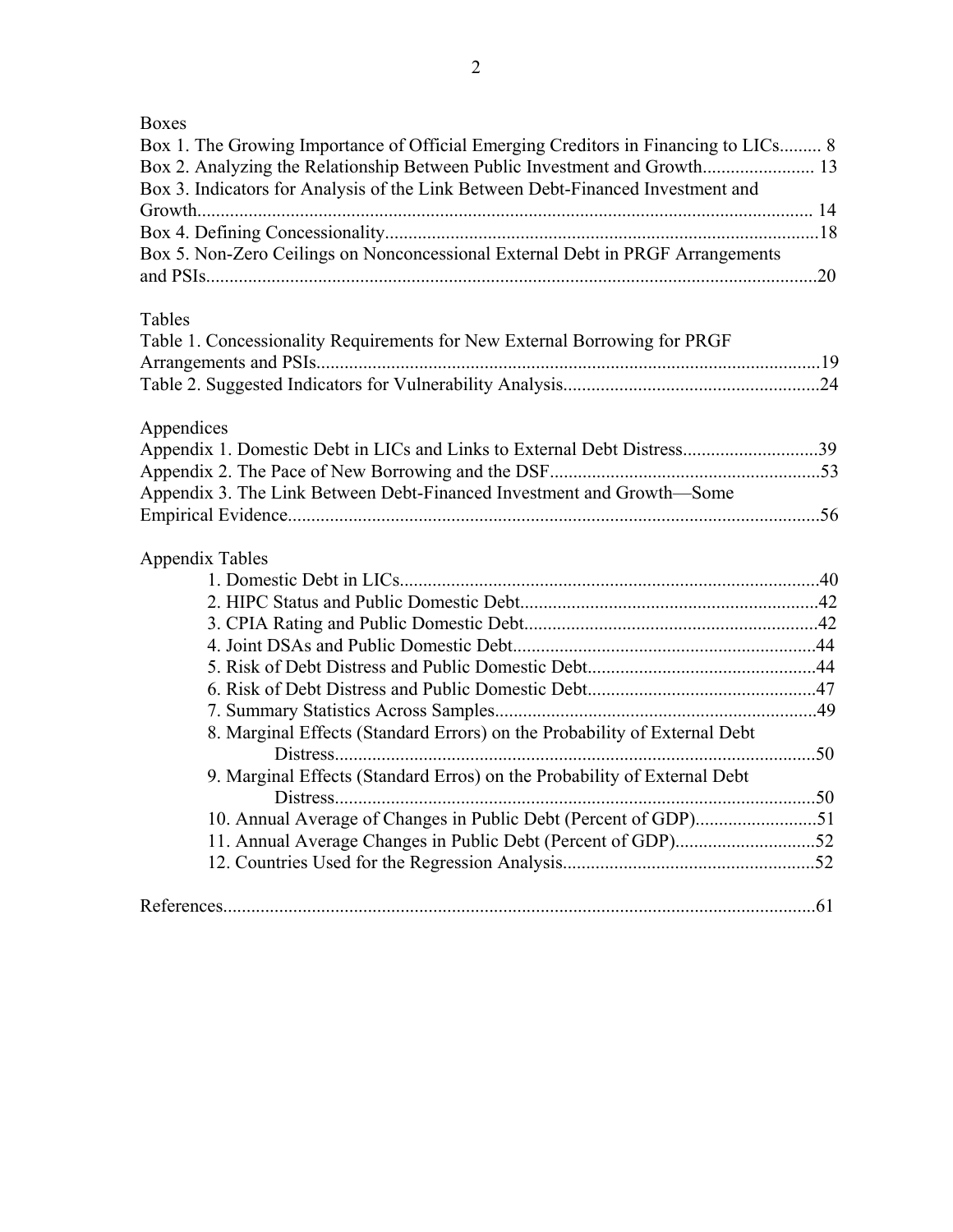# **ABBREVIATIONS AND ACRONYMS**

| CAS         | <b>Country Assistance Strategy</b>              |
|-------------|-------------------------------------------------|
| CG          | <b>Consultative Group</b>                       |
| <b>CIRR</b> | <b>Commercial Interest Reference Rate</b>       |
| <b>CPIA</b> | Country Policy and Institutional Assessment     |
| <b>DAC</b>  | Development Assistance Committee of the OECD    |
| <b>DRS</b>  | <b>Debtor Reporting System</b>                  |
| <b>DSA</b>  | Debt Sustainability Analysis                    |
| <b>DSF</b>  | Debt Sustainability Framework                   |
| <b>ECA</b>  | <b>Export Credit Agency</b>                     |
| <b>FDI</b>  | Foreign Direct Investment                       |
| <b>GDP</b>  | <b>Gross Domestic Product</b>                   |
| <b>HIPC</b> | <b>Heavily Indebted Poor Countries</b>          |
| <b>ICOR</b> | Incremental Capital-Output Ratio                |
| <b>IFS</b>  | <b>International Finance Statistics</b>         |
| <b>JEDH</b> | Joint External Debt Hub                         |
| <b>LIC</b>  | Low-Income Country                              |
| <b>MDG</b>  | Millennium Development Goal                     |
| <b>MDRI</b> | Multilateral Debt Relief Initiative             |
| <b>MTDS</b> | Medium-Term Debt Strategy                       |
| <b>NPV</b>  | Net Present Value                               |
| <b>ODA</b>  | <b>Official Development Assistance</b>          |
| <b>PEFA</b> | Public Expenditure and Financial Accountability |
| <b>PRGF</b> | Poverty Reduction and Growth Facility           |
| <b>PRS</b>  | <b>Poverty Reduction Strategy</b>               |
| <b>PSI</b>  | <b>Policy Support Instrument</b>                |
| <b>TA</b>   | <b>Technical Assistance</b>                     |
| <b>TFFS</b> | Inter-Agency Task Force on Finance Statistics   |
| <b>TFP</b>  | <b>Total Factor Productivity</b>                |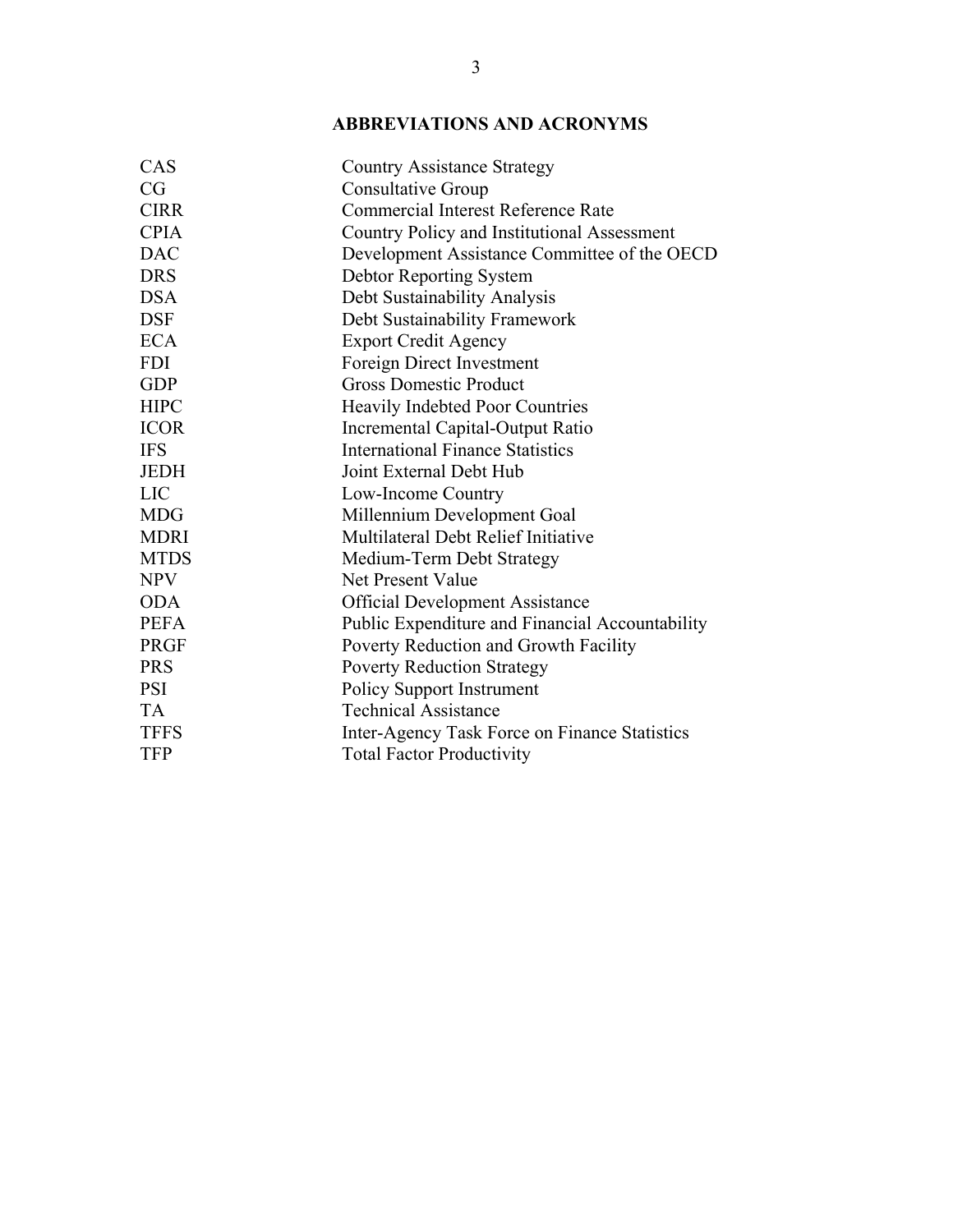#### **EXECUTIVE SUMMARY**

In April 2006, the Executive Boards of the Bank and the Fund reviewed the debt sustainability framework (DSF) for low-income countries (LICs) and the implications of the multilateral debt relief initiative (MDRI). Directors thought that the DSF was broadly appropriate and that no major changes were warranted, but saw scope for additional guidance on the application of the framework in a context where the apparent borrowing space created by debt relief raises new challenges in terms of policy advice. Most Directors supported a case-by-case approach for assessing the appropriate pace of debt accumulation in countries with debt below the DSF thresholds, but requested the development of specific recommendations on the implementation of such a case-by-case approach.

Debt relief has led to the perception of a large borrowing space in some LICs. Simultaneously, the emergence of new creditors and the rising importance of domestic debt have led to an expansion in the volume and sources of funds available to these countries. These developments, while welcome, raise new risks. To address them, this paper proposes to improve the *rigor and quality* of debt sustainability analyses (DSAs) as well as their *effectiveness*.

## **Improving Further the Quality and Rigor of DSAs**

*To ensure that the case-by-case approach provides a rigorous and consistent treatment of debt accumulation issues across countries* while still taking into account country-specific circumstances, staffs propose:

- Guidance for designing more solid baseline macroeconomic and growth scenarios, taking into account the country's policy and institutional setting, the external environment, and the likelihood of external shocks—and in this context assessing the impact of increased borrowing to finance additional public expenditures.
- A reinforcement of the precautionary features already built into the DSF.
- A detailed review of macroeconomic assumptions (particularly relating to economic growth and borrowing) and policies when the pace of borrowing exceeds a certain threshold.

A key issue is whether a *minimum level of concessionality* remains appropriate for countries that have benefited from debt relief. Staffs argue that concessional flows remain the most appropriate source of external finance for LICs. However, consideration could be given—on a case-by-case basis—to nonconcessional finance depending on: (i) the impact on debt sustainability; (ii) the availability of concessional resources; and (iii) the overall strength of a debtor country's policies and institutions, as well as of the quality of the investment to be financed and of the overall public expenditure program.

The paper also explores two areas where the DSF could be enhanced: the rising importance of private external creditors and domestic debt.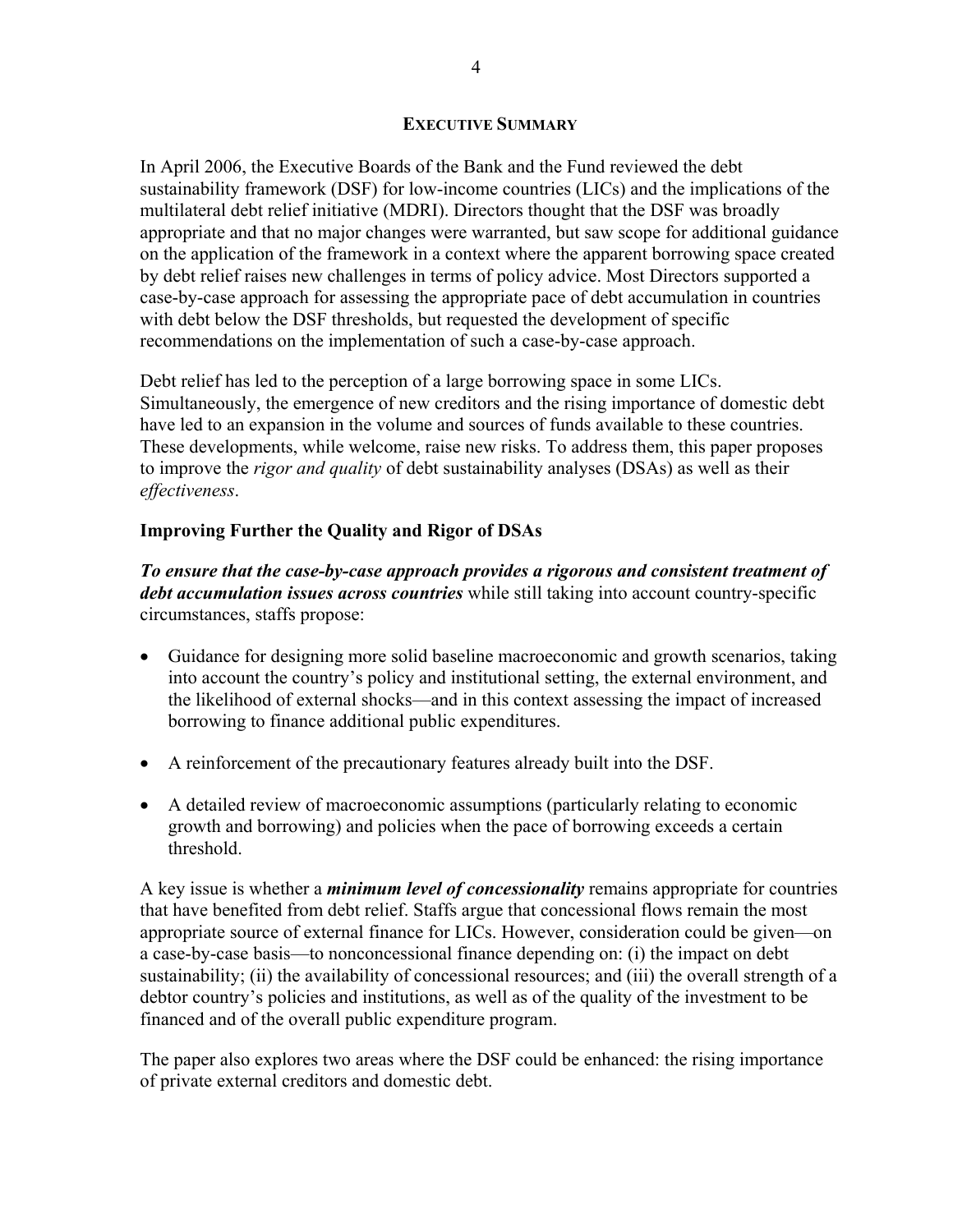- *Private external creditors*' interest in LICs' sovereign debt instruments, including domestic debt instruments, has increased. This could provide opportunities, but may also give rise to new vulnerabilities that need to be monitored carefully. In such cases, staffs suggest that additional vulnerability analyses focusing on short-term debt-related vulnerabilities could be used on a more systematic basis in conjunction with the DSF.
- *Domestic debt* clearly matters for the risk of debt distress. The integration of domestic debt into the DSF poses conceptual challenges, because domestic debt is different from external debt in several important dimensions. While there appears to be no simple way to incorporate domestic debt into the existing thresholds, staffs see scope, and make specific suggestions, for integrating domestic debt more systematically into the assessment of debt sustainability and the risk of external debt distress.

## **Towards More Effective DSAs: Fostering Use by Borrowers and Creditors**

#### *The effectiveness of the DSF ultimately depends on its broader use by debtors and*

*creditors*, including as a device for better communication and coordination between creditors and borrowers, and among creditors. The use of the DSF is expanding but is still limited. Further outreach by the staffs to all official creditors is needed, in particular towards emerging creditors. In addition, the link between DSA results, Bank and Fund policy advice, and, where relevant, program conditionality, should be further strengthened.

The paper also suggests how the DSF combined with capacity building in public debt management can help countries develop their own *medium-term debt strategy* (MTDS) in support of their development objectives, including the Millennium Development Goals, while containing risks of debt distress and macroeconomic vulnerability. The MTDS can also help in guiding creditors' decisions.

Finally, the Boards asked staffs to consider *possible refinements to the existing scale of debt distress risk ratings*, including subdividing the moderate risk category. Staffs believe that there is no need for revising the existing debt distress categories at this point, particularly because the incidence of moderate risk ratings has declined owing to MDRI relief and more conservative growth projections. Staffs suggest, however, using a three-year moving average Country Policy and Institutional Assessment (CPIA) score to determine the appropriate indicative threshold for debt distress, and thereby avoid undue volatility in the IDA grant share for a country.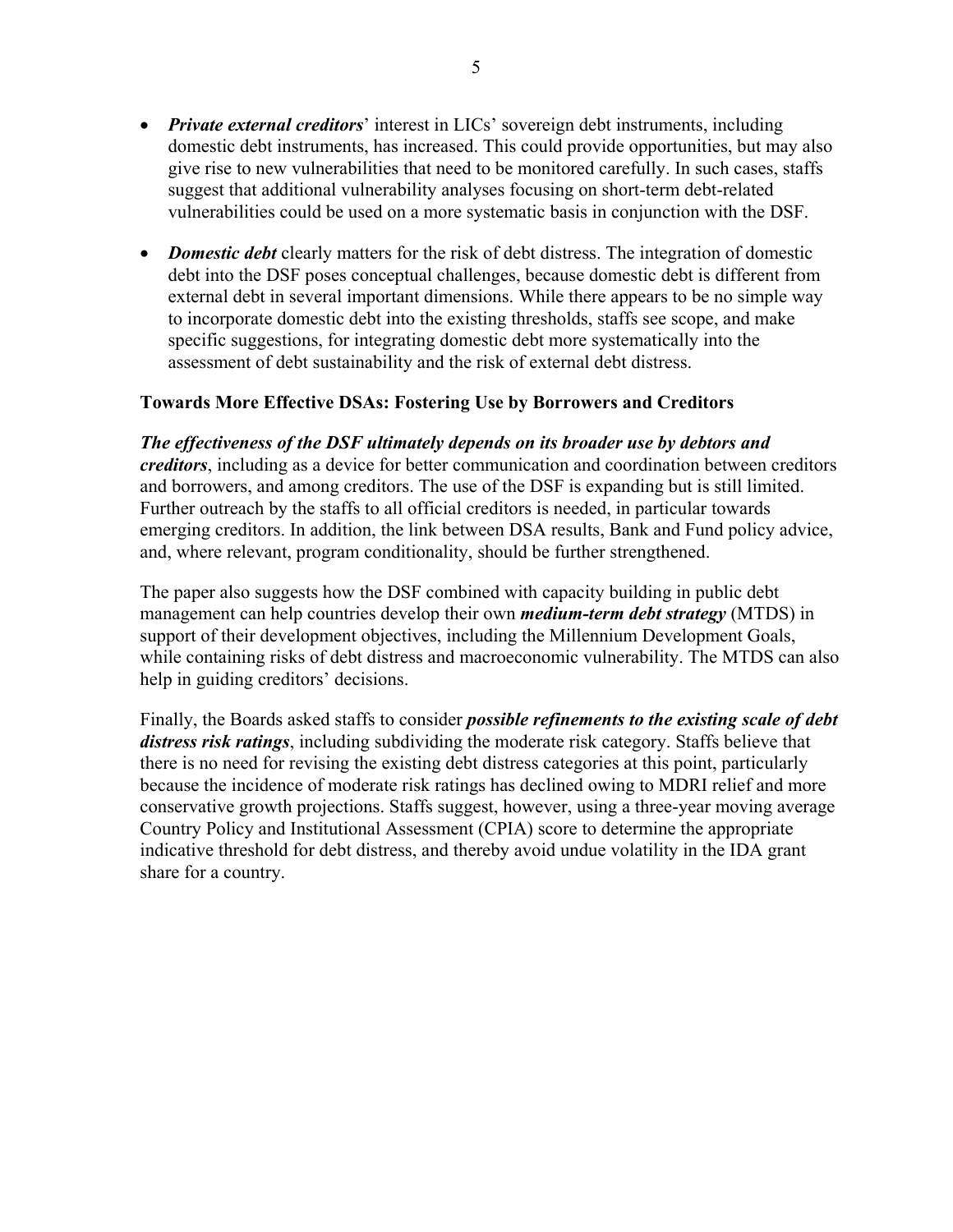#### **I. INTRODUCTION 1**

1. **In April 2006, the Executive Boards of the Fund and the Bank reviewed the debt sustainability framework (DSF) for low-income countries (LICs), which had been endorsed by the Boards in April 2005, as well as the implications of the multilateral**  debt relief initiative (MDRI).<sup>2, 3</sup> Directors thought that the DSF was broadly appropriate and that no major changes were warranted, but asked for further consideration of three issues: (i) the scope for using the framework to assess the appropriate level of new borrowing in LICs, especially from nonconcessional creditors; (ii) further integration of domestic debt in DSAs; and (iii) refinement of the existing scale of risk categories for debt distress ratings.

2. **The apparent borrowing space created by debt relief—and the extent to which it should be filled—poses new policy challenges.** Debt relief frees up resources that LICs may wish to use to make faster progress toward achieving the Millennium Development Goals (MDGs). Meanwhile, the emergence of potential new lenders, both public and private, presents new opportunities. Such lending, however, if in excessive volumes or on unfavorable terms, could contribute to the re-emergence of debt vulnerabilities in these countries and create risks to development. The increasing tendency of some governments to borrow domestically—and the impact on overall debt risks—adds to the complexity of assessing these risks. The ultimate objective of the DSF is to help countries themselves identify debt-related vulnerabilities so that they can be adequately taken into account in policy formulation.

3. **During the April 2006 Board discussions, most Directors supported a case-bycase approach to assessing the pace of debt accumulation for countries with debt below the DSF thresholds**. They agreed that a rules-based approach was not desirable, notably because it was not possible to find a rule with adequate empirical foundations which would apply across countries with different circumstances. An arbitrary rule constraining borrowing can entail costs in terms of missed investment and growth opportunities. It can also undermine the credibility and acceptability of the DSF and reduce the effectiveness of Bank

<sup>&</sup>lt;sup>1</sup> This paper was prepared by Patricia Alonso-Gamo, Birgir Arnason, Bergljot Barkbu, Christian Beddies, Gabriel Di Bella, Andy Berg, Christina Daseking, Martine Guerguil, Mumtaz Hussain, Samir Jahjah, Hervé Joly, Carlos Leite, Adnan Mazarei, Mauro Mecagni, Perry Perone, Bjoern Rother, Gabriel Sterne, Ben Umansky, Felipe Zanna (IMF) and Frederico Gil Sander, Aart Kraay, Vikram Nehru, Gaobo Pang, and Mark Roland Thomas (World Bank).

<sup>&</sup>lt;sup>2</sup> "DSF" refers to the new framework for joint debt sustainability analyses in LICs. "DSA" refers to an analysis of debt sustainability in a particular country. At times, the DSAs performed under the DSF are referred to as "low-income country DSAs" or "joint DSAs," in order to differentiate them from the debt sustainability analyses conducted prior to the introduction of the framework.

<sup>&</sup>lt;sup>3</sup> See *Review of Low-Income Country Debt Sustainability Framework and Implications of the Multilateral Debt Relief Initiative.* The Bank's Executive Board reviewed the DSF on April 18, 2006. For additional information on the DSF, see the following joint Fund-World Bank staff papers: *Review of Low-Income Country Debt Sustainability Framework and Implications of the MDRI*, *Operational Framework for Debt Sustainability Assessments in Low-Income Countries—Further Considerations*, *Debt Sustainability in Low-Income Countries—Proposal for an Operational Framework and Policy Implications,* and *Debt Sustainability in Low-Income Countries—Further Considerations on an Operational Framework and Policy Implications*.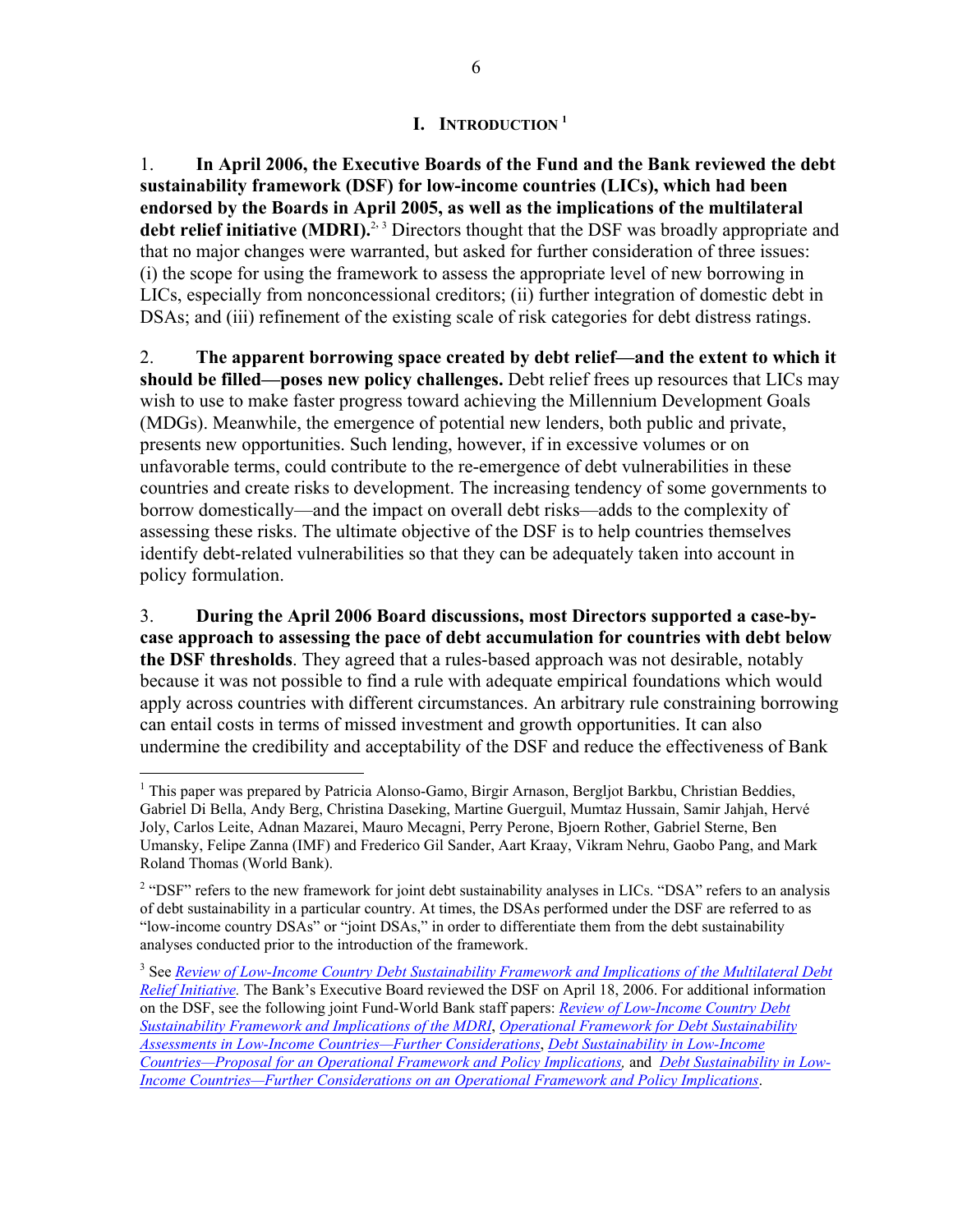and Fund advice in this area. On that basis, Directors requested the development of specific recommendations on the implementation of a case-by-case approach.

4. **In this paper, staffs propose practical guidelines that have two main objectives.**  The first is to enhance the *rigor and quality* of DSAs by strengthening the application of the DSF itself, reinforcing its built-in precautionary aspects, and providing clearer guidance on the design of critical aspects of underlying growth and macroeconomic scenarios. The aim is to ensure that existing and potential debt-related vulnerabilities are identified and assessed in a thorough, disciplined, and consistent manner across countries, while still taking into account individual circumstances. The second main objective is to increase the *effectiveness* of the DSF through its more active use by a broader group of debtors and creditors. Incorporating debt sustainability considerations in an open and coordinated manner in borrowing and lending decisions could go a long way to prevent the emergence of new debt difficulties.

5. **The structure of this paper is as follows.** Section II describes in more detail the new challenges faced by LICs, particularly those that have benefited from debt relief, in determining an appropriate pace of borrowing and debt accumulation. Section III provides guidelines for a more rigorous application of the DSF in this new environment, and its implications for the appropriate pace of borrowing, degree of concessionality, and treatment of private capital inflows and domestic debt. Section IV discusses the scope for making the DSF an effective tool to inform medium-term borrowing and lending strategies and foster information exchange and coordination between debtors and creditors. Section V suggests refinements to debt-distress risk ratings. Section VI discusses resource implications, and Section VII summarizes key issues for discussion.

# **II. THE DSF AND THE POST-MDRI CHALLENGES**

6. **The financial situation of many LICs has recently improved substantially thanks to debt relief under the HIPC Initiative and MDRI**. Debt relief has reduced the debt burden of some LICs to levels that are now well below their policy-dependent thresholds under the DSF. With low debt ratios and high export prices, many LICs may wish to accelerate borrowing to address their development needs.

7. **At the same time, the universe of potential creditors has expanded, with export credit agencies (ECAs) and commercial banks in particular playing an increasingly active role.** Lower debt levels, strengthened macroeconomic fundamentals, and improved prospects in LICs have increased their attractiveness for ECAs. In addition to the ECAs of developed countries, emerging economies are stepping up their lending to LICs (Box 1).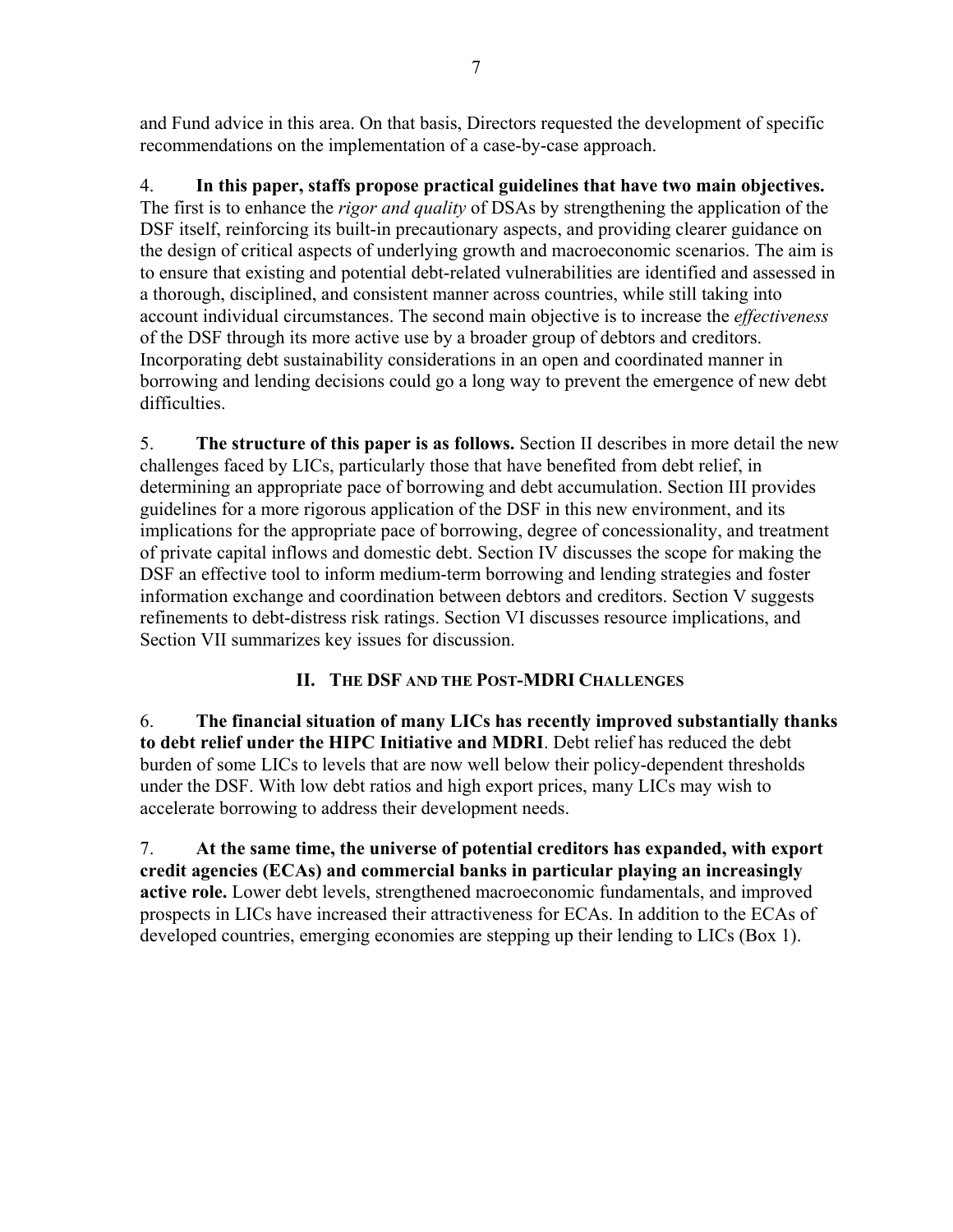#### **Box 1: The Growing Importance of Official Emerging Creditors in Financing to LICs**

**Over recent years, a number of emerging creditors have increased their official bilateral aid flows to LICs**. According to debtor data, the share of these creditors in total official assistance to LICs is still small (around 10 percent) but is increasing steadily. In several cases, official loans from a single emerging creditor represent a large share of the recipient's GDP, but in most cases are still well below the share from traditional creditors. (The table below shows the countries with the highest debt outstanding and disbursed from emerging creditors in percent of GDP. The data is derived from IDA's Debtor Reporting System and, as explained in paragraph 64 below, may be incomplete or uneven. In some cases, large claims may correspond to the existence of protracted arrears and accrued late interest, and not necessarily recent disbursements.)

**Emerging creditors are numerous.** The six largest non-Paris Club bilateral creditors to LICs are Brazil, China, India, Korea, Kuwait, and Saudi Arabia. (Some of them have provided aid for many years, and therefore "emerging creditors" is used for them as a shorthand.) Available data indicate that China has become, by a large margin, the largest creditor in this group, with claims of US\$5 billion as of end-2004 (compared with US\$2.5 billion in 1994). Kuwait, the second-largest creditor in this group, had claims of US\$2.5 billion. Although precise data are not yet available, there is evidence that lending by emerging creditors, and particularly China, has increased very sharply in 2005 and 2006.

**The terms of emerging creditors' credits to LICs are not well known.** Many have non-traditional financial structures (including implicit or explicit collateralization, foreign exchange clauses, and variable fees) that hamper the assessment of their impact on debt sustainability. Given the size of these loans, more extensive information from creditors on their modalities and the terms of their lending to LICs would enhance the quality of DSAs.

|                               | Main emerging (non-DAC)  | Debt outstanding and disbursed<br>(in percent of recipient's GDP) |                         |                       | Share in total official<br>bilateral debt<br>(in percent) |                                        |
|-------------------------------|--------------------------|-------------------------------------------------------------------|-------------------------|-----------------------|-----------------------------------------------------------|----------------------------------------|
| Selected low-income countries | creditor                 | from the main from all non-<br>emerging<br>creditor               | <b>DAC</b><br>creditors | from DAC<br>creditors | of the main<br>emerging<br>creditor                       | of all non-<br><b>DAC</b><br>creditors |
| Sao Tome & Principe           | China                    | 48                                                                | 160                     | 88                    | 19                                                        | 65                                     |
| Mauritania                    | Kuwait                   | 13                                                                | 47                      | 19                    | 19                                                        | 71                                     |
| Mauritania                    | Saudi Arabia             | 11                                                                | 47                      | 19                    | 16                                                        | 71                                     |
| Eritrea                       | Kuwait                   | 9                                                                 | 20                      | 7                     | 33                                                        | 73                                     |
| <b>Belize</b>                 | China                    | 9                                                                 | 29                      | 21                    | 18                                                        | 58                                     |
| Comoros                       | Kuwait                   | 9                                                                 | 17                      | 1                     | 48                                                        | 94                                     |
| Gambia                        | China                    | 9                                                                 | 22                      | 5                     | 32                                                        | 81                                     |
| Angola                        | <b>Brazil</b>            | 8                                                                 | 23                      | 38                    | 13                                                        | 38                                     |
| Eritrea                       | Saudi Arabia             | 8                                                                 | 20                      | 7                     | 29                                                        | 74                                     |
| Solomon Islands               | Taiwan Province of China | 8                                                                 | 11                      | 4                     | 53                                                        | 76                                     |
| Sudan                         | Saudi Arabia             | 8                                                                 | 30                      | 24                    | 14                                                        | 56                                     |
| Comoros                       | Saudi Arabia             | 7                                                                 | 17                      | 1                     | 38                                                        | 94                                     |
| Lesotho                       | South Africa             | 6                                                                 | 8                       | $\overline{7}$        | 38                                                        | 53                                     |
| Guinea-Bissau                 | Kuwait                   | 5                                                                 | 36                      | 69                    | 5                                                         | 34                                     |
| Guinea-Bissau                 | <b>Brazil</b>            | 4                                                                 | 36                      | 69                    | 4                                                         | 34                                     |
| Congo, Republic               | <b>Brazil</b>            | 3                                                                 | 19                      | 72                    | 4                                                         | 21                                     |
| Seychelles                    | South Africa             | 3                                                                 | 12                      | 19                    | 10                                                        | 39                                     |
| Mauritania                    | <b>Brazil</b>            | 3                                                                 | 47                      | 19                    | 4                                                         | 71                                     |
| Swaziland                     | South Africa             | 2                                                                 | 3                       | 8                     | 19                                                        | 28                                     |
| Uzbekistan                    | South Korea              | 2                                                                 | 4                       | 28                    | 6                                                         | 12                                     |
| Mongolia                      | South Korea              | 2                                                                 | 6                       | 29                    | 5                                                         | 17                                     |
| Ghana                         | South Korea              | 1                                                                 | 3                       | 16                    | 6                                                         | 16                                     |

#### Debt Outstanding and Disbursed from Non-DAC and DAC Creditors in Selected LICs (averages over 2000-04) 1/

Source : World Bank Debtor Reporting System

1/ 5-year averages are used to smooth-out GDP fluctuations.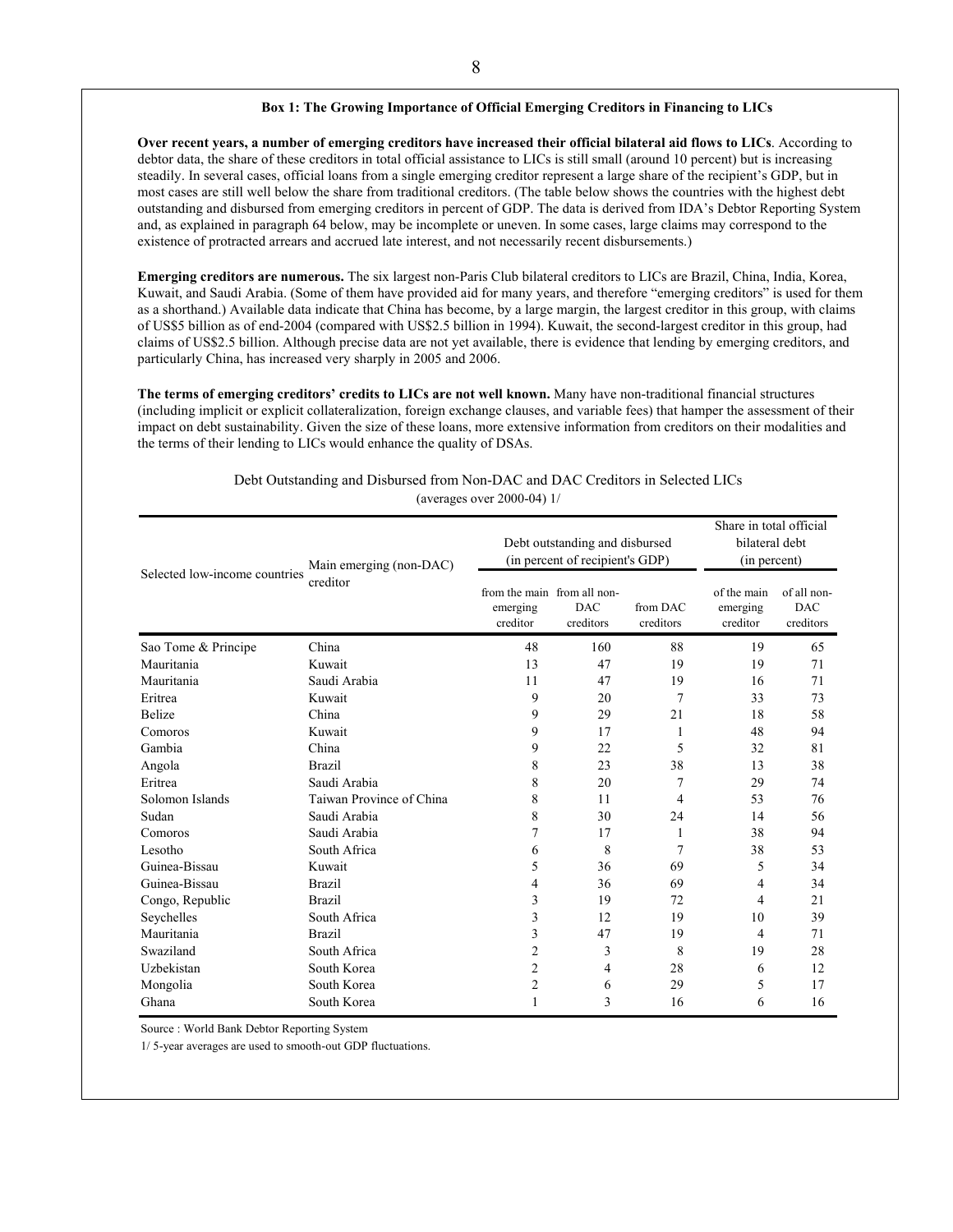With abundant global liquidity and compressed spreads in emerging markets, private external creditors have also extended their activities in LICs to a number of Sub-Saharan African countries.<sup>4</sup>

# 8. **This expansion in the volume and sources of funds available to LICs, while welcome, carries a number of risks:**

- The terms of the new financing may be nonconcessional, or less concessional than official development finance. This could burden poor countries with market interest rates and short maturities they cannot afford and raise concerns about creditor harmonization.
- New loans from a single official creditor may sometimes represent a large share of the recipient's GDP. Financing, by its sheer volume, may raise sustainability concerns.
- Given the relatively short maturities involved, foreign portfolio investment in public domestic debt instruments carries the risk of abrupt reversals in market sentiment that could complicate exchange rate and monetary management and raise balance sheet vulnerabilities.

9. **Adding to the risk of debt distress is the substantial and rising share of domestic debt in some LICs** (Appendix 1). Data for a sample of 66 PRGF-eligible countries indicate that, over 1995-2004, domestic debt averaged about 19 percent of GDP. The somewhat lower median (about 15 percent of GDP) indicates the presence of a number of outliers having high levels of domestic debt, in excess of 50 percent of GDP. Domestic debt carries vulnerabilities of its own, as interest rates tend to be much higher, and maturities much shorter, than those on external debt.<sup>5</sup>

10. **As Directors have recognized, the DSF is well suited to assess and monitor debt burdens and the risk of debt distress.** The framework offers a number of precautionary features that help detect current or emerging vulnerabilities. Most notably, the DSF is:

<sup>&</sup>lt;u>.</u> <sup>4</sup> For instance, there has been increased foreign investor interest, including in domestic public debt, in Cameroon, Ghana, Kenya, Malawi, Nigeria, Tanzania, Uganda, and Zambia. Investment using other financial instruments, including public-private partnerships, has also become increasingly common. Recent investment has been particularly strong in Zambia, where the share of government securities held by foreigners increased from a negligible amount in April 2005, the time of the HIPC completion point, to over 20 percent of the total stock by April 2006. In addition to financial institutions, bondholders may emerge as a creditor group to LICs.

<sup>&</sup>lt;sup>5</sup> While domestic debt carries specific risks, it also has positive features. In addition to raising funds for the government, such borrowing can have ancillary benefits, such as fostering financial sector development, and lead to a more competitive setting of interest rates, including through increased transparency in treasury auctions and lower risk premia on government debt.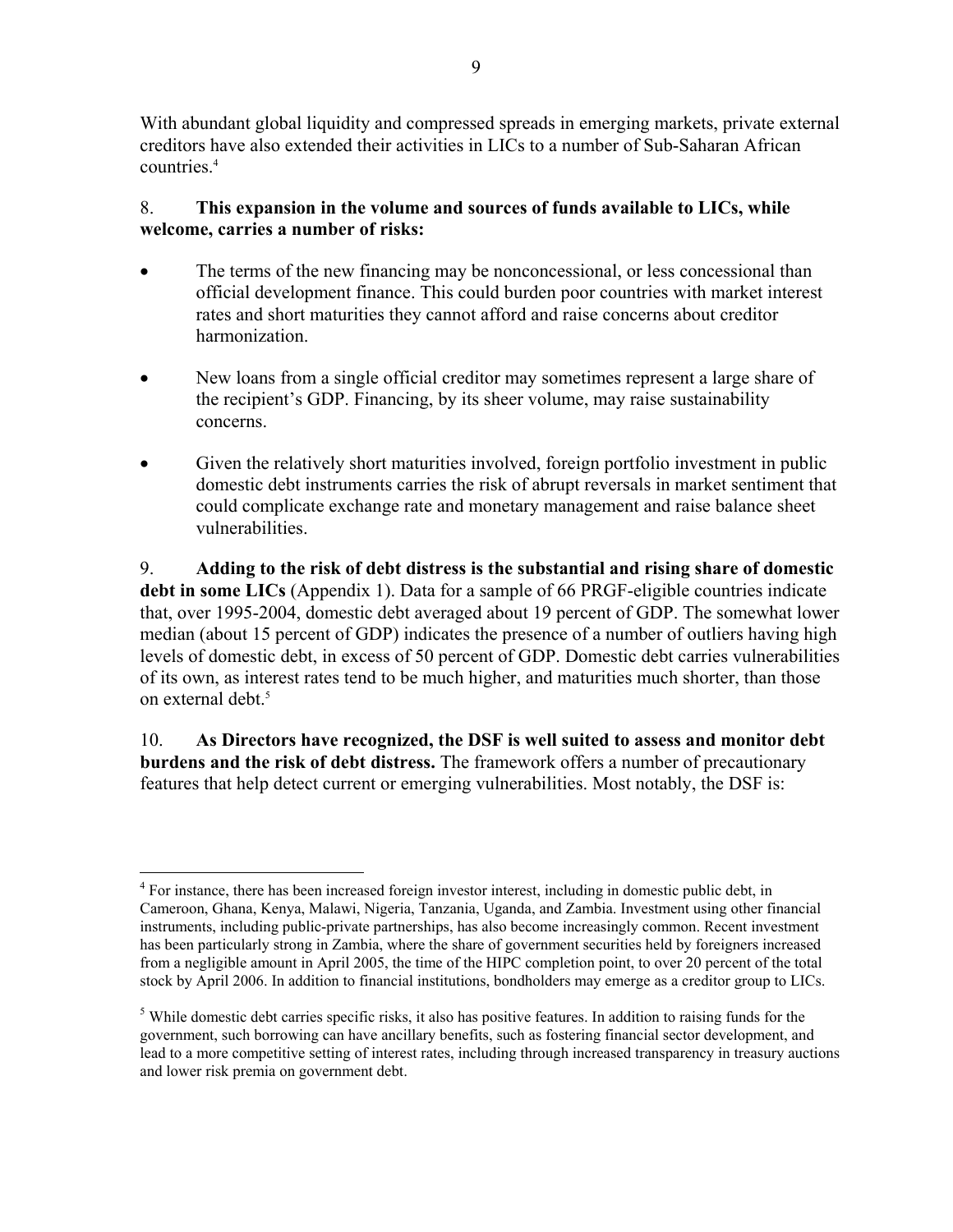- *Proactive and forward-looking:* rapid debt accumulation will lead to breaches of the indicative debt burden thresholds down the road, with direct implications for current assessments;
- *Self-regulating and country-specific:* projections are scrutinized through stress tests that are automatically calibrated to historical economic performance, including GDP growth, export growth, foreign direct investment (FDI), financing terms, and other factors relevant for debt sustainability;
- *Repeated:* the DSA is updated every year, allowing any incipient problems deriving from the pace of new borrowing or optimistic economic forecasts to be addressed as they arise; and
- *Transparent:* DSAs must explain all the main assumptions underlying the projections (and hence reasons for optimism where this is the case) and how these drive projected debt ratios and thus risk ratings, giving the opportunity to modulate these assumptions over time as circumstances dictate.

An assessment of debt trends under stylized baseline lending scenarios (Appendix 2) illustrates how the DSF effectively identifies the risk of too rapid debt buildup under current policies.

## 11. **However, the challenges raised by debt relief and other recent developments warrant a strengthening of application of the DSF to ensure that its potential is fully exploited.** There are three reasons for this:

- The new borrowing room created by debt relief highlights important analytical issues that have not been resolved, such as the impact of increased debt-financed public expenditures on growth;
- New types of lenders mean new opportunities but also new risks, such as a rapid debt buildup, a return to the levels of debt distress prevailing prior to HIPC Initiative and MDRI relief, and rising rollover and liquidity risks; and
- Only a small number of creditors (the Bank, the Fund, and certain multilateral and bilateral creditors) use the DSF actively. Other creditors and most debtors have little familiarity so far with the instrument and little incentive to use it now, limiting its overall effectiveness. In the absence of coordinated action by creditors and debtors, the benefits from debt relief could be undone.

The following section attempts to respond to the first two of these concerns. It proposes to improve the *rigor and quality* of assessments by strengthening the precautionary aspects of the DSF, as well as the guidance to staff on the conduct of DSAs and the design of critical elements of growth and macroeconomic scenarios. The subsequent section suggests ways to increase the *effectiveness* of the DSF through broadening its use among debtors and creditors.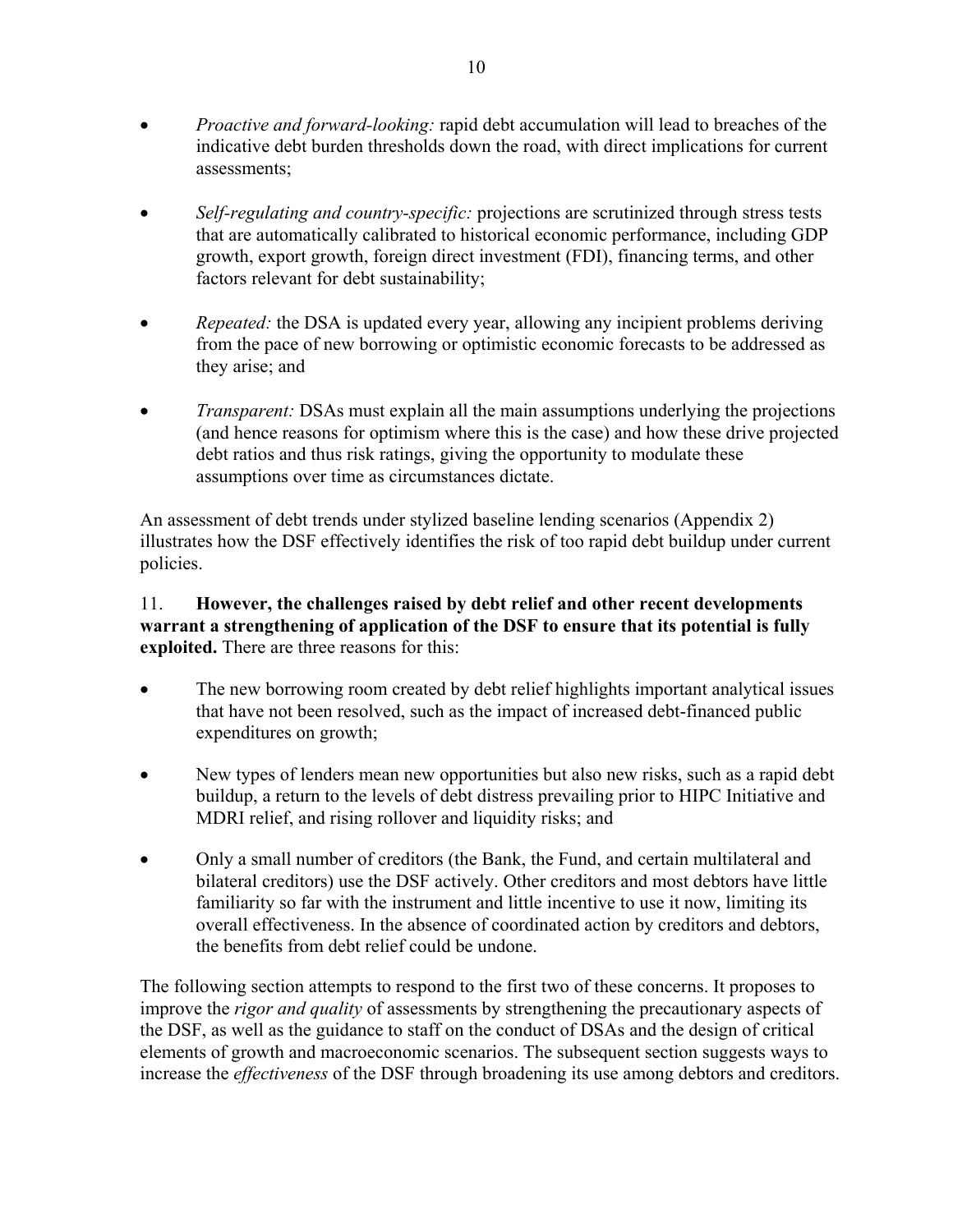### **III. FURTHER IMPROVING THE QUALITY AND RIGOR OF DSAS**

12. **There is scope to strengthen the application of the DSF to ensure that it captures the risks raised by the new financing environment for LICs**—particularly those related to new debt accumulation, concessionality, and the treatment of private capital inflows and domestic debt.

# **A. Assessing the Scope for Debt Accumulation**

13. **This section provides practical recommendations on how to assess the scope for debt accumulation on a case-by-case basis.** The approach relies on: (i) guidance in the design of more solid baseline growth and macroeconomic scenarios, specifically on the critical relationship between public investment and growth; $\delta$  (ii) a more rigorous application of the precautionary features already built into the DSF; and (iii) a detailed review of scenarios that involve rapid borrowing, or which avoid breaching the debt burden thresholds in large part because of projected growth accelerations.

## **Strengthened Guidance on the Impact of Debt-Financed Investment on Growth**

14. **A critical analytic challenge in the design of realistic growth and macroeconomic scenarios arises with debt-financed growth-oriented investment**, which is generally made with the expectation that it will generate the growth, export proceeds, and fiscal revenues needed to repay the additional borrowing. Thus the baseline and alternative scenarios in the DSF necessarily incorporate a view about the effects of public investment on both GDP and export growth. If investment is scaled up, a scenario based on historical experience may under-estimate future economic prospects. Correctly incorporating the impact of increased investment in the baseline scenario is then critical. Too much optimism about the growth effects of public investment can lead to over borrowing and a return to debt distress, even if these investments are financed on concessional terms, as in the past. On the other hand, too much pessimism can lead to missed opportunities to use external resources to promote growth, reduce poverty, and achieve the MDGs.

15. **The relationship between public investment and growth is hard to generalize, in part because major determinants of growth are connected to the quality of policies and of institutions, the quality of decision-making, and the management of exogenous shocks.** 7 At the operational level, Bank and Fund staffs are gaining experience in developing scaled-up aid scenarios using different methodologies. Empirical studies, as well as practical experience, suggest that the relationship between public investment and growth is complex, cannot be reduced to a simple rule of thumb, and ultimately needs to be investigated country by country (Appendix 3). A DSA itself is clearly not the prime locus for this analysis.

<sup>&</sup>lt;u>.</u> <sup>6</sup> This guidance is not specific to the growth and macroeconomic scenarios used in DSAs and should be applied in other contexts as well.

<sup>7</sup> See Gupta et al (2006), Bourguignon and Sundberg (2006), and *Public Investment and Fiscal Policy—Lessons from the Pilot Country Studies* .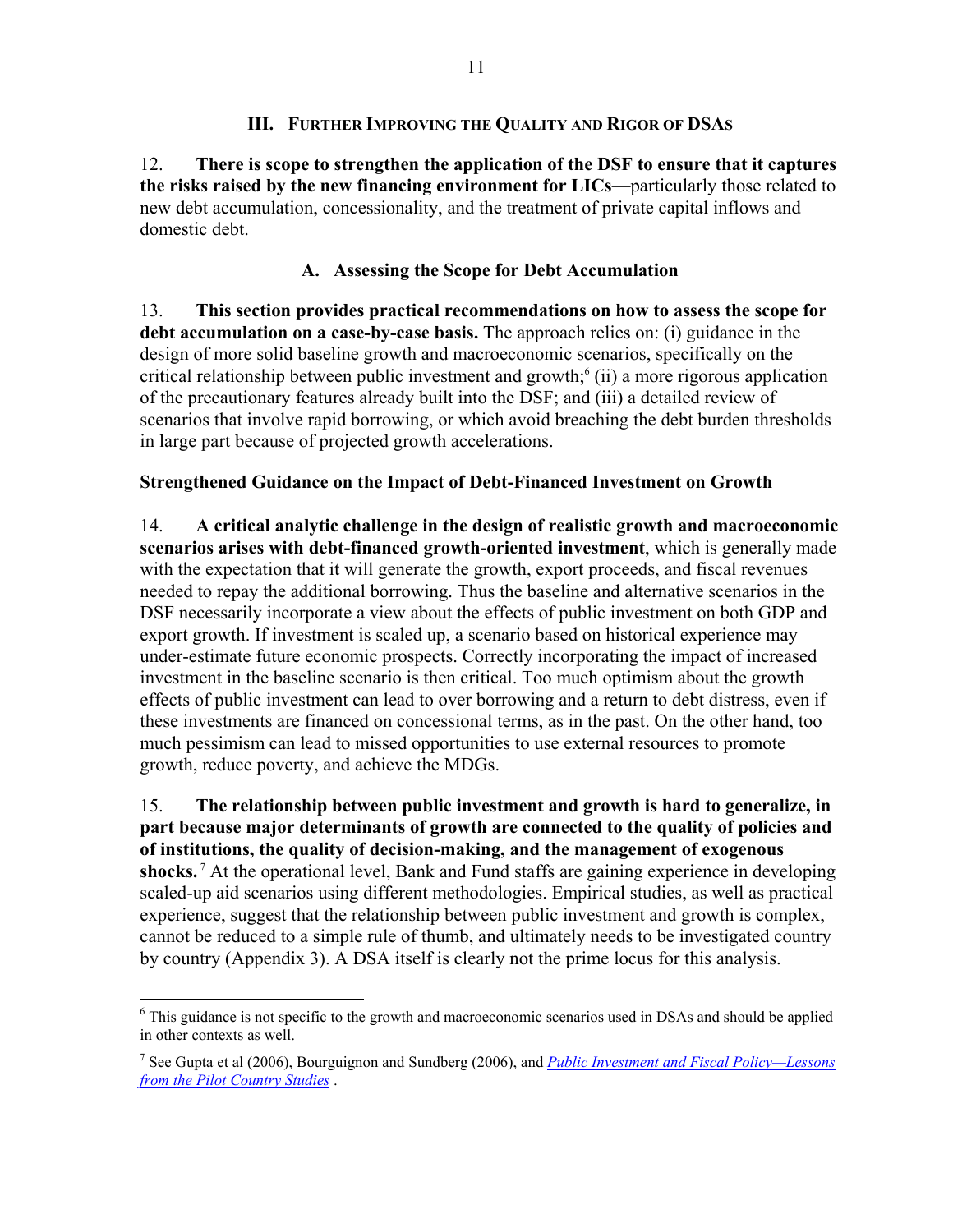However, the assumptions that feed into DSAs will influence the projected path of debtburden indicators and thus the reliability of the risk assessment.

16. **Careful country-specific analysis is the critical first step in assessing the likely impact of public investment on growth and hence debt sustainability.** Such analysis involves examining a number of complex channels through which public investment may raise growth, notably: the expected rates of return to public investment, including the potential for crowding in (and crowding out) private investment; and the alleviation of structural and macroeconomic absorptive capacity constraints (Box 2). In addition, an assessment of the assumed aggregate effects of increased public investment, including any assumed growth in total factor productivity (TFP), is an important check on the plausibility of the assumptions underlying a DSA<sup>8</sup> The value of combining microeconomic and macroeconomic approaches underscores the need for both Bank and Fund staff to cooperate in this analysis.

17. **Box 3 suggests a list of indicators that should be taken into account, subject to availability and reliability of data, when trying to assess the potential impact of public investment on growth**. Their applicability will depend on the circumstances of each case, and other indicators may be important in some countries. The box does not provide quantitative benchmarks on the grounds that false precision will provide only false comfort.<sup>9</sup> Rather, the relevant measures should be examined relative to country and regional experience, in order to reach an overall assessment.<sup>10</sup>

18. **Because of the difficulties of establishing a reliable relationship between public investment and growth, it is important to use "reality checks" to scrutinize baseline projections.** As discussed above, empirical research so far has not brought to light any simple and stable relationship between public investment and growth. Nevertheless, some conclusions can be drawn to guide and to scrutinize baseline projections, including, in particular, the following:

• *Caution about prolonged growth accelerations that make debt-led scaling up feasible.* Even with improved policies, it is difficult to forecast persistent growth accelerations with confidence. Sustained high levels of growth tend to be difficult to maintain, and even more difficult to improve upon. Such a pattern argues against very optimistic projections, particularly when these call for a substantial deviation from the historical

<sup>1</sup> <sup>8</sup> Studies on the sources of growth, which are already conducted regularly on a number of countries, are useful in this regard.

 $9$  The use of the incremental capital-output ratio (ICOR) to assess the investment "required" to generate a particular growth objective is a useful cautionary example of the dangerous attractions of convenient but uninformative benchmarks, as Easterly (2001) has convincingly shown.

<sup>&</sup>lt;sup>10</sup> While country teams would be expected to base their analyses on these indicators, the latter would not be expected to be shown in all DSAs. These indicators could inform discussions in the review process and in DSA write ups, particularly when GDP growth is projected to increase significantly.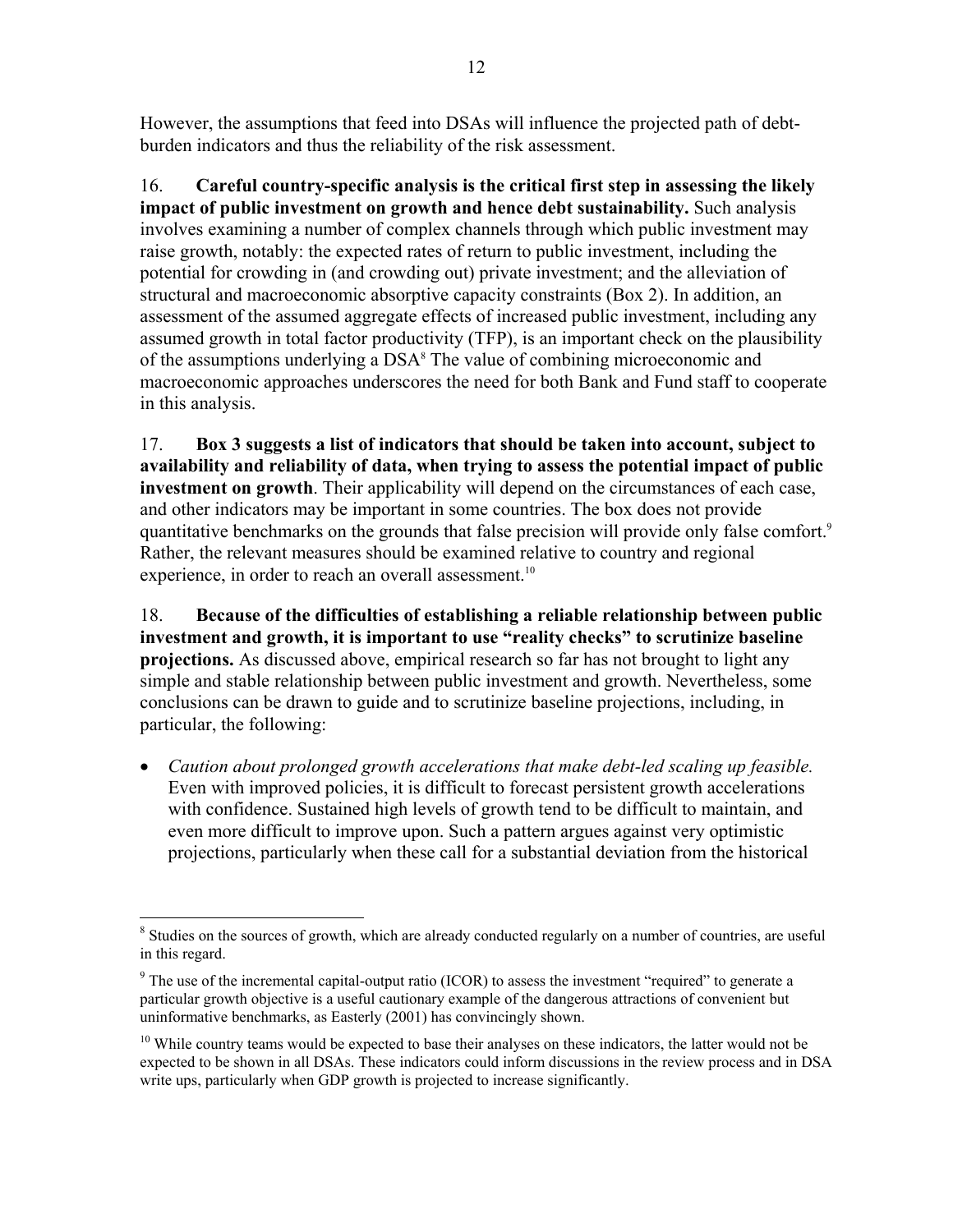precedent. Relevant indicators from Box 3 that are substantially out of line with regional or other pertinent comparator groups would call for particular scrutiny.

#### **Box 2. Analyzing the Relationship Between Public Investment and Growth**

**There is evidence of potentially high rates of return for public investment made in the right environment.** Cost-benefit analyses carried out by World Bank staff suggest typical (ex post) rates of return on individual projects in a broad range of countries of the order of 15 percent globally. However, these estimates are averages across large numbers of countries and time periods and may not necessarily apply to particular country cases. Whether a particular public investment will bear similar fruit will depend on the quality of the particular investments, the overall economic environment (including susceptibility to shocks) and the institutional and policy framework. It is also important to consider the expected timeframe for the payoff of the expenditure. Some projects can be expected to lead to higher national income well within the 20-year time-frame of the DSF. Others may serve primarily to achieve other objectives. Public investment can also generate productivity spillovers, though the evidence is mixed.

**Improving structural absorptive capacity increases the productivity of both the public capital stock and new investment.** The link between public investment and growth depends on the skilled labor, managerial capacity, and other factors required to convert investment spending into productive capital. This underlines the importance of linking public investment to a well-designed and costed medium-term expenditure framework, in order to ensure the necessary complementary inputs, including those related to maintenance, throughout the life of the investment.

**In addition to structural factors, macroeconomic absorptive capacity constraints may affect the marginal productivity of additional investment.** These economy-wide interactions include the possibility of Dutch disease, crowding out, and crowding in. Dutch disease refers to the adverse effect on a country's tradable sector of large resource windfalls and the additional spending that these windfalls finance. The risk of Dutch disease may raise the stakes: if the associated investments do not pay off by increasing productivity in both the tradable and nontradable sectors, not only is aid wasted, but growth may suffer, too. However, the overall empirical evidence on Dutch disease is inconclusive and a case-bycase approach for assessing this risk is therefore necessary. Crowding out occurs when external financing is limited (whether by economic policy or by supply) and public investment uses scarce domestic savings that would have otherwise financed private investment. Crowding out is associated with domestically financed public investment and is not a concern for externally financed investment *per se*. But when it is reasonable to expect that reducing domestic debt would spur credit to the private sector, this may be a more productive use of external financing than scaled-up public investment. Crowding in refers to complementarities between public and private capital, which may cause public investment to increase economy-wide profitability and thus encourage private investment.

**Empirical evidence on the aggregate effect of all these factors, which act in different directions**, **is ambiguous.** While a number of studies find evidence that, on average, the net contribution of public investment to growth is positive, the robustness of most of these results is uncertain and the direction of causality remains unclear. In this context, historical growth rates, empirical evidence on TFP growth, and the results of analyses of the binding constraints on growth would all be important checks on the detailed assumptions underlying the scenario.

See Appendix 3 for a more detailed analysis and bibliographical references.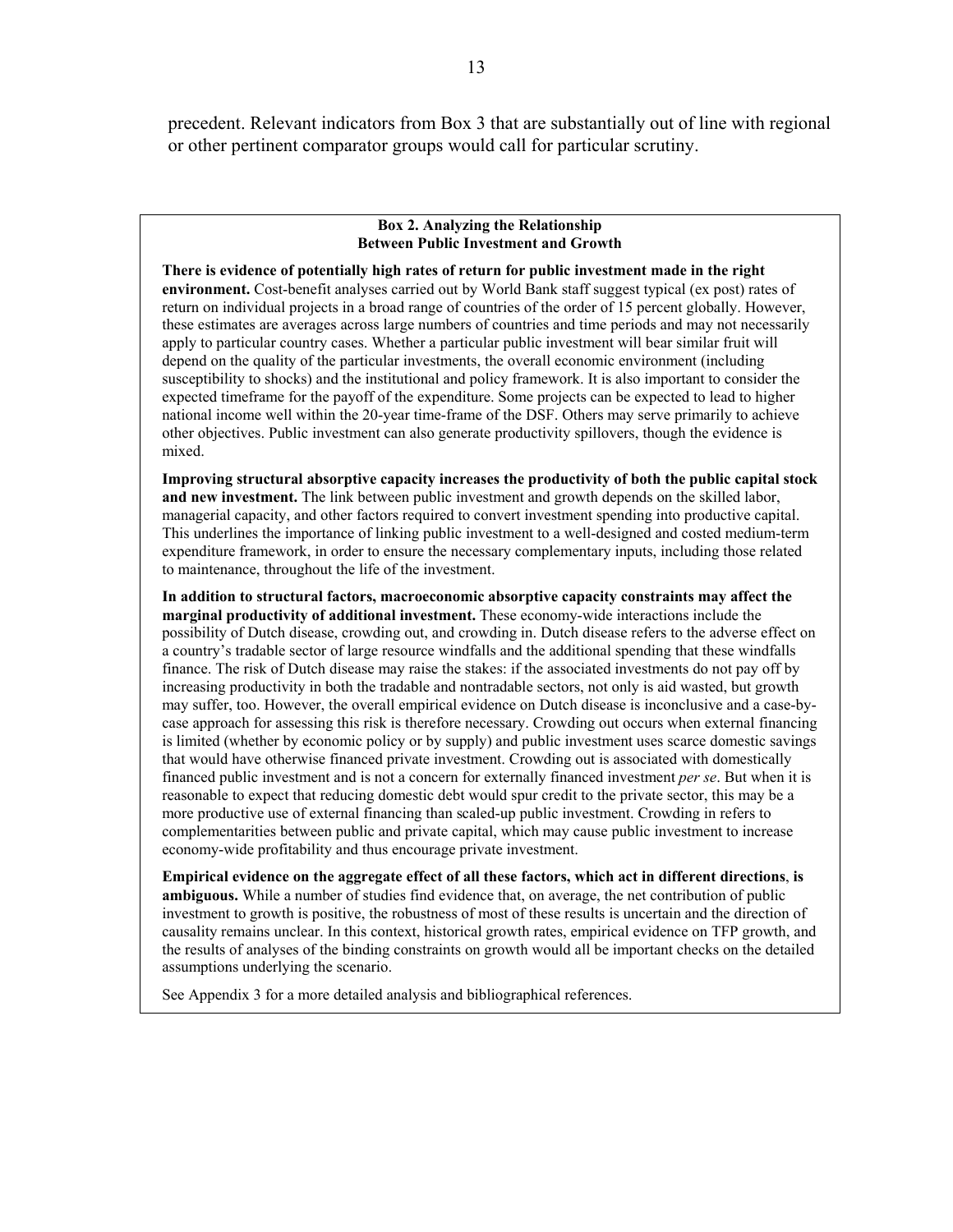#### **Box 3: Indicators for Analysis of the Link Between Debt-Financed Investment and Growth**

When available, the indicators listed below can help establish a link between public expenditure and growth, and ultimately define the scope for debt accumulation. Relevance and availability will vary by country. In general, a comparison with their evolution in the country's past and in relevant comparator groups would provide useful potential benchmarks.

Rates of Return

- Microeconomic studies on rates of return of projects
- Implementation lags/gaps for investment and recurrent budgets
- Estimates of stocks and shortfalls in public capital
- Composition of public expenditures in terms of growth impact

Structural Constraints

- Policy and institutional constraints as indicated by the CPIA, public governance indicators, doing business surveys, PEFA, other public expenditure management
- Level and growth rates of public investment
- Completion or implementation rate of public investment projects
- Skill shortages that can only be alleviated in the long run

Macroeconomic Constraints

- The cost of capital, as indicated through firm-level surveys and real interest rates
- Rate (or rate of growth) of private investment
- Excess reserves/lending capacity in banking system
- Various real exchange rate measures (unit labor costs, export market share)

Aggregate Trends

- Growth rate of per capita GDP
- Growth rate of TFP
- Results of "binding constraints to growth" analyses
- *Focus on overall return to aggregate public investment.* While project-specific costbenefit analyses should play a critical role in the design of a public expenditure program, and results from such analyses are important inputs into a DSA, the DSF appropriately takes a more aggregate approach to assessing debt sustainability. The risks to debt sustainability do not generally depend on the value of one project proposed for debt financing. Ultimately, it is aggregate export proceeds, national income, and government revenue that need to be adequate to cover the aggregate debt service resulting from the entire portfolio of government expenditures—including recurrent expenditures.<sup>11</sup>

<sup>&</sup>lt;sup>11</sup> Even ex post high rates of return on aggregate public investment are not a guarantee of debt sustainability if: (a) governments are unable to tax or charge the incremental income sufficiently; (b) countries are subject to negative shocks; (c) the real exchange rate depreciates, requiring additional domestic resources to be mobilized for the same debt-service payments stream; or (d) the marginal project does not earn foreign exchange, if the external constraint is binding.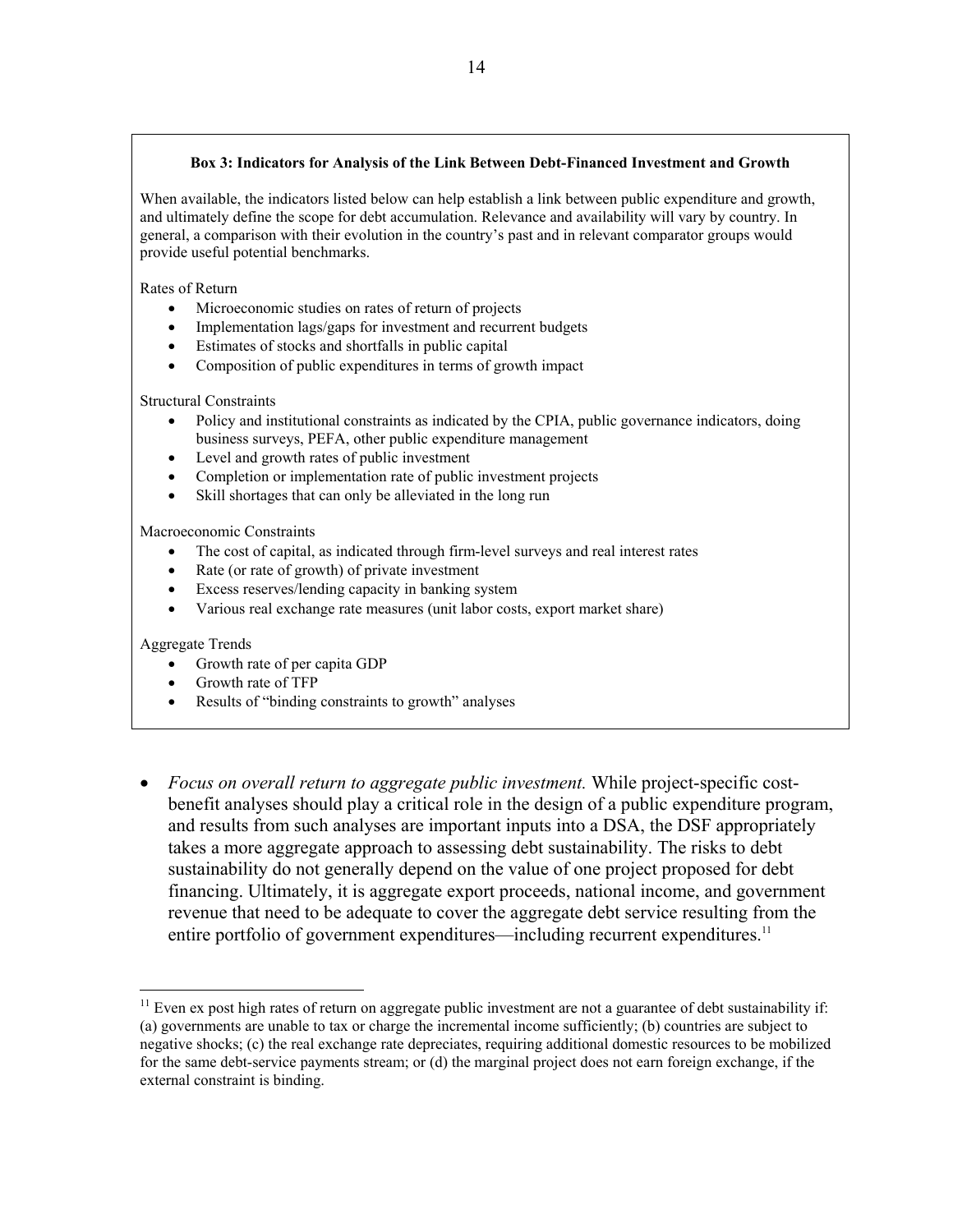- *Emphasis on policy reforms.* Recent research has shown that the quality of policies and institutions has a large influence on the ex post rate of return on public investment and thus on the rate of growth. More broadly, the policy and institutional environment can have a profound direct effect on private sector investment and productivity growth, which are critical for overall growth performance.
- *Caution about economic volatility and shocks*. In countries susceptible to negative growth shocks (for example, from terms of trade shifts or natural disasters), scenarios that do not incorporate their impact on expected growth for the entire forecast period are unlikely to be realistic.
- *The effects of scaling up depend on the nature of aid inflows.* Most notably, aid volatility and unreliability will hamper productive investment. Also, the extent of donor coordination could affect the quality of the aid program and its potential returns.

# **Precautionary Aspects**

19. **The uncertainty associated with the public expenditure-growth relationship may warrant an emphasis on the precautionary features built into the DSF**. Some of these aim to bring more discipline to the forecasts by detecting atypical elements in the baseline scenario. As a general rule, scenarios that require *sharp* shifts to fiscal policy, the investment rate, the financing mix, productivity growth, or other key policy variables deserve particular scrutiny and a convincing justification. *Large* shifts spread over longer periods also require justification.

20. **Historical scenarios could be used more actively to detect undue growth optimism.** DSAs include a comparison of the assumptions underlying the baseline scenario with historical trends, and show the evolution of debt indicators if those trends were maintained over the forecast horizon. Large differences between the baseline and historical scenarios should generally be avoided unless they can be backed by strong justifications.<sup>12</sup> In addition, DSAs should include a critical look at the realism of staffs' previous forecasts. In situations where the previous DSA proved too optimistic—particularly, if debt ratios are already high or rapidly rising—macroeconomic and growth assumptions should be subject to

21. **When projected growth rates are higher than historical rates and borrowing plans appear ambitious, an additional precaution will be to include an alternative scenario exploring the impact of a more muted growth response.** The inclusion of this alternative "high-investment, low-growth-payoff" scenario should be mandatory for countries where large, foreign-financed investment is included in the baseline scenario and assumed to lead to a sizeable growth acceleration (such as, for example, those implying

an extra degree of scrutiny, and may need to be revised downwards.

<sup>&</sup>lt;u>.</u> <sup>12</sup> Such iustifications include, inter alia, a recent improvement in performance which is not fully reflected in the historical averages, a change in the political mandate which could result in future fiscal outcomes very different from historical outturns, or the end of a period of unusually high volatility due to civil conflict.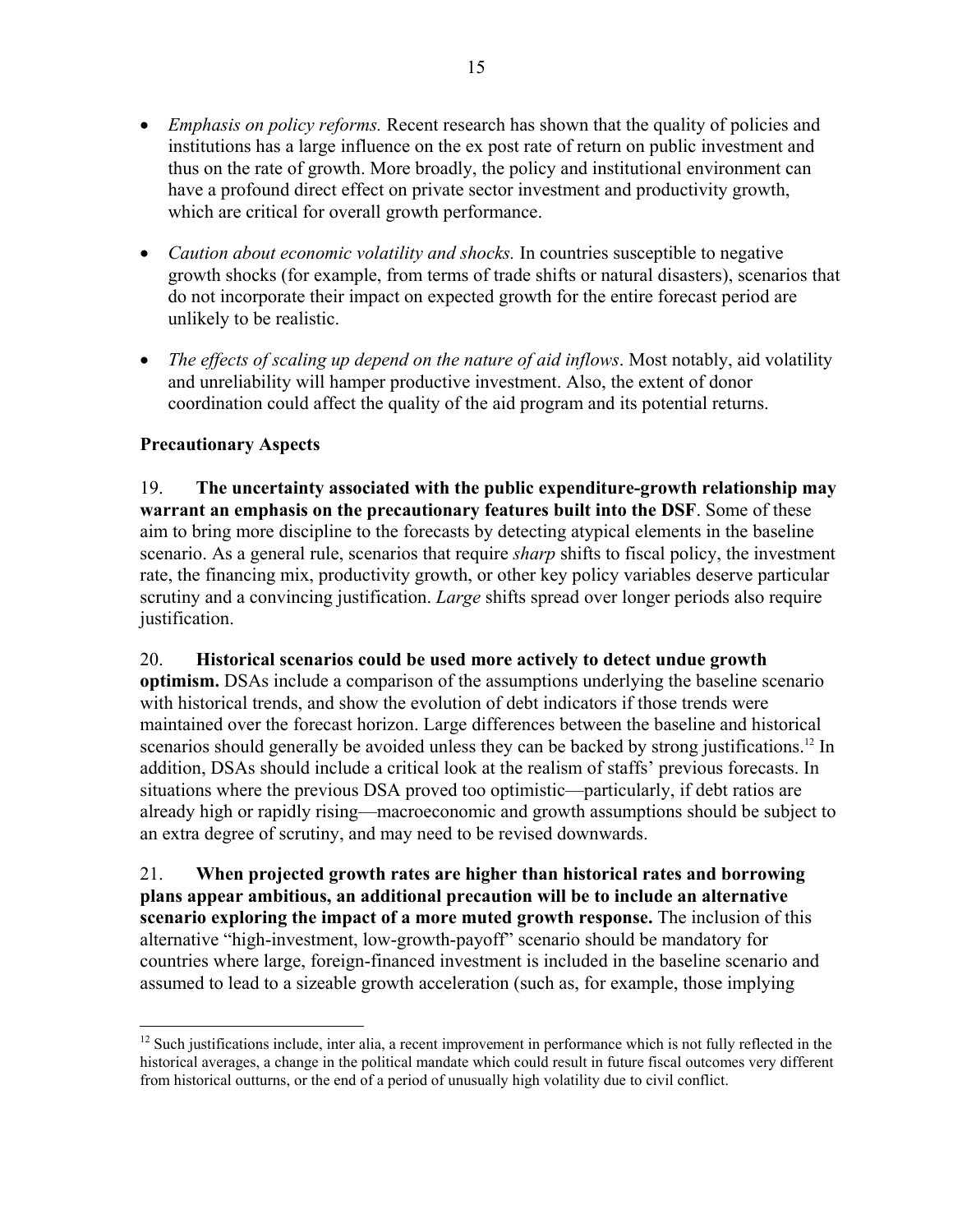growth rates that are about, or more than, one standard deviation above historical patterns). This alternative scenario should be explicitly taken into account in the assessment of the debt distress risk.

22. **When the "high-investment, low-growth-payoff" scenario breaches or approaches the DSF thresholds, the DSF will call for a robust justification of the growth dividend**. In some cases borrowing may be projected to be very rapid in the first few years of the scenario, and only a growth acceleration would keep the country from reaching excessive debt ratios, but it would be too late to scale back borrowing if the growth acceleration does not materialize. In such cases, it is essential that the DSA send the right signal to the borrower and lenders about any risks associated with the borrowing strategy. There is no room for a significant error on the growth impact. High-growth scenarios involving a significant turnaround in performance would be acceptable as baselines for DSAs only if supported by compelling evidence that the likelihood of the growth dividend emerging is very high, notably based on a detailed analysis along the lines suggested above.

23. **Special attention will be given to cases where the baseline scenario includes very large upfront borrowing.** Empirical work conducted by staffs for this paper (using the same data set and regression framework that was used to develop the DSF thresholds themselves) shows that countries in which debt has grown rapidly (as a share of the previous year's GDP) are significantly more likely to suffer debt distress. "Rapidly" can be considered as an annual change in the NPV of debt of about 5-7 percent of GDP or more.<sup>13</sup> This simple and cautious definition rests on a model with relatively high economic and statistical significance and recognizes the stochastic nature of the problem, the quality of the underlying data, and the relatively preliminary stage of the investigation.<sup>14</sup> Thus, as a general rule, scenarios that include an annual increase in the NPV of public external debt or total public debt in the 5-7 percent of GDP range or above would require a detailed discussion and justification of

<sup>&</sup>lt;sup>13</sup> Whether a particular pace of borrowing is risky depends on a number of considerations, including the distance from the DSF thresholds, the quality of debt management and related institutions, as well as the specifics of the investment and the policy framework considered in the scenario. The "alert" level could vary as a function of these factors, but this would make the procedure unnecessarily complicated, particularly since debt accumulation in the 5-7 percent range or above would require a careful and cautious consideration of these and other relevant factors.

<sup>&</sup>lt;sup>14</sup> Countries in which debt grew by more than 7 percent of GDP subsequently suffered debt distress in 61 percent of cases. Countries in which debt grew by more than 5 percent of GDP went on to experience debt distress in 23 percent of cases. The use of any particular threshold implies a set of signals about which countries are at higher risk. Because many factors besides debt growth contribute to debt distress, such signals will inevitably be prone to forecasting errors: sometimes a country with slow debt growth will subsequently experience debt distress (a "missed crisis" or type-I error) and sometimes high debt growth will not be followed by a crisis (a "false alarm" or type-II error). The appropriate choice of threshold depends on the weight attached to each type of error. Attaching equal weights to both types of error would sound alerts that balance the risk of incurring each type. Attaching relatively more weight to the type-I error would imply a lower threshold and to a type-II error would imply a higher threshold. Note that the analysis reported here is an advance on the work mentioned in the previous review of the DSF discussed by the Boards in April 2006. This research is continuing and will be refined in the coming months.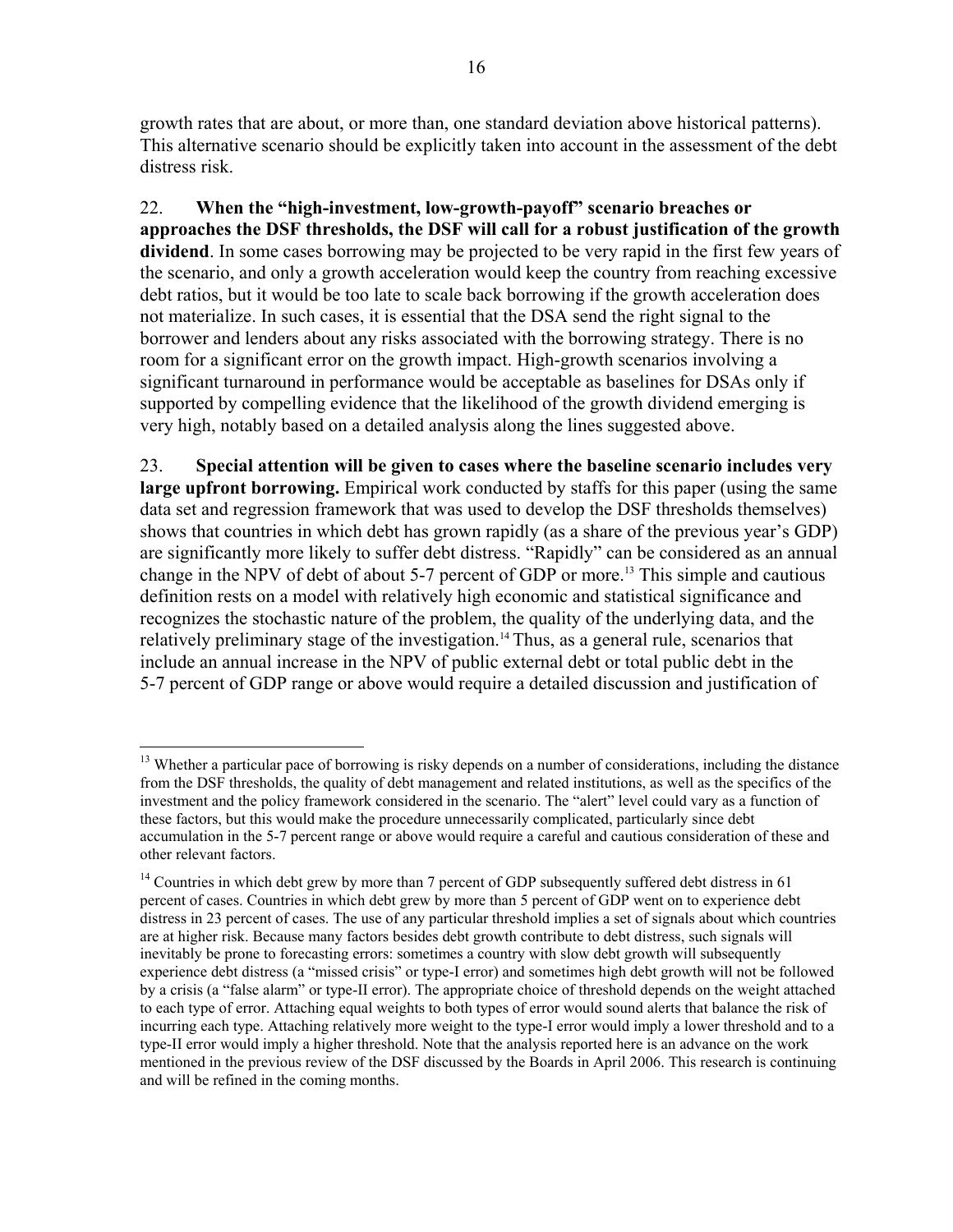the expected growth dividend in the DSA write-up (for instance, in a box).<sup>15</sup> In the Fund, this discussion should also be included in any report to which the DSA is appended. This "caution flag" would increase transparency, strengthen accountability, and reduce the risk of growth over-optimism.

# **B. External Borrowing on Nonconcessional Terms**

24. **The risk of an excessive recourse to nonconcessional external finance has increased post debt relief and thus deserves special consideration.** The LIC DSF, by focusing on debt in NPV terms, explicitly takes into account the degree of concessionality of different external loans. LIC DSAs quantify the higher debt service associated with nonconcessional external debt, and stress tests capture the higher risks associated with nonconcessional external debt relative to concessional. However, the uncertainty surrounding the growth effects of public investment, and the overall poor growth and debt record of many LICs, call for caution when dealing with nonconcessional external debt, even more than with concessional debt. Partly in light of these considerations, the Boards have already indicated that nonconcessional borrowing should generally be discouraged and requested that staffs clarify when case-by-case exceptions could be considered.

25. **PRGF arrangements and Policy Support Instruments (PSIs) with the Fund have**  limits on nonconcessional external debt.<sup>16</sup> External debt limits were introduced in the Fund in 1979 for all upper-credit-tranche arrangements to (i) prevent the build-up of external debt during the period of the Fund arrangement to levels that may lead to debt-servicing problems in the medium term; (ii) ensure that restraint on domestic demand is not threatened by unanticipated recourse to external financing; and (iii) limit a member's external vulnerability. Concessional external financing, defined as loans with a minimum grant element of 35 percent or more in some cases, is usually excluded from external debt limits, to help balance the need for adequate financial support with the need to control future debt-service burdens (Box 4).

 $15$  While the NPV of debt does not capture all debt vulnerabilities, in particular those related to liquidity issues, its use is appropriate for detecting sustainability problems. Although regressions were conducted on external debt, staffs suggest applying the 5-7 percent of GDP range to public debt as well.

 $16$  These limits generally apply to public and publicly guaranteed debt, i.e., debt that is either contracted directly or just guaranteed (even if the guarantee is not called) by the government. Public enterprises that are not covered under the definition of government are generally not subject to the debt limits.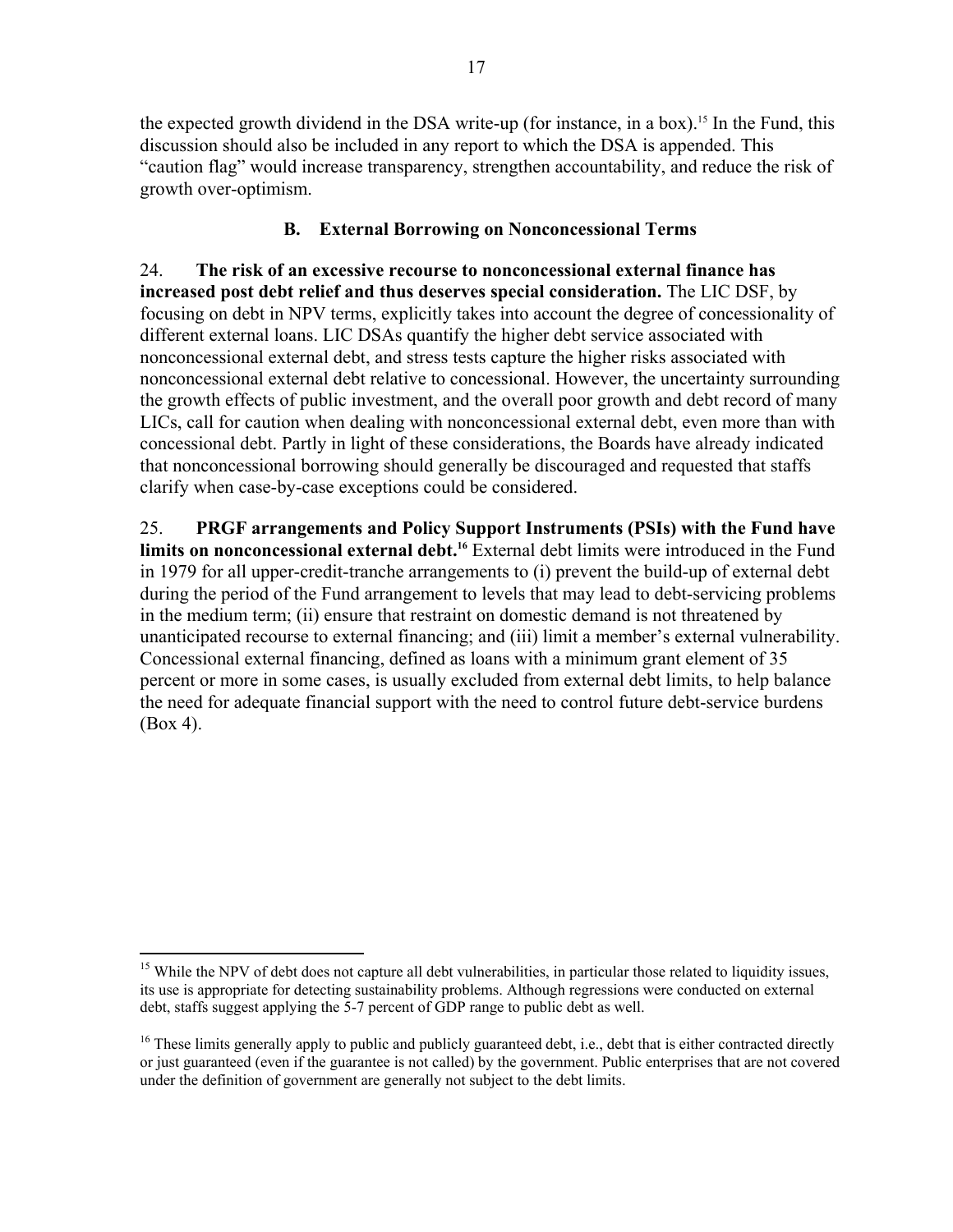#### **Box 4. Defining Concessionality**

**Different definitions of concessionality are used for official development assistance (ODA) and export credits.** The concept of concessionality was first introduced in 1969 by the Development Assistance Committee (DAC) of the OECD. It entailed a minimum 25 percent grant element calculated on the basis of a flat 10 percent discount rate. That definition is still used by the OECD for ODA. Over time the OECD refined the definition of concessionality for export credits. The minimum grant element was gradually raised, first to 30 percent and then to 35 percent (50 percent for the least developed countries), while discount rates calculated on the basis of currency-specific commercial interest reference rates (CIRRs) replaced the 10 percent flat rate. This definition, which reflects more accurately the opportunity costs to lenders, has been in place since 1996.

**For operational purposes, the Bank and the Fund use a definition of concessionality that closely matches that used by the OECD for export credits.** To be deemed concessional, loans should generally have a minimum grant element of 35 percent, calculated on the basis of the CIRRs published by the OECD. The only difference between the definitions used by the Fund and the OECD is that the Fund uses ten-year average CIRRs to assess the concessionality of loans with a maturity of at least 15 years, and six-month average CIRRs for loans with a short maturity, while the OECD only uses sixmonth average CIRRs, as export credits usually have a maturity of less than 15 years. In some Fund arrangements, the minimum grant element is higher than 35 percent. The Board of Directors of IDA recently endorsed a proposal to adopt the same method as the Fund to define concessionality in the context of IDA's new policy on nonconcessional borrowing in grant-eligible and MDRI-recipient countries. This will promote clarity and consistency across the Bank and the Fund.

26. **In practice, these limits have been applied flexibly, in line with differences in the countries' observed performance and their ability to attract and manage external financing** (Table  $1$ )<sup>17</sup> Non-zero ceilings have been included in PRGF arrangements and PSIs for two main reasons: the financing of specific large-scale projects, sometimes involving cofinancing; and support for a gradual shift from concessional to market-based finance, in the case of countries that had, or were close to, "blend" status in the Fund and IDA. Non-zero limits were further justified by a financial constraint (i.e., insufficient concessional resources), a sound debt situation, and appropriate governance structures (Box 5).

1

<sup>&</sup>lt;sup>17</sup> For example, of the 34 current PRGF arrangements and PSIs in place as of end-August, eight, or about one quarter, include a minimum concessionality requirement that is higher than the standard 35 percent, largely because of a higher perceived risk of debt distress and weaker debt management capacity. At the same time, 12 (about one third of the total) include non-zero ceilings on external nonconcessional debt (Table 1). In addition, among the current PRGF arrangements and PSIs, four countries have requested waivers for breaching the performance criterion on nonconcessional borrowing. In two of these cases, the performance criterion included a non-zero ceiling, but a waiver was needed because the projects financed through nonconcessional loans differed from those initially specified.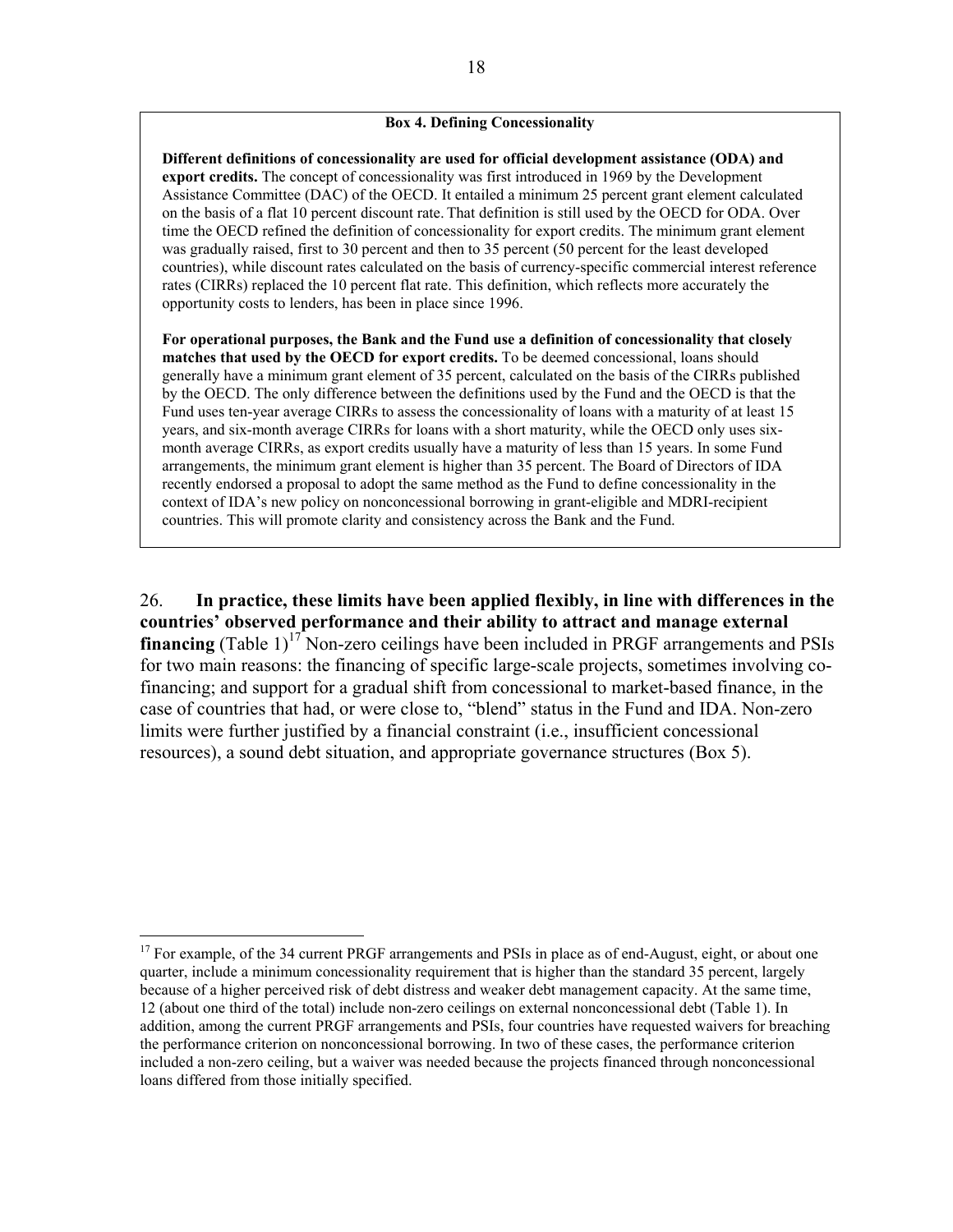| Country                | Concessionality<br>requirement | Non-zero limit on non-<br>concessional borrowing 1/ | Waiver of non-observance of<br>limit on non-concessional<br>borrowing |
|------------------------|--------------------------------|-----------------------------------------------------|-----------------------------------------------------------------------|
| Afghanistan            | 60                             |                                                     |                                                                       |
| Albania                | 35                             | X                                                   |                                                                       |
| Armenia                | 35                             |                                                     |                                                                       |
| Bangladesh             | 35                             | X                                                   |                                                                       |
| Benin                  | 35                             |                                                     |                                                                       |
| <b>Burkina Faso</b>    | 35                             |                                                     |                                                                       |
| Burundi 2/             | 50                             | X                                                   |                                                                       |
| Cameroon               | 35                             |                                                     |                                                                       |
| Cape Verde 3/          | 35                             | X                                                   |                                                                       |
| Chad                   | 35                             |                                                     |                                                                       |
| Congo, Republic of 2/  | 50                             | X                                                   | X                                                                     |
| Dominica               | 35                             | X                                                   |                                                                       |
| Georgia                | 35                             | X                                                   |                                                                       |
| Ghana                  | 35                             |                                                     | X                                                                     |
| Grenada                | 35                             | X                                                   |                                                                       |
| Guyana                 | 35                             | $X$ 4/                                              | $X$ 4/                                                                |
| Honduras               | 35                             | X                                                   |                                                                       |
| Kenya                  | 35                             |                                                     | X                                                                     |
| Kyrgyz Republic        | 45                             |                                                     |                                                                       |
| Madagascar             | 35                             |                                                     |                                                                       |
| Malawi                 | 35                             |                                                     |                                                                       |
| Mali                   | 35                             |                                                     |                                                                       |
| Moldova                | 35                             |                                                     |                                                                       |
| Mozambique             | 35                             |                                                     |                                                                       |
| Nepal                  | 35                             |                                                     |                                                                       |
| Nicaragua              | 35                             |                                                     |                                                                       |
| Niger                  | 50                             |                                                     |                                                                       |
| Nigeria 3/             | 35                             |                                                     |                                                                       |
| Rwanda                 | 50                             |                                                     |                                                                       |
| Sao Tomé & Príncipe 2/ | 50                             | X                                                   |                                                                       |
| Sierra Leone           | 35                             |                                                     |                                                                       |
| Tanzania               | 35                             |                                                     |                                                                       |
| Uganda 3/              | 35                             | X                                                   |                                                                       |
| Zambia                 | 40                             |                                                     |                                                                       |

**Table 1: Concessionality Requirement for New External Borrowing for Countries with PRGF Arrangements and PSIs (Current PRGF arrangements and PSIs as of end-August 2006)**

1/ Indicates the occurrence of a non-zero limit at any test date during the period of the PRGF arrangement or PSI.

2/ While these countries have high concessionality requirements, the non-zero limits represent small working credits for government e in Burundi and Sao Tomé & Príncipe. For the Congo, the non-concessional loan reflects investment by the national oil company. 3/ PSI.

4/ Following a waiver granted to Guyana for non-observance of the zero ceiling on non-concessional borrowing due to a credit letter, the ceiling was revised to incorporate the amount of the credit letter in subsequent reviews.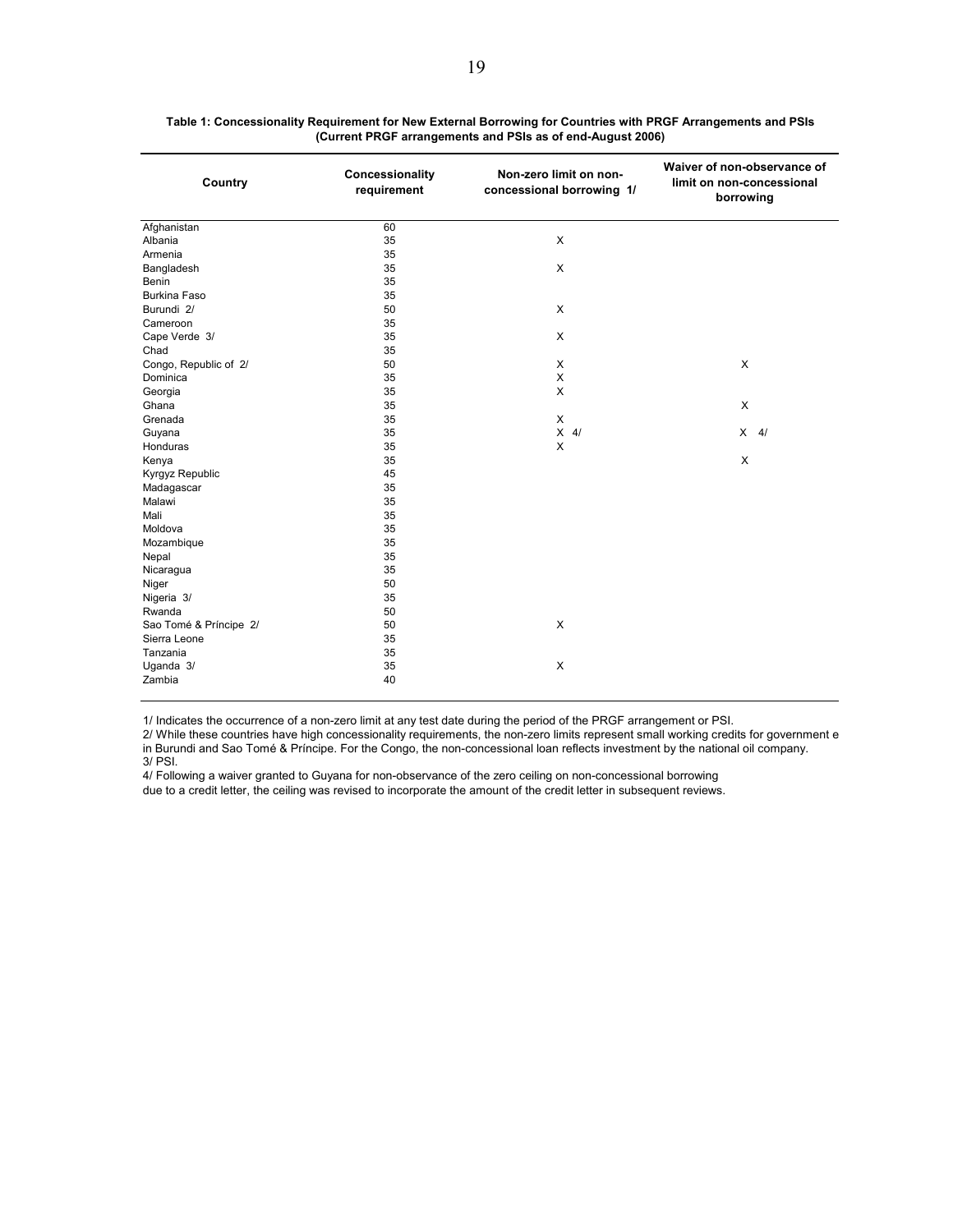#### **Box 5. Non-Zero Ceilings on Nonconcessional External Debt in PRGF Arrangements and PSIs**

Non-zero ceilings on nonconcessional external borrowing have been included in PRGF arrangements and PSIs for the following reasons:

**Funding of specific priority projects.** The PRGF arrangement for Grenada allowed for limited nonconcessional bilateral financing to help rebuild the country after two devastating hurricanes. In Uganda, an exception was granted for investment in hydroelectric power project, and in Guyana for a project to improve productivity in the sugar sector. In Sri Lanka, exceptions were made to rehabilitate a children's hospital, rebuild bridges, and finance rural development.

**Preparing for graduation to market-based finance.** In Cape Verde, exceptions were initially related to specific projects, but following satisfactory program implementation, the exception ceiling has been raised and projects are no longer identified ex ante. Sri Lanka had large exceptions for commercial borrowing, in addition to the funding tied to social projects mentioned above. Exceptions in countries preparing for graduation tend to provide some additional borrowing space, or make up for a shortage of concessional external financing sources, and are typically not linked to specific projects (Albania, Georgia, and Pakistan). The PRGF arrangement for Vietnam allowed for a pilot bond placement to test access to international capital markets.

**Debt management and debt sustainability prospects.** In Bangladesh and Cape Verde, exceptions were approved based on the authorities' track record of prudent debt management and Fund staff's finding that the new borrowing would be consistent with debt sustainability. In Azerbaijan, modest contracting of nonconcessional debt for investment projects was accepted in the PRGF arrangement in light of the low debt burden and the expected improvement in debt sustainability (anticipated rapid development of the oil and gas sectors).

27. **IDA's recently approved policy on nonconcessional borrowing in grant-eligible and MDRI-recipient countries extends the notion of minimum concessionality (and the monitoring of nonconcessional borrowing) to all such countries**. IDA will examine, case by case, instances of nonconcessional external borrowing by these countries. Where such borrowing is judged to be unwarranted on the grounds of the new policy, IDA may propose the application of its disincentive measures, such as a volume reduction or hardening of terms. Whenever action in an individual country is proposed, management will return to the Board of IDA  $18$ 

<sup>18</sup> *IDA Countries and Non-concessional Debt: Dealing with the 'Free Rider' Problem in IDA14 Grant-Recipient and Post-MDRI Countries*, June 2006.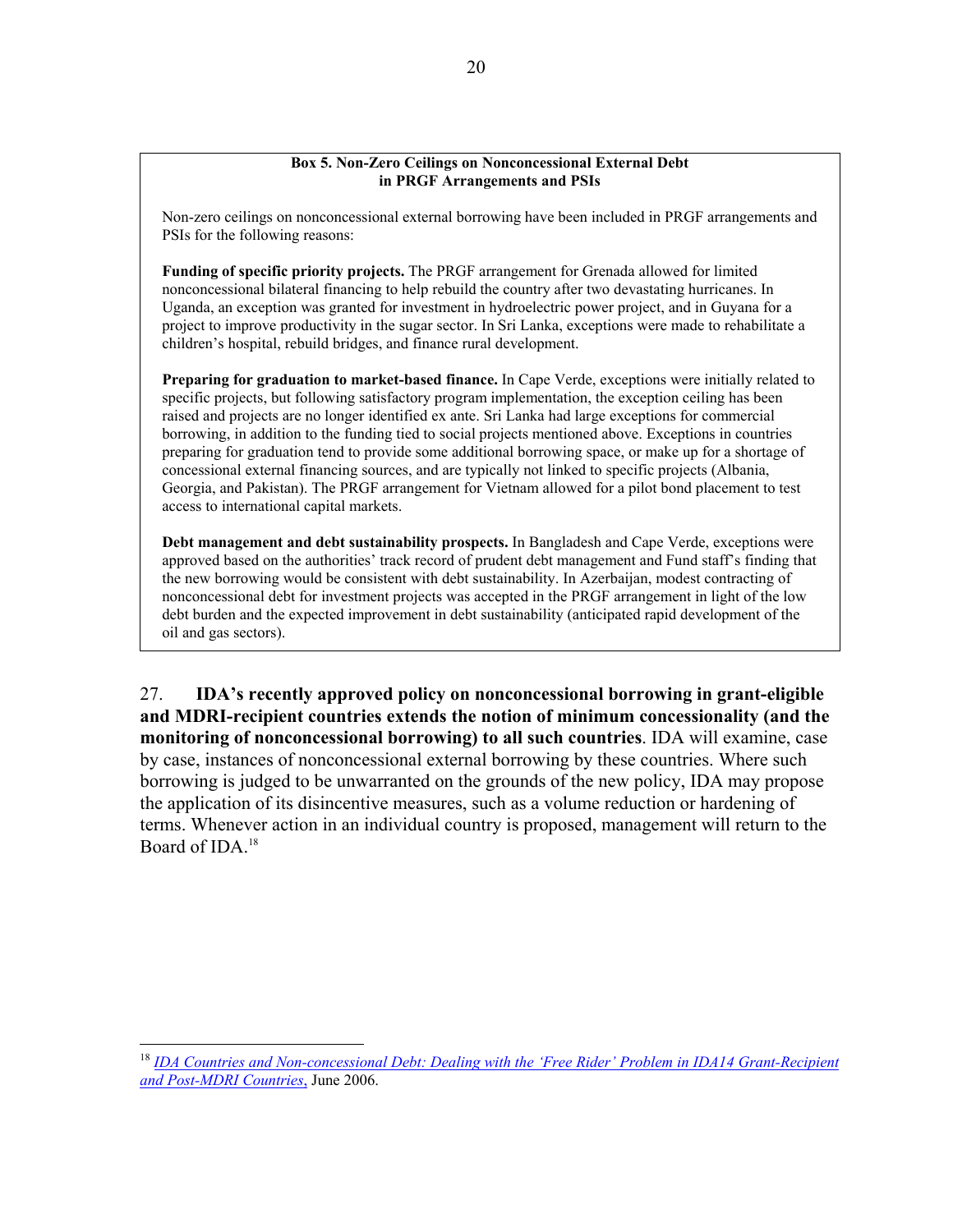28. **Following the Boards' guidance, the presumption should remain that concessional flows are the most appropriate source of external finance for LICs**. HIPC Initiative and MDRI relief have significantly lowered debt ratios in beneficiary countries, but other economic circumstances remain unchanged. In particular, their project and debtmanagement capacities remain generally weak. They face large MDG-related needs, yet most of the related expenses (for example, in health and education) do not immediately generate the cash flows required to service commercial debt. A minimum concessionality requirement can help borrowers obtain more suitable credit terms by raising awareness among lenders of their financial vulnerabilities.

29. **This presumption should continue to be applied flexibly, however, allowing for exceptions on a case-by-case basis.** These exceptions will be discussed by Bank and Fund staffs to avoid any potential inconsistencies between the two institutions. The following elements should be taken into account when considering exceptions:

- **Debt sustainability.** The DSF should be the primary means of assessing the impact of alternative financing strategies and recommending the minimum concessionality for new lending. Countries that are close to, or over, the relevant debt burden thresholds should consider nonconcessional external finance only in very exceptional circumstances. In addition, there should be a presumption that the recommended minimum grant element would increase with the risk of debt distress.
- **The availability of concessional resources, and the quality of the investment to be financed**. Borrowing on nonconcessional terms may be justified for projects with high expected risk-adjusted rates of return that would otherwise not be undertaken, provided that the overall expenditure program is also judged to be well-designed. However, LICs should exhaust all avenues of access to concessional resources before considering borrowing on nonconcessional terms. In a Fund-supported program context, multilateral and bilateral lenders have sometimes increased the concessionality of their offers by combining their loans with grants from other multilateral or bilateral sources. Although this can sometimes work to meet countries' needs, care should nevertheless be taken to avoid encouraging complex financial packages designed merely to circumvent the minimum grant element through hidden fees, non-transparent pricing, in-kind grants, and other side deals. Countries with weak governance and poor debt management capacity should generally stay away from highly structured deals, including collateralized loans.<sup>19</sup>
- **The overall strength of the borrowing country's policy environment and its susceptibility to economic shocks.** Projects with potentially high returns may fall short of expectations in a distorted or unstable policy context, or in an economy that is subjected periodically to exogenous shocks. Policies affecting the efficiency of public

1

 $<sup>19</sup>$  Defining and measuring the concessionality of such loans may be particularly difficult. Resource-rich LICs</sup> may represent a distinct challenge, as many are already accumulating large amounts of nonconcessional debt, backed, implicitly or explicitly, by future export receipts. Aid recipients should also be aware that borrowing on nonconcessional terms may reduce their access to concessional resources, particularly under IDA's policy on nonconcessional borrowing in grant-eligible and post-MDRI countries.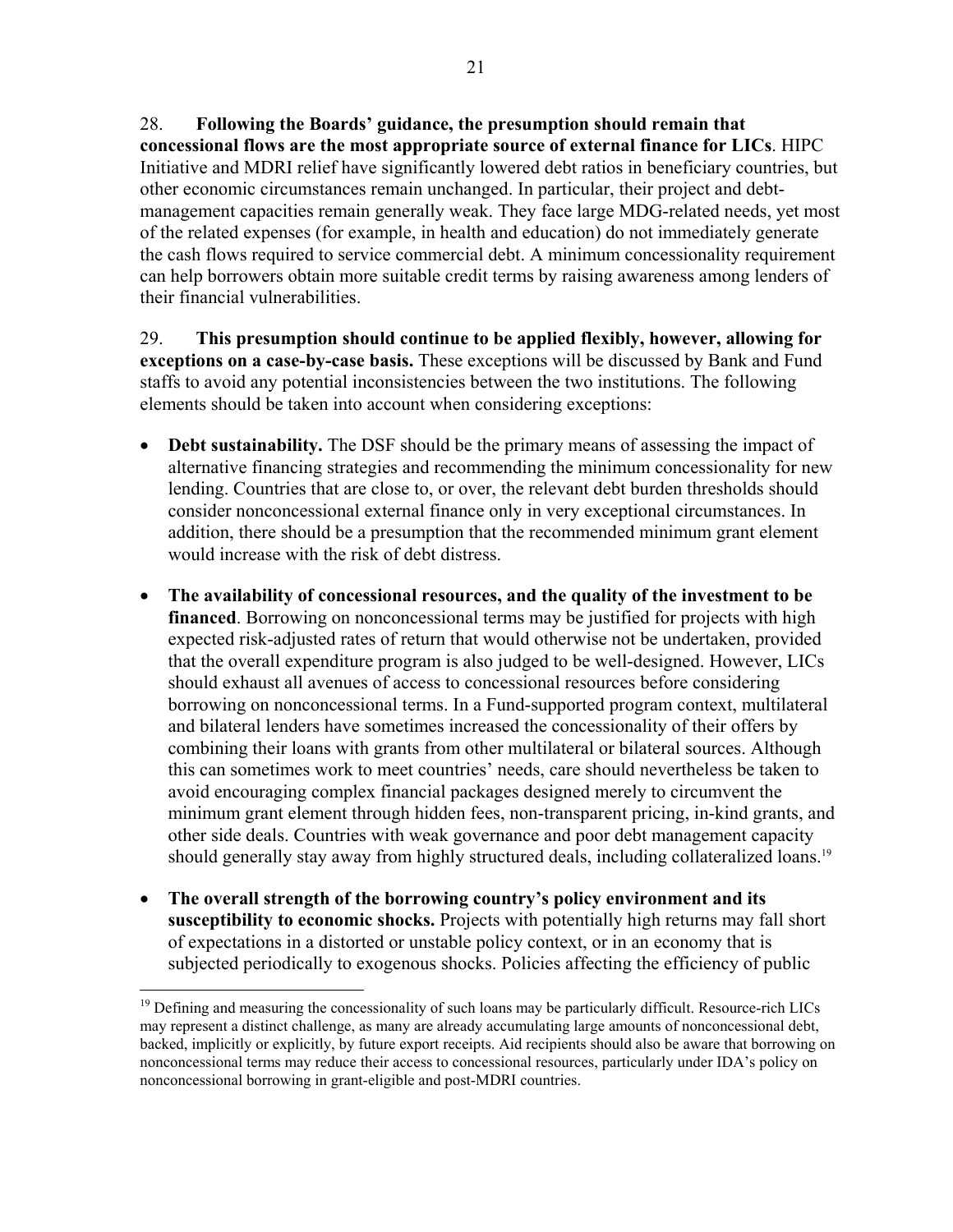investment, including the quality of the debtor's public expenditure and debt management capacity, should figure prominently in the assessment.<sup>20</sup> In addition, the economy's ability to absorb shocks, and the government's capacity to handle them, should also be an important consideration.

30. **When relevant, DSAs could discuss more explicitly the vulnerabilities created by an increase in nonconcessional external debt.** DSAs include a stress test assuming financing under less concessional terms. DSAs also show explicitly the grant element of new borrowing. In cases where the grant element is found to fall markedly, DSAs could include a discussion of the reasons for this decline and its impact on debt-distress risks.

# **C. Taking Private External Creditors Into Account**

31. **Increased private sector capital flows into both domestic and external sovereign debt instruments could provide opportunities for LICs, but may also give rise to new vulnerabilities that require careful monitoring**. The widening of the investor base may help LICs increase financing options for projects with high returns, particularly in cases where concessional financing is not available on a sufficient scale and risks to debt sustainability are low. Moreover, investment in domestic instruments could foster the development of domestic debt markets and help reduce interest rates on domestic debt (see footnote 5). However:

- Short-term private capital flows could expose LIC recipients to abrupt reversals in market sentiment, not a typical feature of official financing. In turn, sudden capital outflows could complicate exchange rate and monetary management.
- Balance sheet problems may arise, particularly when foreign investment in domestic paper crowds out domestic banks, leading them to lend to higher risk projects, possibly including unhedged foreign currency loans. Where there are significant currency, maturity, or interest rate mismatches, such balance sheet problems may migrate across sectors, potentially giving rise to contingent liabilities for the sovereign.
- Finally, the outlook for medium-term debt sustainability may weaken when liabilities are collateralized with future export receipts.

The scale of these risks depends on the degree of capital account openness, the exchange rate regime, the currency denomination of debt, and the soundness of financial intermediaries and policy institutions.

### 32. **In countries where borrowing from private external creditors becomes significant, a number of policy actions could be taken to alleviate the increased risks**. These actions mainly involve improving debt-monitoring capacity; the assessment of reserve

 $\overline{a}$  $20$  The ultimate responsibility for assessing the potential economic, financial and social impact of given projects, especially large ones, rests with the authorities.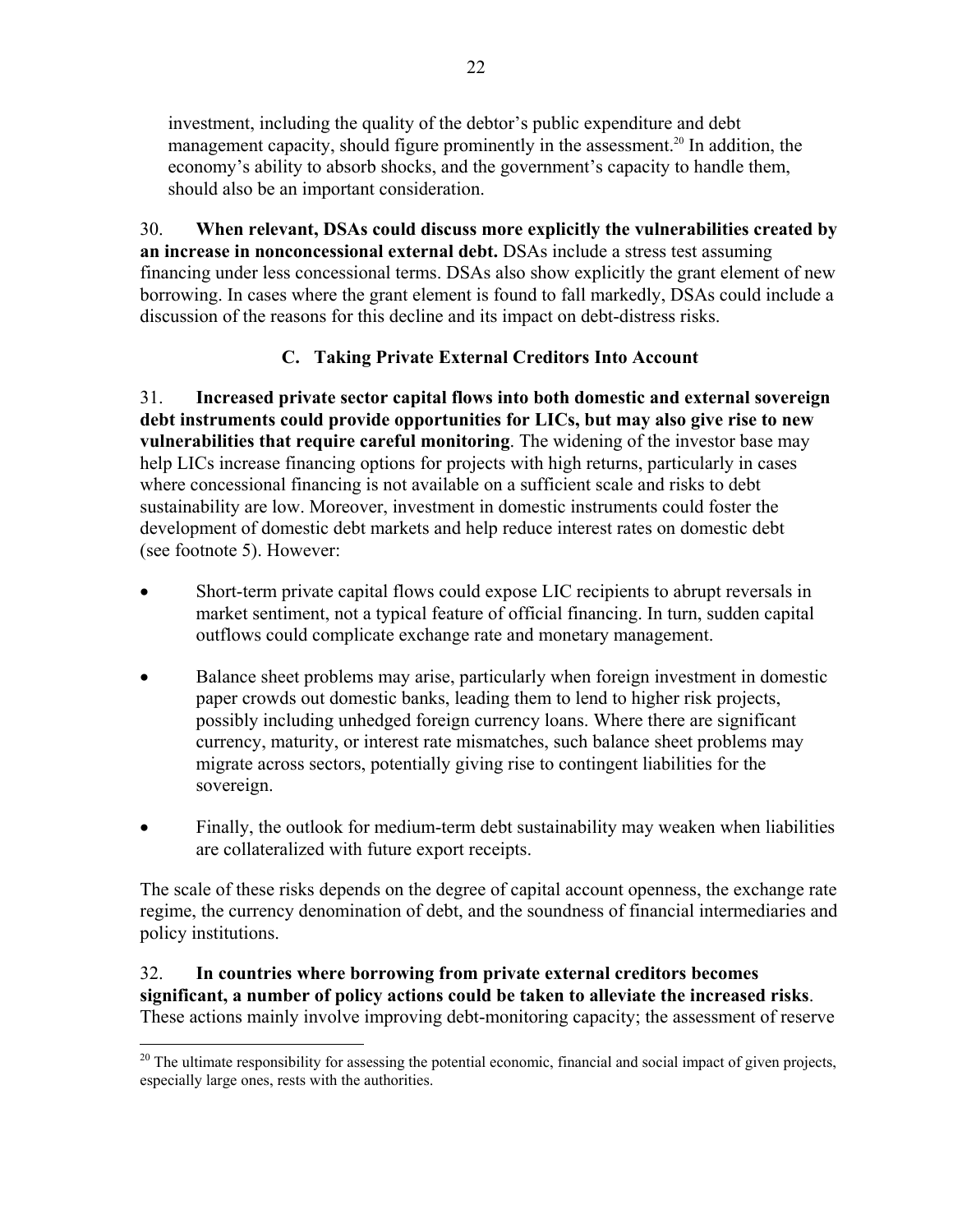adequacy; and the quality of debt-management institutions more generally. Moreover, the experience with recent crises in emerging market countries shows that the sequencing of liberalization reforms will be important. In particular, the framework for banking supervision and prudential regulation would typically need to be strengthened prior to undertaking steps to liberalize the capital account. $21$ 

33. **In such cases, additional analyses focusing on short-term debt-related vulnerabilities should be used more systematically in conjunction with the DSF**. For most LICs, the external and fiscal debt sustainability templates included in the current DSF provide for adequate monitoring of a sovereign's debt situation, in particular of its longerterm solvency conditions. Where private capital inflows become significant, however, the additional indicators suggested in Table 2, subject to data availability, could contribute to capture better: (i) risks to the sovereign's liquidity position stemming from the composition of debt, including those related to its maturity structure and nonresident holdings of debt originally issued domestically; (ii) external liquidity and rollover risks, and the adequacy of reserve cover, which may need to be increased given the possibility of reversals in market sentiment; $^{22}$  and (iii) weaknesses in the financial sector that may give rise to contingent liabilities for the sovereign.<sup>23</sup> Where these factors are found to create significant debt-related vulnerabilities, they should be taken into account in the overall risk assessments under the DSF.

34. **In many LICs, improvements in public debt management are necessary prior to borrowing from private external creditors on a significant scale**. In particular, a desirable debt-management framework should assign the legal authority to borrow, and identify permissible instruments and accountability mechanisms. Portfolio management should be facilitated through an effective recording of the debt stock; an adequate framework for liquidity forecasting; and the availability of critical indicators to monitor the benefits, costs, and risks associated with borrowing from private sources. In practice, this could imply a substantial need for technical assistance (See Section IV.B).

 $\overline{a}$  $21$  The case for substituting domestic financing with nonconcessional external finance requires scrutiny. Given the recent compression in spreads, market-based external financing may entail a lower apparent debt-servicing burden than domestic resources, as domestic debt markets in most LICs remain underdeveloped and thus relatively costly. However, the benefits of such a substitution should be balanced against the risk of a sudden drying up of external sources or a reversal of flows, exchange rate risks, and the more general benefits of developing domestic debt markets through sovereign issuance.

<sup>&</sup>lt;sup>22</sup> In particular, reserve targets originally aimed at providing sufficient foreign exchange to meet the country's import requirements may need to be adapted to provide sufficient cover also for the country's short-term external debt obligations (at remaining maturity) and for nonresidents' holdings of domestic government paper.

 $^{23}$  Relevant indicators of liquidity risks could be shown in a separate text table and discussed in the DSA write up.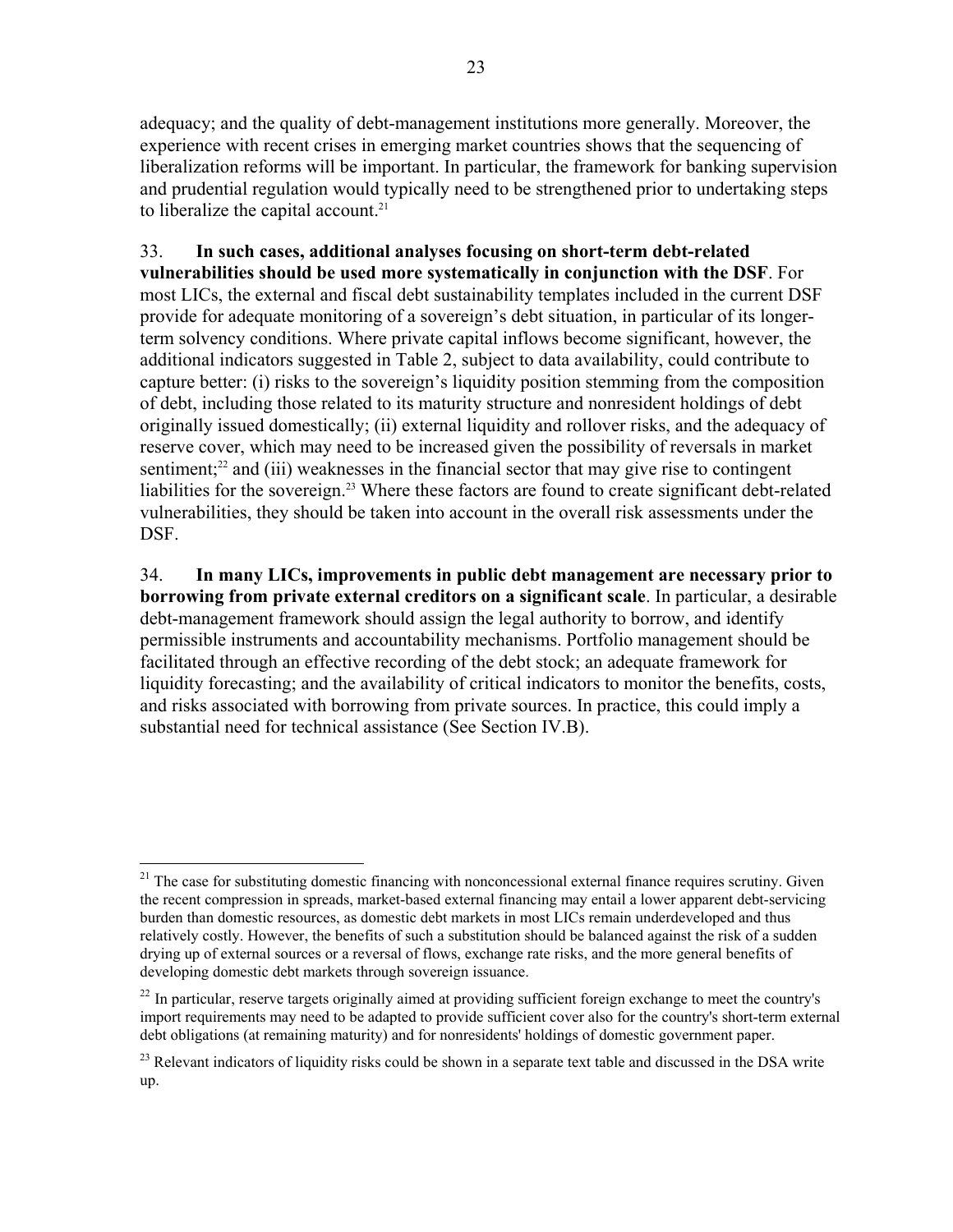| Indicator                                                                                           |                    | <b>Source</b>            |
|-----------------------------------------------------------------------------------------------------|--------------------|--------------------------|
|                                                                                                     | <b>Current DSF</b> | Additional<br>Indicators |
| Indicators of public sector stock imbalances (solvency risk)                                        |                    |                          |
| NPV of public sector debt-to-GDP (public sector revenue)                                            | ✓                  |                          |
| NPV of external public sector debt-to-GDP (exports)                                                 | ✓                  |                          |
| NPV of foreign-currency denominated public sector debt-to-GDP                                       |                    |                          |
| NPV of contingent liabilities (not included in public sector debt)                                  |                    |                          |
| Public sector debt-to-GDP ratio                                                                     |                    |                          |
| Of which: External                                                                                  |                    |                          |
| Of which. Foreign currency denominated                                                              |                    |                          |
| Of which: Foreign currency linked                                                                   |                    | ✓                        |
| Of which: Indexed to the CPI<br>Primary deficit that stabilizes public sector debt-to-GDP           |                    |                          |
| Indicators of external sector stock imbalances (solvency risk)                                      |                    |                          |
| NPV of external debt-to-GDP (exports)                                                               |                    |                          |
| External debt-to-GDP                                                                                |                    |                          |
| Non-interest external current account deficit that stabilizes external debt-to-GDP                  |                    |                          |
| Indicators of public sector flow imbalances (liquidity, rollover risks)                             |                    |                          |
| Public sector debt service-to-revenue 1/                                                            |                    |                          |
| External public debt service-to-exports                                                             |                    |                          |
| Public sector gross financing need (in percent of GDP) 2/                                           |                    |                          |
| Short-term public debt-to-total debt (at remaining maturity) 3/                                     |                    |                          |
| Domestic public debt held by nonresidents-to-GDP                                                    |                    |                          |
| Indicators of external sector flow imbalances (external liquidity, rollover risks)                  |                    |                          |
| External debt service-to-exports (revenue)                                                          |                    |                          |
| External gross financing need (billions of U.S. dollars) 4/                                         |                    |                          |
| Gross official reserves-to-short-term external debt (at remaining maturity) 5/                      |                    | ✓                        |
| Extended reserve cover 6/                                                                           |                    |                          |
| Gross official reserves-to-broad money (M2)                                                         |                    |                          |
| Foreign currency deposits-to-foreign assets of the banking system                                   |                    |                          |
| <b>Indicators of financial system soundness</b>                                                     |                    |                          |
| Regulatory capital-to-risk-weighed assets                                                           |                    | ✓                        |
| Nonperforming loans-to-total loans (gross and net of provisions)                                    |                    |                          |
| Claims on the Government and Central Bank-to-total banking sector claims                            |                    | ✓                        |
| Private sector credit growth                                                                        |                    |                          |
| Foreign currency loans-to-total loans<br>Foreign currency deposits-to-total banking sector deposits |                    | ✓                        |
| Share of foreign currency deposits held by nonresidents                                             |                    |                          |
|                                                                                                     |                    |                          |

#### Table 2. Suggested Indicators for Vulnerability Analysis

#### Source: IMF.

1/ The sum of interest and amortization of medium- and long-term debt.

2/ Defined as the primary deficit plus debt service plus the stock of short-term debt at the end of the last period.

3/ Amortization of medium- and long-term debt plus stock of short-term debt at the end of the last period.

4/ Defined as the current account deficit adjusted for net FDI inflows plus total external amortization due plus the stock of short-term debt at the end of the last period.

5/ External short-term debt includes amortization of medium- and long-term debt plus stock of short-term debt at the end of the last period.

6/ Gross official reserves in percent of the current account deficit adjusted for net FDI inflows plus total external amortization due plus the stock of short-term debt at the end of the last period plus foreign currency deposits in the banking system.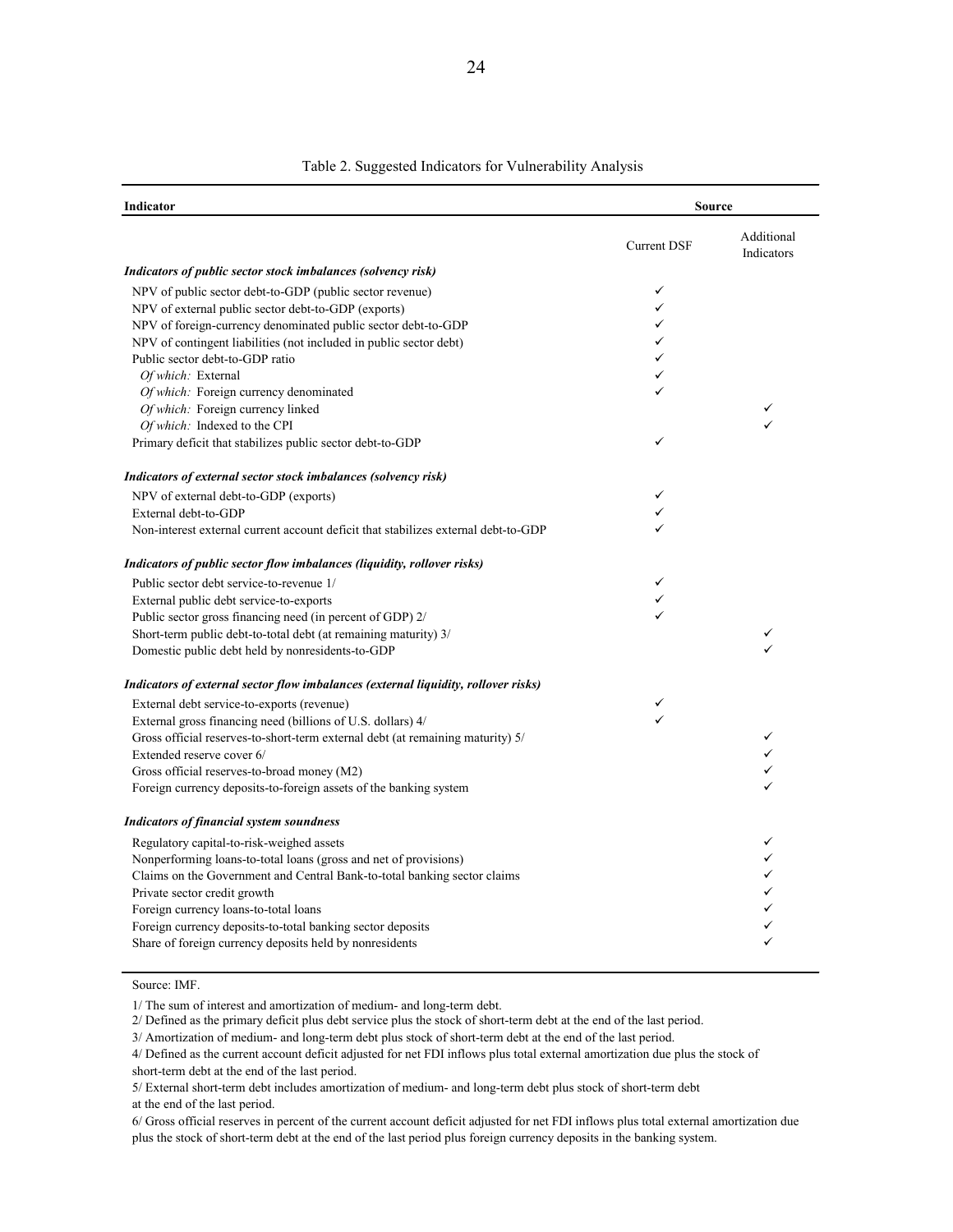### **D. Better Integration of Domestic Debt in the DSF**

35. **The DSF's capacity to detect early debt vulnerabilities would be strengthened if the discussion of domestic debt were better integrated in DSAs**. **<sup>24</sup>** As mentioned in Section II, domestic debt is substantial in many LICs. However, while an integral part of the LIC DSF, domestic debt is not formally incorporated in debt distress thresholds. A growing number of LIC DSAs have included a discussion of public debt,<sup>25</sup> but with only limited impact so far on the overall assessment of the risk of external debt distress and risk classification. An update of the recent review of experiences in the application of the DSF to LICs finds that, in a sample of 33 joint Fund-Bank DSAs, 24 included a public debt DSA. In all but one case, the risk of debt distress classification coincided with the one that would have been derived from an assessment of external debt and debt-service indicators only.

36. **Domestic debt clearly matters for the risk of debt distress**. A preliminary empirical analysis of the relationship between both external and domestic debt and the risk of external debt distress<sup>26</sup> found that domestic debt (as a percentage of GDP) had an estimated effect on the likelihood of external debt distress similar in magnitude to the effect of external debt relative to GDP.<sup>27</sup> Moreover, the inclusion of domestic debt in the regression analysis explaining the likelihood of external debt distress increased the explanatory power of the model in a statistically significant way.<sup>28</sup> These conclusions were obtained despite the limited scope of the data, which renders the estimates less precise than those obtained on the basis of external debt alone.

37. **Analyses of the behavior of domestic debt in the period leading up to episodes of external debt distress also underscore the significance of domestic debt for debt distress**. There is no evidence that countries have substituted domestic debt for external debt prior to external distress or default. Both domestic and external debt have tended to grow rapidly relative to GDP in the two years immediately prior to the onset of external debt

<sup>&</sup>lt;sup>24</sup> DSAs are closely linked to balance of payments projections, and implicitly use a residency concept to distinguish external and domestic debt. In many LICs, however, the residency of holders of domestically-issued debt is not known. As a result, domestic debt may actually correspond to domestically-issued debt.

<sup>&</sup>lt;sup>25</sup> A public debt DSA assesses the sustainability of government debt, external and domestic. Public external debt, plus private external debt where data are available, are covered in the external DSA.

 $26$  The analysis in Appendix 1 is analogous to that underpinning the DSF. See Kraay and Nehru, World Bank Policy Research Working Paper No. 3200, Feb. 2004.

<sup>&</sup>lt;sup>27</sup> Alternatively, the empirical analysis was unable to reject the hypothesis that domestic debt relative to GDP had the same impact on the likelihood of debt distress as the same ratio of external debt.

 $^{28}$  The model with domestic debt explained 27 percent of the variation in debt distress in the sample compared with 21 percent when domestic debt was excluded.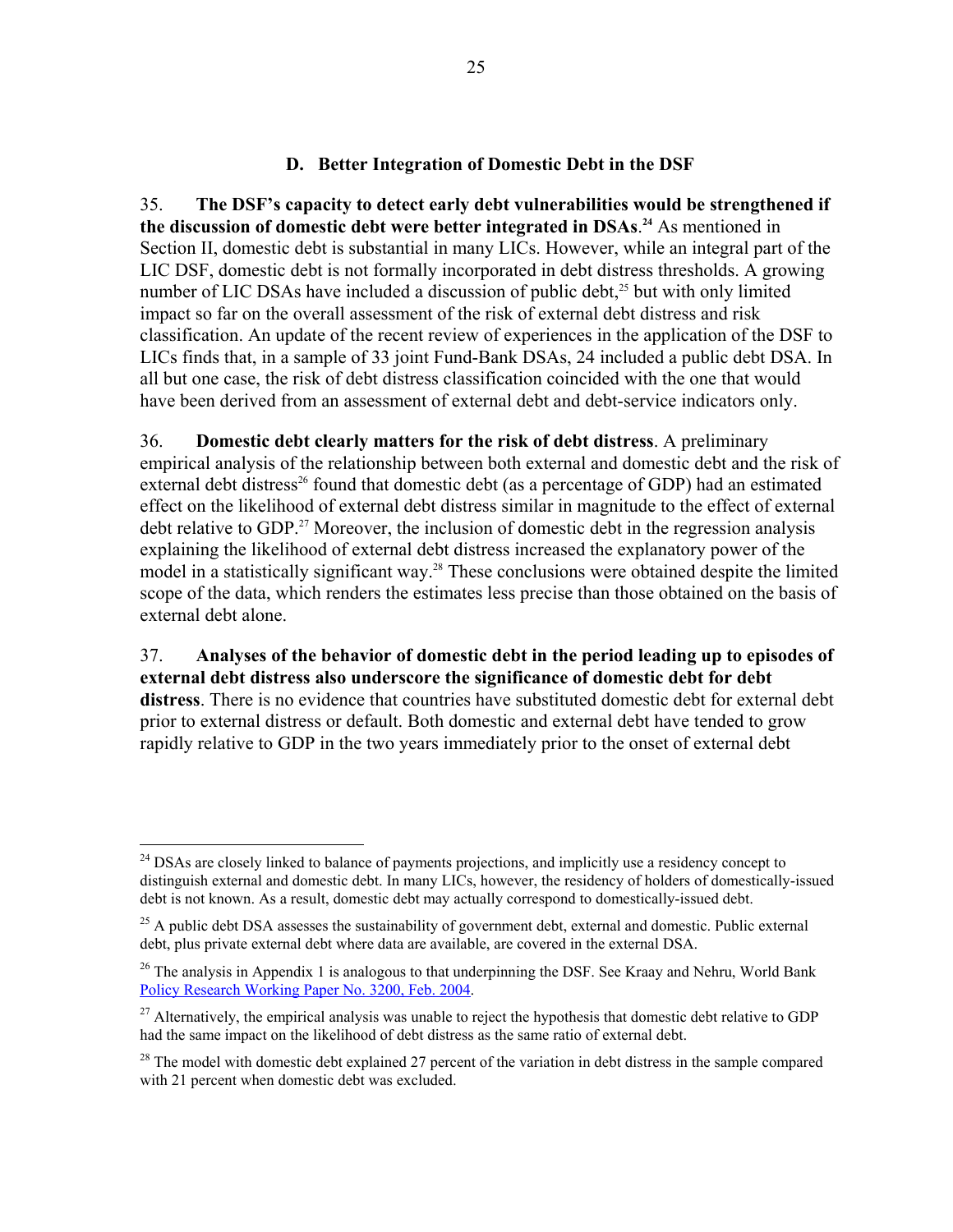crises. In the aftermath, however, domestic debt and external debt diverged in their behavior: domestic debt has tended to decline while external debt has surged.<sup>29</sup>

38. **The integration of domestic debt into the DSF poses many conceptual and practical challenges.** External and domestic debt are qualitatively different, making it difficult to simply add them for use in the DSF.

- First, the risks of default on external and domestic debt are different. Governments often resort to seignorage or financial repression, rather than default, in response to pressures from domestic debt.
- Second, in addition to budget financing, domestic debt is often used to conduct monetary policy, manage the exchange rate, or support the development of domestic financial markets.
- Third, the financial terms of domestic debt in LICs are significantly different from those of external debt. For instance, domestic debt generally has shorter maturities, carries higher nominal interest rates, and is denominated in domestic currency—leading to a set of risks that are different from those attached to low-interest, long-term external debt.
- Fourth, simply adding domestic to external debt also raises data issues. The coverage of domestic debt differs across countries, making standardized comparisons of debt-to-GDP ratios across countries problematic. The quality of domestic debt data is generally lower than for external debt and these data are not fully available for all countries. In addition, the inclusion of such debt into the classification system may create adverse incentives for the transparent recording of domestic debt in some cases.

39. **Explicitly linking the risk classification used by IDA (and other official donors) for its grant-share decision to domestic debt ratios also raises implementation issues**. For example, an increase in the issuance of domestic debt may bring about an increase in external grants through a higher risk classification.<sup>30</sup> Alternatively, increased grants may actually raise the risk of debt distress if they weaken incentives for domestic revenue mobilization by the government.

40. **For these reasons, it is not possible simply to incorporate domestic debt into the existing thresholds.** But domestic debt can be taken into account when assessing the risk of debt distress and designing appropriate borrowing strategies. Consider, for example, the following possibilities:

<sup>&</sup>lt;sup>29</sup> Among the factors that may account for this pattern are the high real interest rate and large interest bill on domestic debt, constraints on domestic financing under Fund-supported programs, the impact of currency depreciation or devaluation on the external debt-to-GDP ratio, and new external financing (see Appendix 1).

<sup>&</sup>lt;sup>30</sup> The moral hazard issues are not specific to domestic debt—the current risk classification based on external debt can also provide governments with an incentive to contract more external debt in order to increase grants. However, these issues are more acute with domestic debt which may be easier to issue.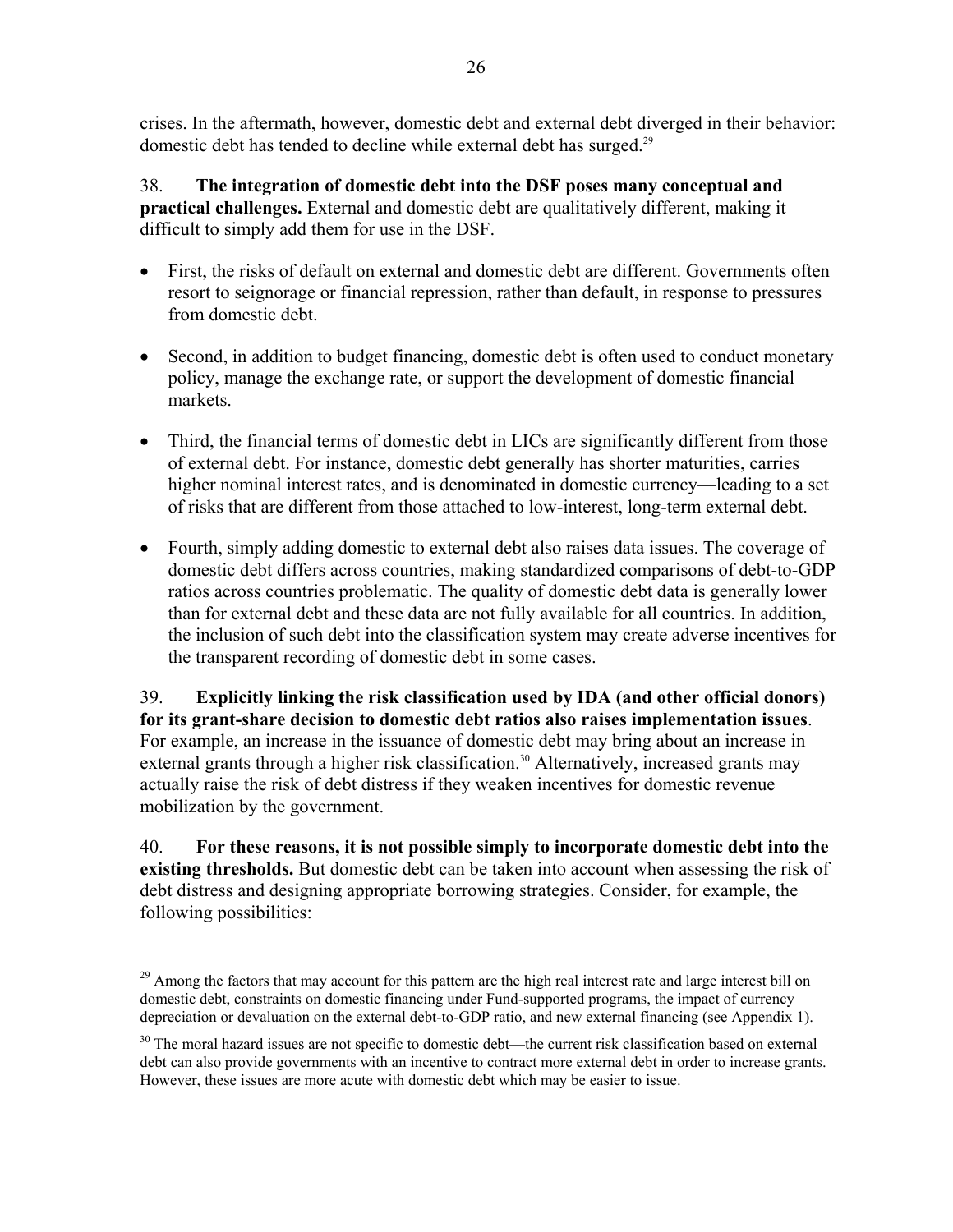- *External public debt is in excess of the indicative debt burden thresholds, while domestic debt is low.* In this case, the appropriate borrowing strategy would seek to reduce external debt gradually, while keeping domestic debt in check, provided that the cost of domestic debt is not excessive compared to that of external debt.
- *External public debt is well below the indicative thresholds, while domestic debt is high*. In this case, shifting from domestic to external debt (on concessional terms) could reduce not only the present value of total debt but also market risks, assuming such a shift can be brought about.
- *Both external and domestic debt are too high*. In this case, the appropriate pace of reduction in each type of debt will depend on the relative cost of domestic and external debt as well as the risk embodied in the maturity structure and the government's ability to roll over its obligations.

41. **Staffs see scope for integrating more systematically domestic debt considerations in the assessment of debt sustainability and the risk of external debt distress**. Previous guidance to staff on the preparation of LIC DSAs was largely focused on the external DSA component and the use of the indicative debt and debt-service thresholds for assessing and classifying the risk of external debt distress.<sup>31</sup> Limited guidance was provided on how to use the public debt DSA to inform the overall assessment and classification of the risk of external debt distress. Although the ultimate assessment would continue to rely on staffs' judgment, the following key steps could be taken to clarify and strengthen the role of the public debt DSA:

- *First, all LIC DSAs should include a public debt DSA*. External and public debt DSAs need to be produced simultaneously and in a consistent manner, as they complement each another in providing inputs for the assessment of a country's debt sustainability.<sup>32</sup>
- Second, domestic debt issues should receive a heightened attention in countries where domestic debt has an above-average weight or has increased rapidly in recent years.<sup>33</sup> Higher levels of domestic debt should point to the need for closer scrutiny—although the conclusion could be tempered by country-specific factors, including macroeconomic performance and debt management capacity. In assessing the significance of the domestic debt, staff teams should take into consideration the circumstances under which the debt has been accumulated (i.e., whether it was the result of domestic financing of budgetary

<sup>1</sup> <sup>31</sup> This interim guidance will be updated to reflect the operational implications of the March 2006 and current Board papers, and corresponding Board discussions.

 $32$  This is the case even when domestic debt is absent or very low: in these cases, public debt DSAs will highlight whether current and expected fiscal policy is consistent with *external* debt sustainability.

<sup>&</sup>lt;sup>33</sup> Domestic debt can be of concern even for countries with currently low or no domestic debt if the expected evolution of the primary fiscal balance would give rise to debt servicing difficulties in the future (e.g.. a country where oil revenue would drop drastically, or with growing fiscal imbalances and insufficient additional external support). In these cases, the DSA should also include an extensive discussion of domestic debt issues.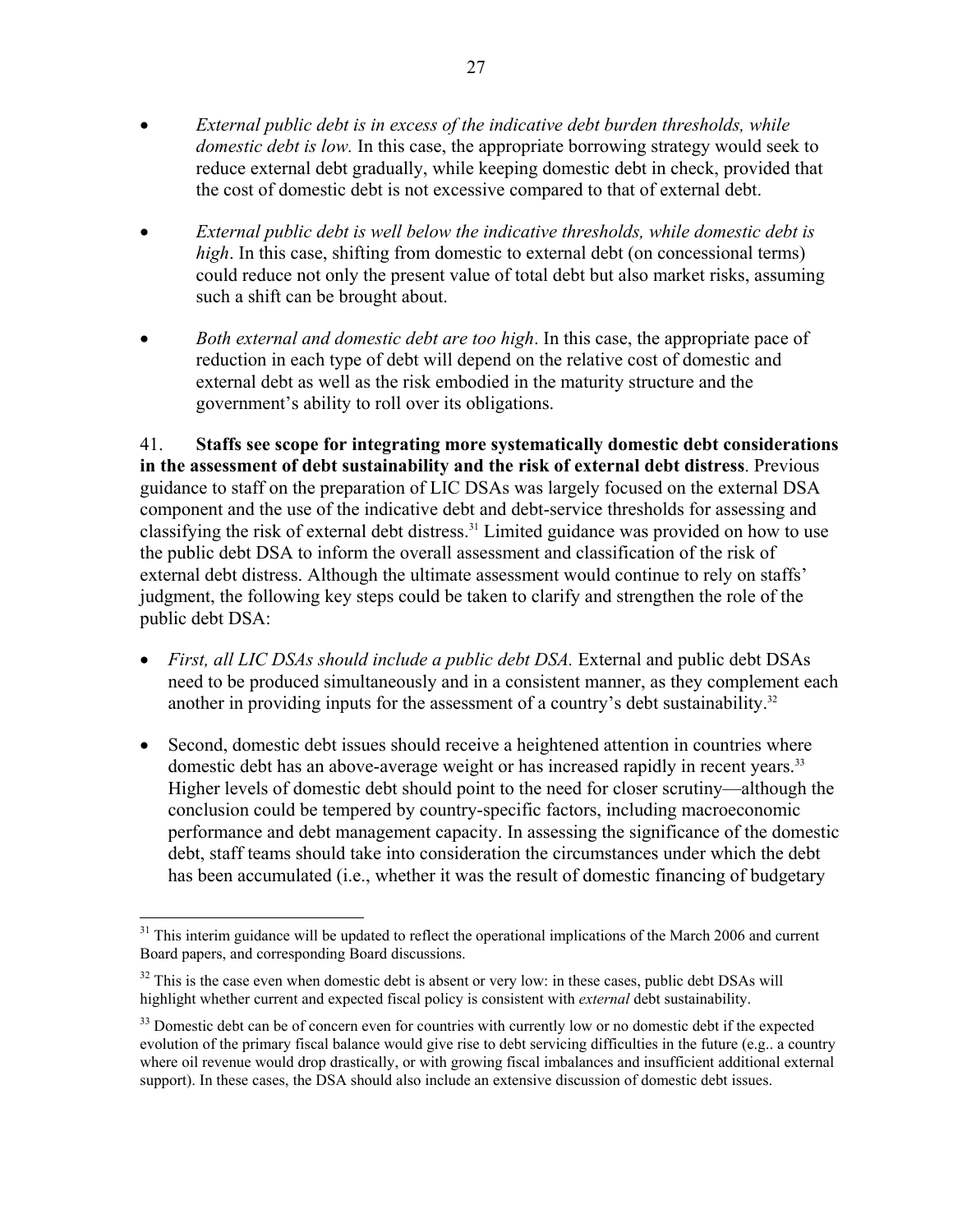spending, including the assumption of contingent liabilities, and/or the consequence of sterilization operations), and note whether such assessment is constrained by insufficient information.

- *Third, the public debt DSA should assess more thoroughly the vulnerabilities related to domestic debt*. Discussion of the public debt DSA should indicate systematically whether the primary balance in the baseline is consistent with debt sustainability, and whether it is realistic in view of historical experience. To complement the analysis, additional indicators of domestic debt-related vulnerabilities, particularly relating to the maturity of domestic debt, could be added to the public debt DSA template when the requisite information is available.
- Fourth, the DSA should explicitly flag situations whereby the inclusion of domestic debt in overall debt and debt-service prospects would lead to a different classification from consideration of external debt and debt service alone. Such situations are expected to be rare: as domestic debt constitutes only about 20 percent of total public debt in the typical LIC, in most cases the assessment of risk of debt distress would be the same as that based only on considerations of external debt only. But if such a difference were to emerge, it should be explicitly acknowledged. This would enable IDA and other multilateral donors to base their grant allocation decisions on a risk assessment unbiased by questions of moral hazard.

42. **Incorporating domestic debt into some countries' DSAs poses a data challenge that may take time to address.** Improving the quality of domestic debt reporting will be particularly challenging. In cases where domestic debt is believed to be significant but where data quality is deficient, DSAs will have to signal clearly that their results depend on assumptions. Improved debt reporting is a key objective of ongoing efforts to build debt management capacity in LICs.

# **IV. TOWARDS MORE EFFECTIVE DSAS: FOSTERING USE BY BORROWERS AND CREDITORS**

43. **To be most effective, the DSF must be used widely by borrowers and creditors**. This should start at the Bank and the Fund, and the question here is whether the link between DSA results and policy advice—and, where relevant, program conditionality—should be tightened. This section explores the scope for the DSF to guide both borrowing and lending strategies in a way that will foster information sharing both among creditors and between debtors and creditors, and thus promote the efficient use of resources and minimize the risk of crises.

# **A. Strengthening Links from DSAs to Policy Advice and Conditionality**

44. **The adoption of the DSF has already resulted in fundamental changes at the Bank and the Fund.** IDA's grant allocation criteria now focus exclusively on risks of debt distress as assessed in DSAs. The DSF has further integrated debt issues into Fund analysis and policy advice, through its annual frequency, the improved quality of the assessments, and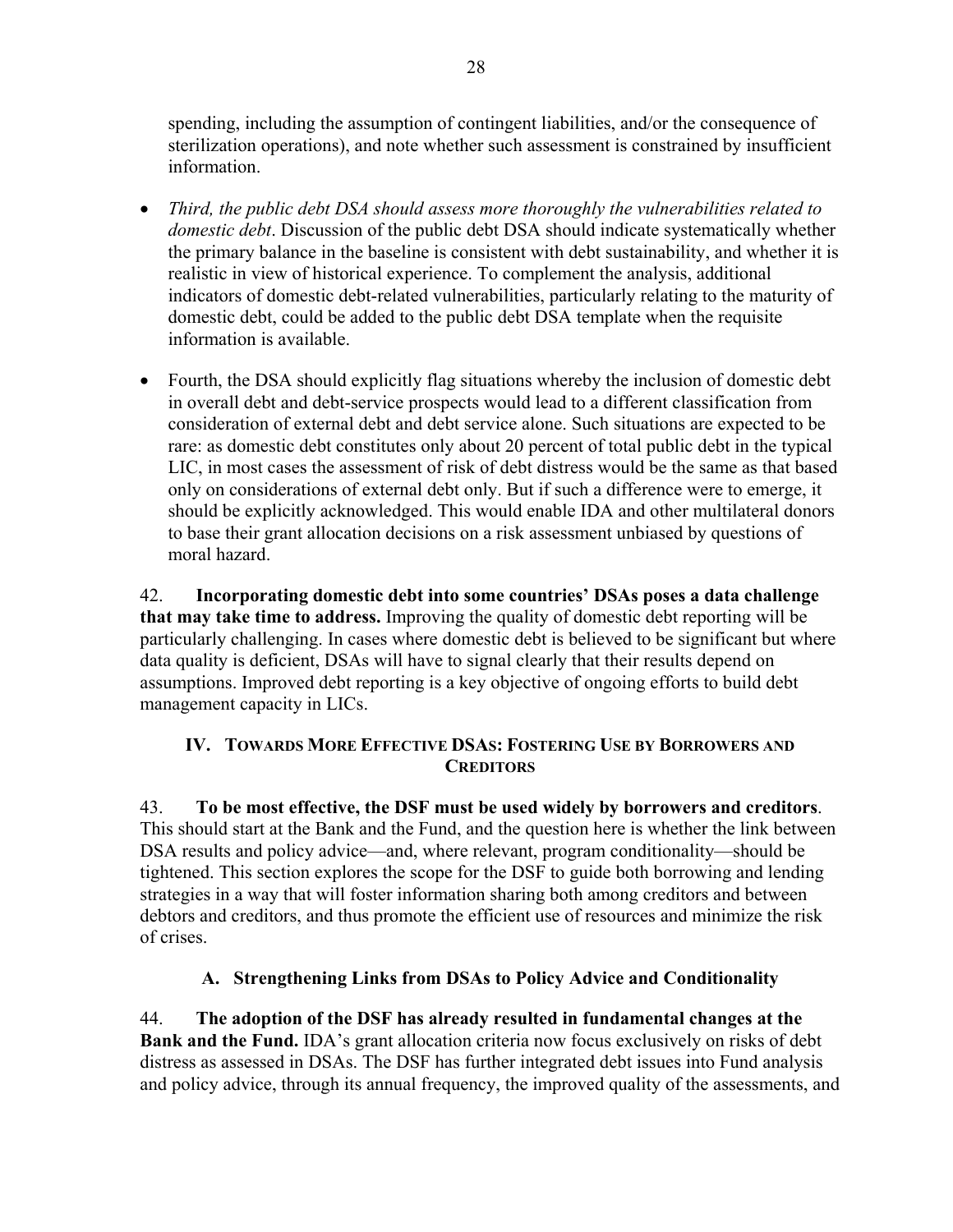comparability across countries. In most cases with a moderate or higher risk of debt distress, the policy implications are incorporated explicitly in analysis and recommendations.

45. **However, the link between DSA results and policy advice could be strengthened further**. A higher risk of debt distress should generally be associated with a lower recommended increase (or a higher decrease) in the NPV of external debt. The variety of country circumstances and the number of factors contributing to debt-distress risk advises against the establishment of a mechanistic link between the two. For example, as discussed above, a country can have a relatively low debt-distress risk post debt relief, but still limited capacity to absorb and manage commercial debt. Rather, there should be a *presumption* that the recommended minimum grant element will increase with the risk of debt distress, and the recommended volume of new debt (including concessional debt) will decrease.<sup>34</sup> A shift to a higher risk category should trigger a comprehensive reassessment of Bank and Fund staffs' recommendations on the appropriate debt accumulation strategy.

46. **In the Fund, DSA results should be taken more closely into account for program design and conditionality, where relevant.** In September 2004, the Fund Board called for efforts to strengthen control over excessive borrowing in the context of Fund-supported programs, through the use of conditionality related to the NPV of external debt and more systematic use of limits on the overall fiscal deficit (including grants) for countries where debt sustainability is a concern. However, the impact of DSAs on program design has so far been limited. Minimum concessionality requirements exceeding 35 percent should also continue to be used when needed.

47. **The easing of limits on nonconcessional external finance for countries graduating from concessional financing should be subject to the authorities' track**  record and DSA results.<sup>35</sup> In a Fund-supported program context, sub-ceilings on nonconcessional external debt could be adjusted upward throughout the program period, based on the member's debt management capacity and other criteria.<sup>36</sup> The DSF could provide the platform to assess alternative financing mixes and scaling up scenarios and their implications for external and public debt sustainability. In LICs with no Fund-supported program, the Boards would discuss the staffs' advice on an appropriate borrowing strategy in the context of Article IV consultations and Country Assistance Strategies (CASs). In countries with increased creditworthiness, IDA and Fund staffs would collaborate closely to engage the authorities in a constructive dialogue to discuss debt strategies and capacitybuilding issues.

 $\overline{a}$  $34$  The previous round of debt accumulation was largely driven by concessional debt.

 $35$  This graduation should in general be linked to a country's stage of development.

 $36$  This would be preferable to a gradual lowering of the 35 percent minimum grant element, which is an established definition of a concessional loan.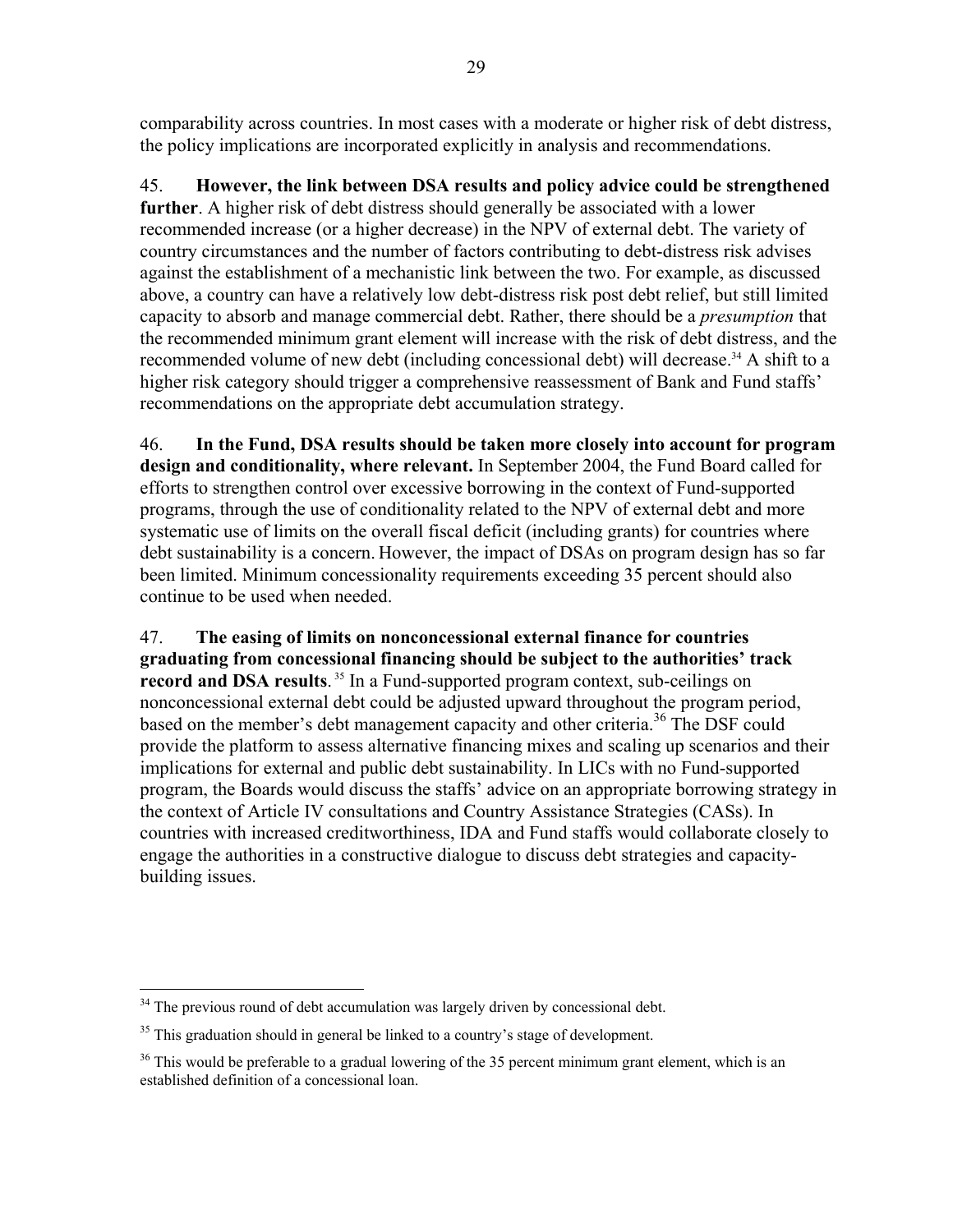### **B. DSA Use by Borrowers: Towards Medium-Term Debt Strategies and Stronger Debt Management Capacities**

48. **The ultimate objective of the DSF is to identify debt-related vulnerabilities so that they can be adequately taken into account in the formulation of a country's policies**. Regular DSAs should become part of sound policy design and pave the way for the elaboration of a country-owned medium-term public and external debt strategy (MTDS). The MTDS would seek to address vulnerabilities uncovered in DSAs. It should lead to borrowing which: (i) is consistent with the country's development plans and macroeconomic program; (ii) is sustainable; and (iii) minimizes borrowing costs over the medium to long term, consistent with a prudent degree of risk. The first two points imply that an MTDS should be closely linked to the medium-term fiscal framework, while the third point implies the need to strengthen debt management capacities at the operational level.

49. **The Fund's Medium-Term Strategy emphasized the importance of debt sustainability in LICs and suggested that the Fund support low-income members in developing such debt strategies**. Similarly, the Bank's Board—and the IDA Deputies have emphasized the importance of Bank staff support for better strategic debt management in Bank CASs.37 A well-designed and operational MTDS would be an important tool for helping the authorities make informed policy decisions, avoid the accumulation of onerous debt burdens and other vulnerabilities, and coordinate with creditors. An MTDS would be particularly useful for countries that have benefited from debt relief and perceive that they now have a potentially large borrowing space.

50. **An MTDS should have a number of features.** As a pre-condition, the authorities need the capability of monitoring existing debt-service obligations so that they can make well-informed decisions about new borrowing. The contracting of new debt should be subject to oversight by the appropriate authorities and set firmly in an agreed macroeconomic framework. An MTDS should be linked to a full-fledged, medium-term fiscal framework that contains prudent revenue projections and planned expenditures consistent with the country's poverty reduction strategy (PRS). It should recognize cost and risk tradeoffs in setting sustainable borrowing limits, ensuring that debt can be serviced under a wide range of circumstances.38 Once a sustainable fiscal stance has been determined, the MTDS would also address: (i) the terms of new borrowing, including the appropriate mix between fixed and variable rate; and (ii) the appropriate mix between domestic and external debt (or alternatively local currency and foreign currency debt). An MTDS should be updated

 $\overline{a}$  $37$  Substantial assistance for debt management is also being provided by other organizations to LICs. Regarding public financial management aspects of debt management, most LICs use either UNTACD's DMFAS or the Commonwealth Secretariat CS-DRMS software, both of which are supported through the respective institutions or through other regional organizations such as Macroeconomic and Financial Management Institute of Eastern and Southern Africa (MEFMI).

<sup>&</sup>lt;sup>38</sup> The Bank-Fund debt management guidelines constitute a useful reference on best practice in the debt management area (see *Amendments to the Guidelines for Public Debt Management, November 2003.)*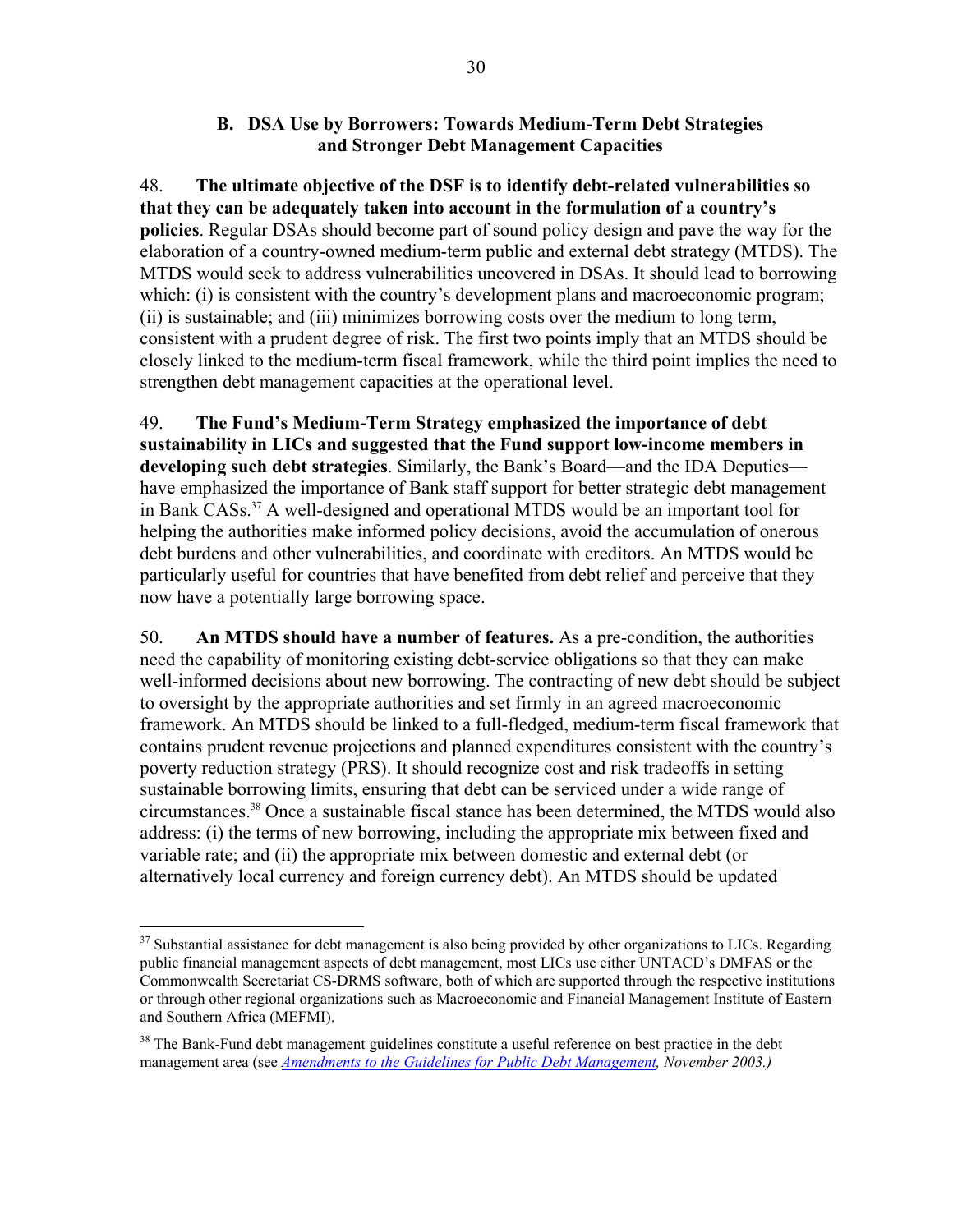regularly, integrated into the government's decision making, and enjoy full ownership by all relevant government institutions.

51. **The design and implementation of an MTDS raises significant operational challenges.** To ensure country ownership and accountability, an MTDS should be prepared by the authorities themselves. Such an undertaking will be challenging, as debt management offices in many LICs lack adequate capacity to monitor and record debt information and new resource flows accurately, let alone manage them effectively. According to analysis by Bank and Fund staff and other organizations,<sup>39</sup> the key debt management challenges in HIPCs include: (i) the need for comprehensive institutional and legal frameworks; (ii) the need for greater and more effective coordination across different units involved in debt management and with other areas of macroeconomic policy; (iii) the lack of public or parliamentary oversight over new borrowing, (and lack of a framework to evaluate new borrowing decisions and limited transparency and reporting requirements); (iv) the recruitment and retention of staff (and resource constraints in general); and (v) limited political support.<sup>40</sup>

52. **As a first step, the capacity to monitor existing debt should be strengthened.** This will require: (i) improving not only the monitoring of direct central government liabilities, also of a broad definition of public debt that includes public enterprises, local authorities, and publicly guaranteed debt; (ii) providing debt-management units with a clear operational mandate, accompanied by appropriate accountability arrangements; and (iii) recruiting appropriately skilled staff. The establishment of an investors relations office could also be considered. As mentioned earlier, this will likely require substantial technical assistance (TA), including a strengthening of established mechanisms and close coordination with other providers of TA.

53. **Current TA provision of debt management in LICs does not comprehensively address the gaps and weaknesses that prevail.** While some aspects of debt management are addressed through TA on public expenditure management, liquidity management and monetary operations, the TA directly targeted at debt management remains largely focused on "needs identification" or on limited aspects of debt management. Some TA has been provided to help countries improve the quality of their debt statistics, although in many cases the focus has been on providing debt management software, which by itself does not guarantee high quality data.41 Systematic approaches to help countries develop their debt management function and operationalize a medium-term debt management strategy are

1

<sup>39</sup> See *External Debt Management in Heavily Indebted Poor Countries*; also see *Assessing Debt Management Capacity: The HIPC Capacity Building Program Methodology*, Debt Relief International (2005, Publication No. 10). These findings have been strengthened during ongoing work undertaken by staffs to develop diagnostic tools and ultimately to build debt management capacity in low-income countries.

<sup>&</sup>lt;sup>40</sup> These challenges will be discussed in greater detail in a forthcoming Bank-Fund Board paper on strengthening debt management practices.

 $^{41}$  Capacity building in this area has in recent years gathered momentum through the coordinated efforts of the Inter-Agency Task Force on Finance Statistics (TFFS) that is led by the IMF with representatives from several other international organizations. The TFFS facilitates the availability of external debt data, coordinates methodological work, and promotes quality in external debt data.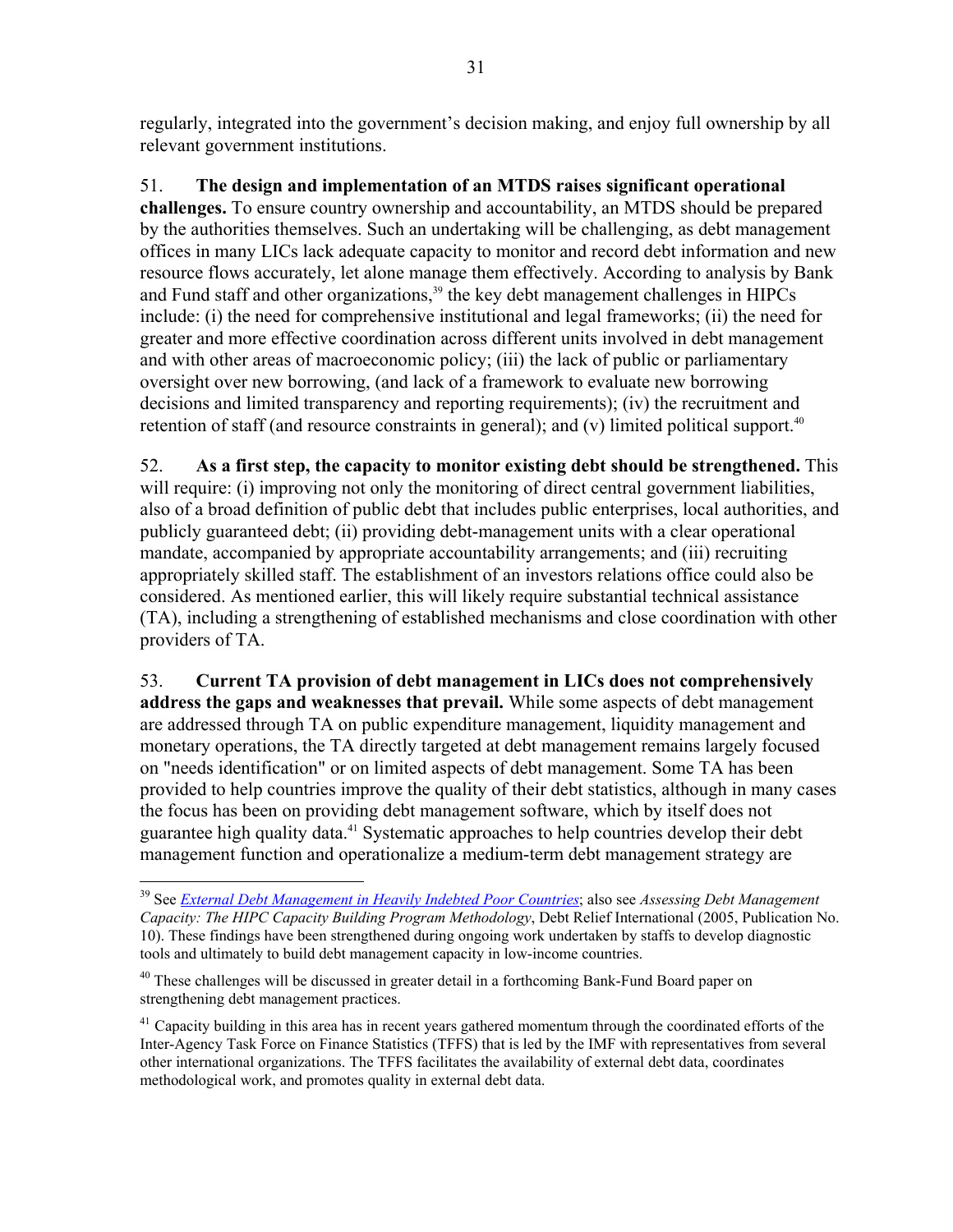needed. TA for staff training in central banks or debt management units often focus mainly on creating a cadre of trained "debt recorders" rather than on building capacity to undertake more comprehensive debt management functions. Senior level policy makers are also not fully sensitized to the importance of debt management and may lack a proper understanding of the interlinkages between debt management, monetary and fiscal policies, and financial market development. Consequently, debt management capacity building is rarely anchored by political commitment or broader institutional reform in LICs.

54. **IDA's Board has repeatedly stressed that public debt management is a core mandate of the Bank.** Recognizing the broad scope of the challenge, the need for a harmonized approach among donors, and the importance of technical assistance and capacity building to address deficiencies in debt management in LICs, the Bank is proposing that, in addition to the preparation of MTDSs, a diagnostic tool and reporting framework also be developed and applied to assess debt management capacity in LICs.<sup>42</sup> IDA staff, in collaboration with others, would establish a partnership with other stakeholders to assess capacity and identify needs, in order to guide the design of reforms and the provision of technical assistance and capacity building, and to monitor debt management performance over time. The proposed approach would be firmly embedded in country programs to ensure client ownership, donor coordination, and continuous tracking. It is also critical that these new activities fit within country strategies and available operational budgets. The high resource costs associated with diagnosing and addressing shortcomings in public debt management will imply difficult tradeoffs at the country level unless additional resources are made available to fund this mandate.

55. **Given the time needed to develop capacity in many countries, having an MTDS in all LICs can only be a medium-term goal.** More advanced LICs could have an MTDS in place over the medium term. Fund- or IDA-supported programs would be expected to include a detailed plan for developing an MTDS or at least making significant progress during the program period, depending upon initial conditions. Such progress could, on a case-by-case basis, be an element of either Fund or Bank conditionality, although in considering this the importance of government ownership of the MTDS should be a key consideration.

56. **Meanwhile, a more intensive use of the DSF by country authorities can help pave the way to a homegrown MTDS.** To allow for a transfer of know-how, the authorities would need to be involved more closely in the preparation of DSAs.<sup>43</sup> The results of the DSA should also be discussed systematically at a high level to ensure adequate involvement of decision makers. Such activities are likely to entail additional resource costs to country

 $\overline{a}$ 42 Such a tool could draw on the *External Debt Statistics Data Quality Assessment Framework* developed by the Fund and the TFFS.

<sup>&</sup>lt;sup>43</sup> The review of recent experience with the DSF showed that the authorities were involved in the preparation of the DSAs only in a few cases (see *Review of Low-Income Country Debt Sustainability Framework and Implications of the MDRI).*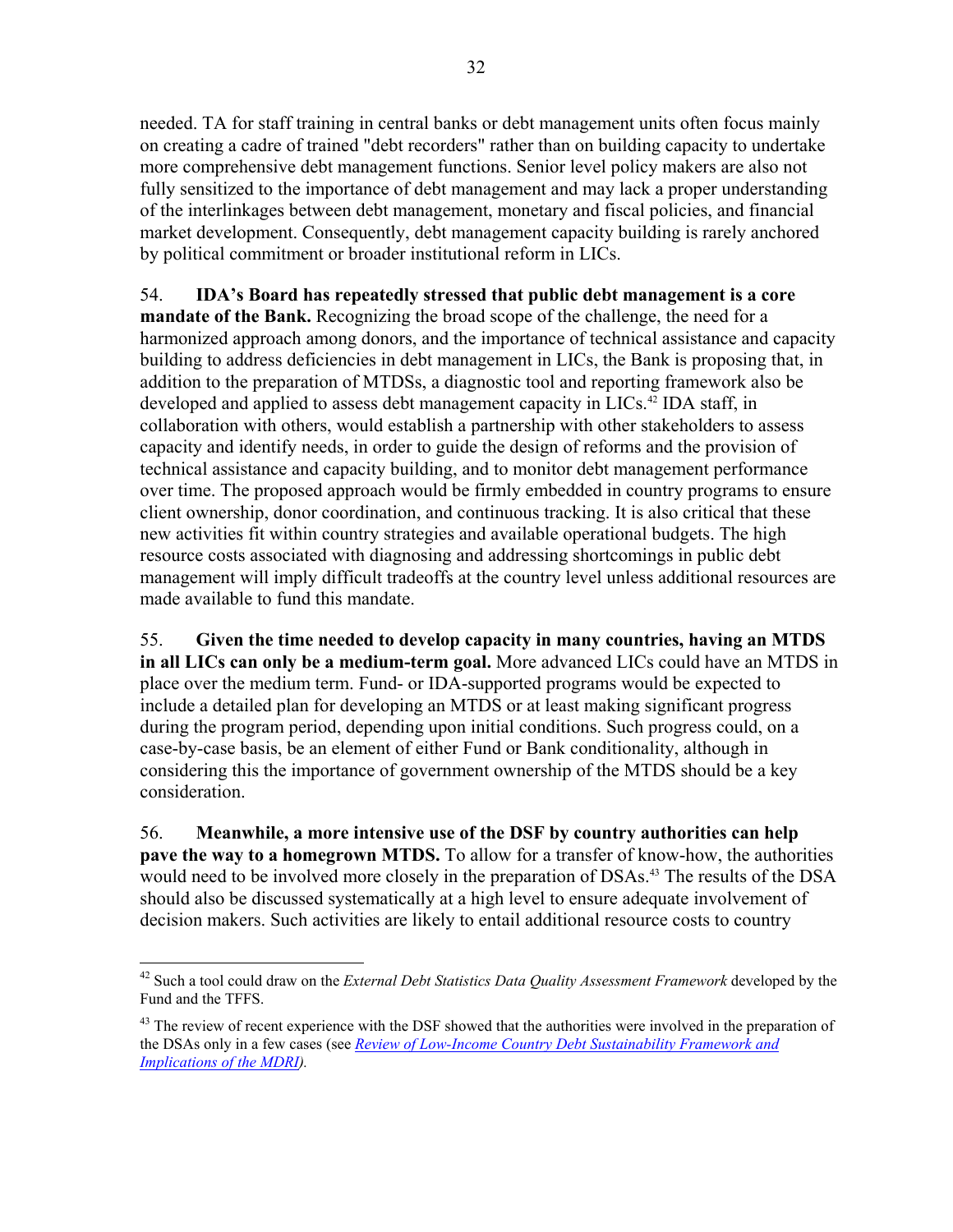teams, particularly when the administrative capacity of the country is limited. DSAs (and eventually MTDSs) could serve as a basis for discussions with creditors and donors in consultative group (CG) meetings.44

# **C. Fostering Creditor Coordination Around DSAs**

57. **The DSF, and ultimately an MTDS, can also be a useful tool to inform and guide all creditors' decisions.** DSAs can be used to disseminate concerns about risks to debt sustainability and in some cases guide recommendations on the appropriate level of concessionality in new borrowing. Broad acceptance by all creditors of the results of DSAs would contribute to enhance creditor coordination and minimize the risks of crises.

58. **The use of the DSF by creditors is expanding but still limited.** The recent review of the DSF showed that it is actively used by a few multilateral creditors and donors, but to a much smaller extent by others, in particular export credit agencies (ECAs) and commercial creditors. Nonetheless, early feedback from creditors indicates that, despite their limited use of the DSF, they value the informational and analytical content of DSAs. There is thus scope for the Bank and the Fund to disseminate DSAs more broadly among creditors and for creditors to seek to use these DSAs in their own lending decisions.

# 59. **The use of the DSF and of its results is an individual choice for each creditor.**

The DSF has no institutional or contractual basis and does not seek to bind creditors around a given course of action such as an overall lending envelope for a borrowing country, the appropriate degree of concessionality, or the relative priority of investments. Its main objective is to allow creditors and borrowers to make informed decisions about the preferred financing strategy. The ultimate responsibility for such decisions rests with borrowing governments, and it is therefore most important that governments understand DSAs and use them to define their borrowing strategy. Nonetheless, broadening awareness among creditors of the concept of debt sustainability and of the results of Bank-Fund assessments in specific countries can facilitate creditor coordination through a shared understanding of the impact of individual lending decisions on a debtor's overall debt outlook.

60. **Since the last Board meeting, staffs have intensified outreach on the DSF with traditional official lenders, including ECAs.** Staffs have attended meetings of the export credit group of the OECD, of European ECAs, and of the Paris Club, where the implications of the DSF for ECA lending in a post-MDRI context were discussed. Contacts with

<sup>&</sup>lt;sup>44</sup> The UNDP and World Bank have proposed to reinvigorate CGs and to make them the forum to discuss, on a country-by-country basis, scaling up of aid with all major creditors, and not only donors as is now generally the case. Such "Resources and Results" meetings could help improve donor and creditor coordination and facilitate the assessment of whether lending/borrowing intentions are consistent with the PRS and debt sustainability. Such an approach is being implemented in Ghana.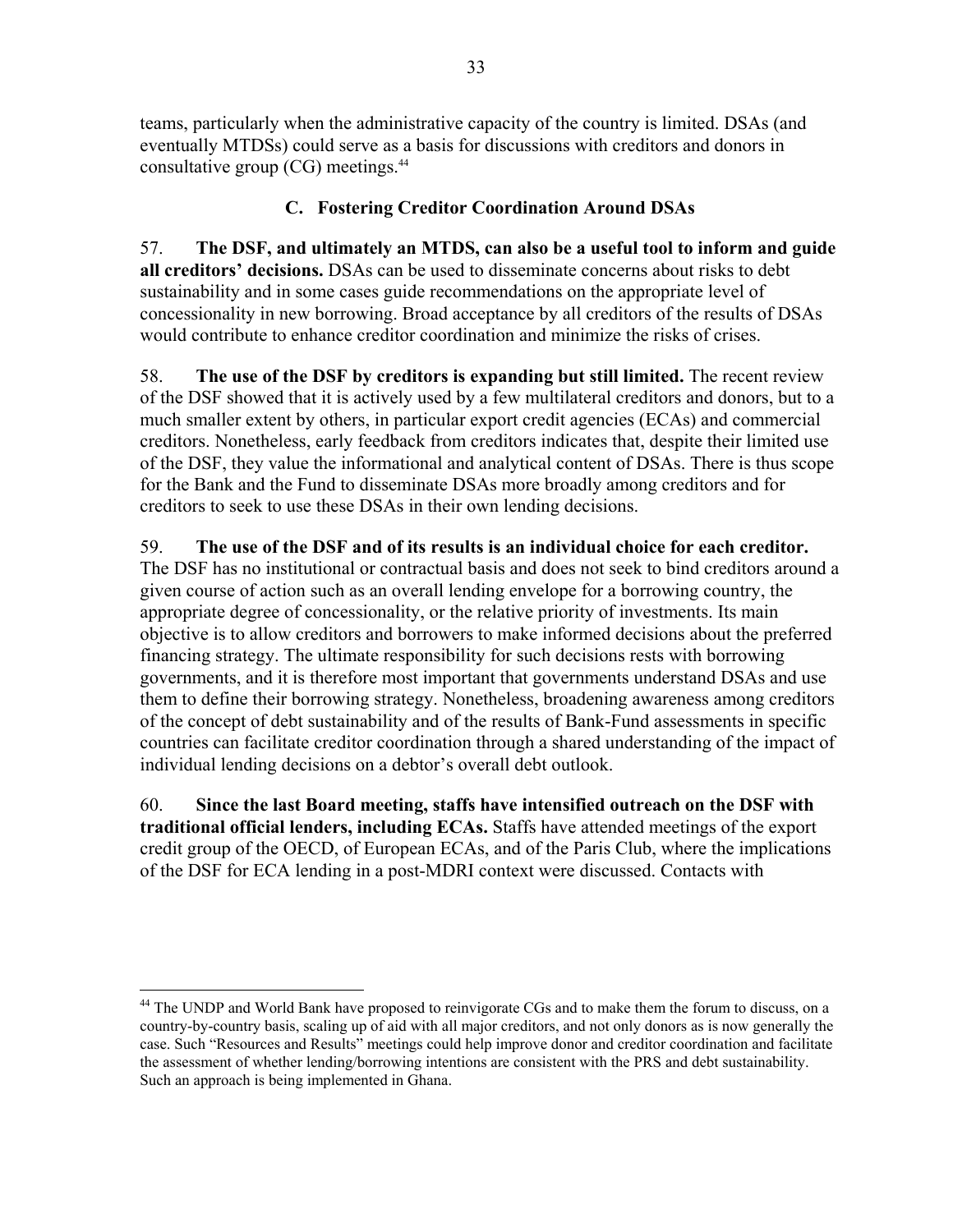multilateral development banks have also continued with a view to fostering their more active use of the DSF.45

61. **Contacted creditors were generally aware of the risks of excessive debt buildup in LICs.** Many ECAs acknowledged that, although officially-supported lending to LICs represents a small part of their total portfolio, it can be large in relation to the recipients' budgets. Therefore, increasing nonconcessional lending to LICs could put debt sustainability at risk. DSAs could inform ECAs' country risk analysis and provisioning decisions. Some ECAs are making efforts to develop "responsible lending" practices that take into account the results of DSAs. An informal group of 16 ECAs from OECD countries has also been established to develop their own framework along similar lines. This group is expected to present a proposal at the OECD export credit group meeting in November 2006, with a number of non-OECD countries invited as observers.

62. **Efforts are underway to broaden public access to existing DSAs.** Outreach confirmed the interest of many creditors in increased and easier access to the conclusions and underlying assumptions of joint Bank-Fund DSAs. DSAs will shortly be easy to locate on dedicated pages in the Bank and Fund websites. A grant element calculator is available on the IDA website to facilitate calculation of the level of concessionality of new loans under consideration for the purposes of IDA's policy on nonconcessional borrowing. Information on concessionality as well as a concessionality calculator developed by Fund staff will soon be posted on the Fund's website. Posting of a given DSA remains subject to the consent of the authorities. There would be merit in allowing web access to the templates themselves, as well as fostering more regular exchanges between the staffs of the Bank and Fund and those of other creditors. In addition, staffs could post on the web a summary table listing the countries for which a LIC DSA has been undertaken, their dates, and, whenever the authorities have consented to publication, a direct link to the document.

63. **Further outreach, particularly to emerging creditors, is planned**. These creditors are generally not represented in existing donor-coordination organizations such as the OECD or the Paris Club, and in part for this reason there is little information on the amount and terms of the financial support they provide, which in some cases can significantly complicate the preparation of DSAs.

64. **Efforts are also ongoing to improve the information available on overall lending to LICs.** The only comprehensive source of loan-by-loan data now available is the World Bank's *Debtor Reporting* System (DRS). But approximately half of the LICs expected to report public external debt data to the DRS do not submit at all or have moderate to major problems with the information they submit. Efforts are underway to strengthen and tighten countries' adherence to quarterly and annual reporting requirements. Since annual data are obtained with a lag and coverage can be uneven, these data need to be complemented with detailed information from creditors' records. Staffs of the IMF and the World Bank, together

<sup>&</sup>lt;u>.</u> <sup>45</sup> Participants at the annual meeting of the MDBs held in Washington in June 2006 welcomed the use of the DSF to improve creditor coordination.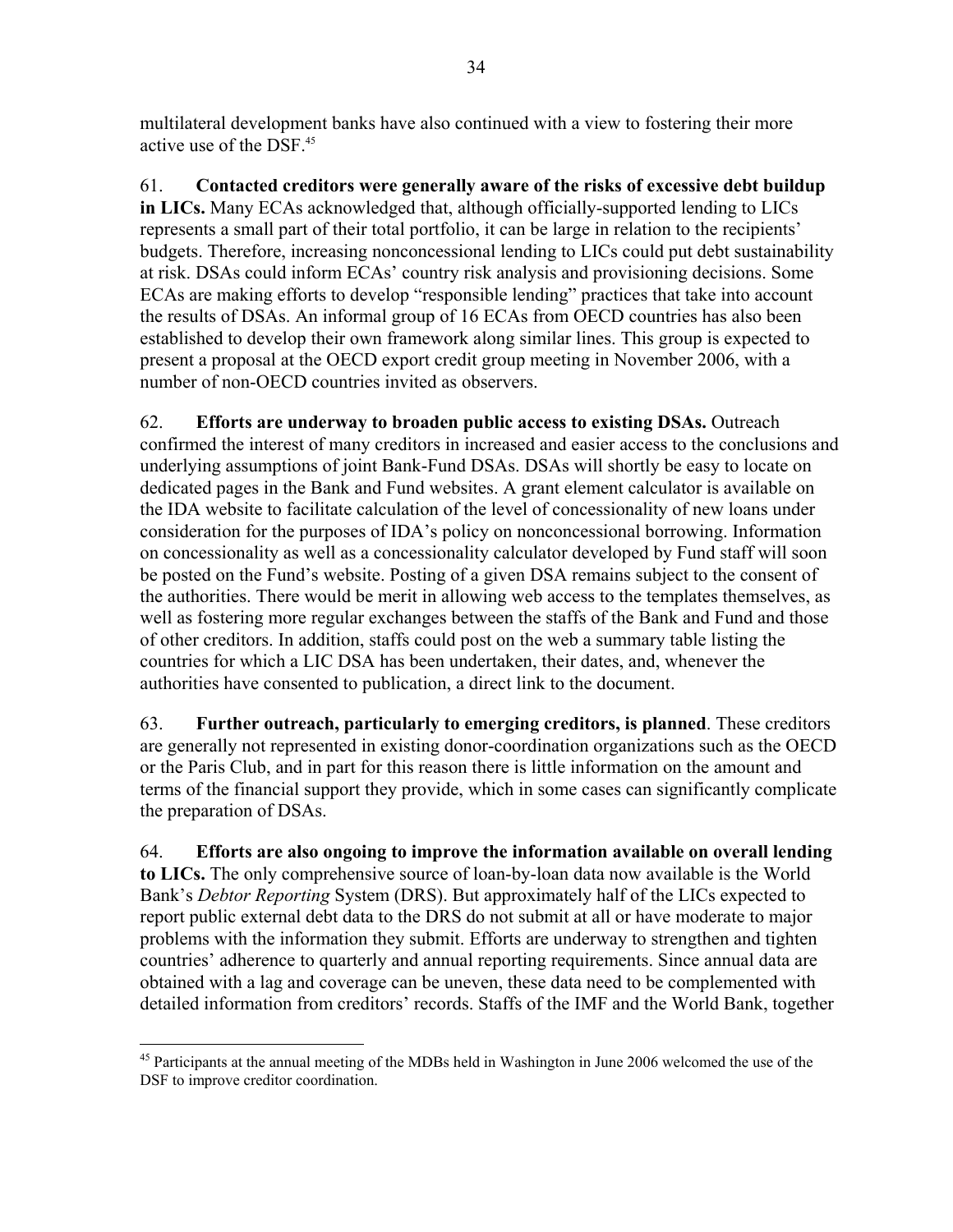with staffs of the OECD, the BIS, and the Berne Union, are trying to develop reporting mechanisms to measure official lending to LICs, which could be used to validate and supplement data collected through the DRS. Eventually this information could be integrated into the web-based *Joint External Debt* Hub (JEDH). However, this would still not cover financing flows from emerging and private creditors that are not members of the OECD or the Berne Union. As mentioned above, outreach efforts towards these emerging creditors should aim, *inter alia,* to improve the information available on their lending activities.

# **V. REFINING THE DEBT-DISTRESS RATINGS**

65. **In their April 2006 discussions, the Boards asked staffs to consider possible refinements to the existing debt-distress risk ratings, including the possibility of subdividing the moderate risk category**. Indeed, of the 21 DSAs that were completed in time to be included in the review and that had given a risk rating, nine (43 percent) had received a moderate risk rating. This frequency led the Boards to request further reflection on the risk categories used in the DSF and in particular whether the moderate risk category should be split so as to allow a more nuanced risk assessment. A related concern is whether the risk classifications allow IDA and other lenders sufficient precision in tailoring the proportion of grants to countries' debt sustainability.

66. **The implementation of the MDRI, among other factors, has reduced the incidence of moderate risk ratings.** Since the first DSF Review, DSF implementation has evolved. The main change has been the provision of MDRI stock debt relief to 20 countries, with more expected to follow.<sup>46</sup> Although a country's initial debt burden is only one factor in the risk assessment—six MDRI recipients<sup> $47$ </sup> still receive IDA grants—the effect has been to reduce risk in many cases, and to move certain countries (e.g., Benin, Cameroon, Uganda and Zambia) from IDA-grants recipients to countries that receive 100 percent loans from IDA.

67. **Revising the risk category definitions thus appears unnecessary at this point.** A recent review of existing DSAs found that existing DSF guidelines were being applied appropriately. In addition, increasing the number of risk categories would entail refining the DSF guidelines on assigning risk ratings. This could implicitly overstate the precision of the underlying 20-year forecasts. A higher number of categories would also increase the frequency with which the grant share for a given country was altered over time, placing greater administrative burdens on country authorities.

68. **A related concern is that CPIA fluctuations—as opposed to secular improvement and deterioration—may translate into undue volatility in the IDA grant share of a given country**. There are several instances in which changes in CPIA ratings resulted in changes in performance category which were only temporary. This occurred when seemingly lasting reforms or deteriorations in policy or institutions were reversed, or simply

 $\overline{a}$  $^{46}$  22 countries have actually received MDRI relief from the Fund (20 HIPCs, plus Cambodia and Tajikistan).

<sup>47</sup> Ethiopia, Guyana, Malawi, Nicaragua, Niger, and Rwanda.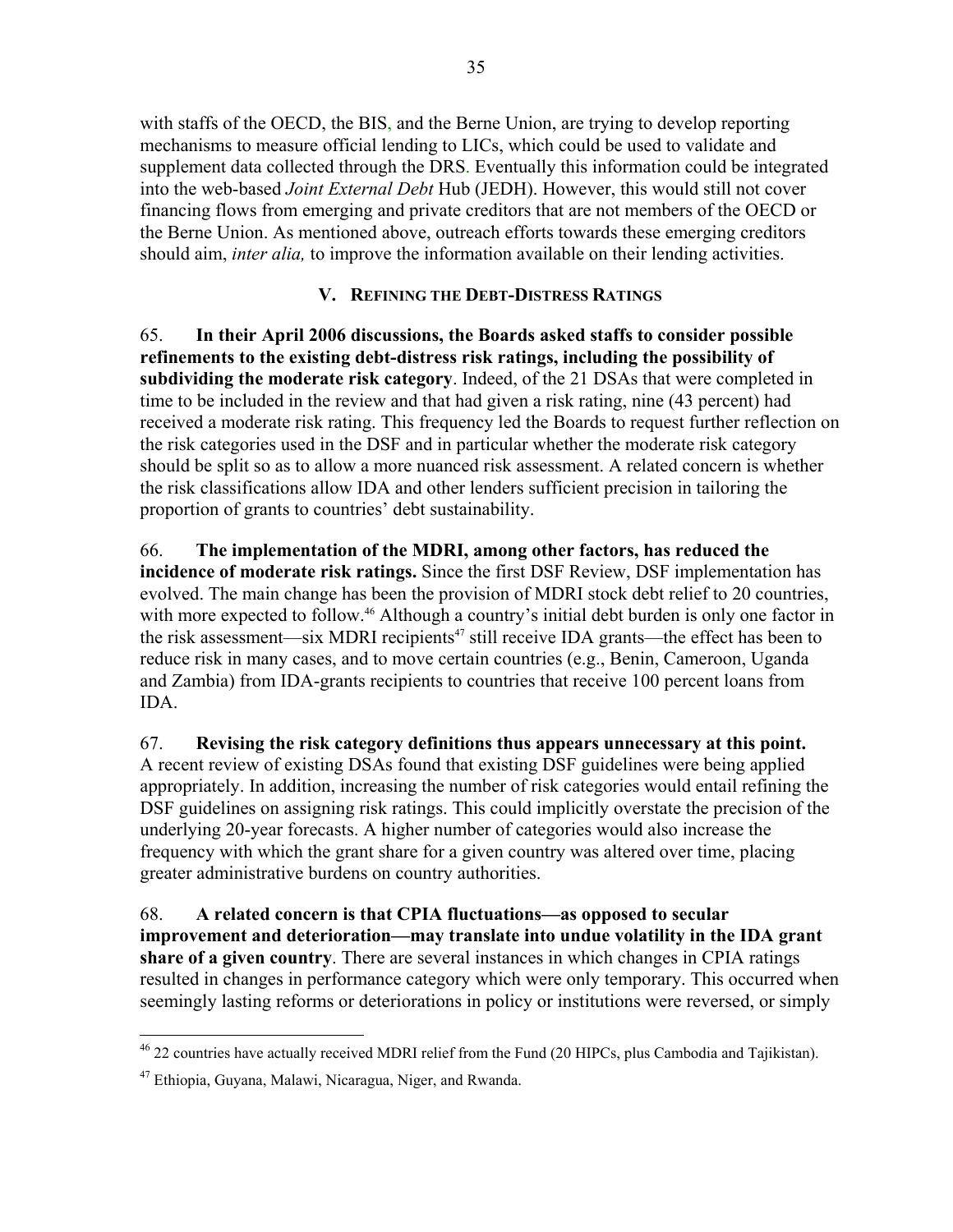as a result of inevitable "noise" in the rating process. Such occurrences, if translated directly into the DSF, may introduce undesirable uncertainty regarding the country's financing terms from IDA (and possibly other donors), hindering efficient planning in the country.

69. **To mitigate this problem, a three-year moving average CPIA score to determine the performance category is recommended.** Basing performance categories on a three-year moving average of the CPIA, in conjunction with the same two CPIA cutoff values between categories,<sup>48</sup> will smooth out undue fluctuations in grant share.

70. **Staffs recommend that the DSF should be allowed to build a longer track record before revisiting the question of the risk categories**. Even if the categories remain unchanged, clearance and review functions in the Bank and the Fund must continue to be used carefully to ensure that the guidelines for assigning the risk rating are applied appropriately and consistently. In particular, given the role of the risk rating in setting IDA grant allocations, IDA will look to staff from the Bank's Economic Policy and Debt Department to execute a standardized approach to the ratings and, *inter alia,* to ensure that moderate risk ratings do not over-proliferate.

# **VI. RESOURCE COSTS**

71. **TA aimed at helping governments develop capacity and preparing MTDSs will entail large resource costs.** Given the generally weak capacity in most LICs to manage even existing debt, a substantial, multi-year, multi-institution TA effort would be required. Developing the MTDS and capacity building will be an evolutionary process. Ideally, it would be preceded by a short phase of some developmental work in the headquarters, followed by an initial mission to determine the state of institutional and operational arrangements in the identified country. Key priority areas would be decided in consultation with the authorities, and followed up with a series of shorter, more focused missions. In some cases, substantial capacity building engagement will be needed. At different stages this might involve collaboration with other agencies and the private sector, with some technical assistance contracted out. Preliminary estimates suggest that this could require, on average, 1-1.5 Fund staff-years,<sup>49</sup> as well as significant recourse to external experts and additional travel costs. Bank staff and travel costs over the next three years are estimated at about US\$6 million. Such an effort would require a major reallocation of existing resources away from current activities.

1

<sup>&</sup>lt;sup>48</sup> A CPIA score of 3.25 is the cutoff between weak and medium performance; 3.75 is the cutoff between medium and strong performance.

 $49$  This would cover: (i) the cost of developing the required MTDS, templates, and capacity building frameworks; (ii) outreach activities and collaboration with other agencies, and internal staff dissemination; and (iii) backstopping including review work. However, this does not factor in the costs associated with direct delivery of capacity building activities. These will be best determined after further consultations with other agencies who will potentially partner in the capacity building exercise.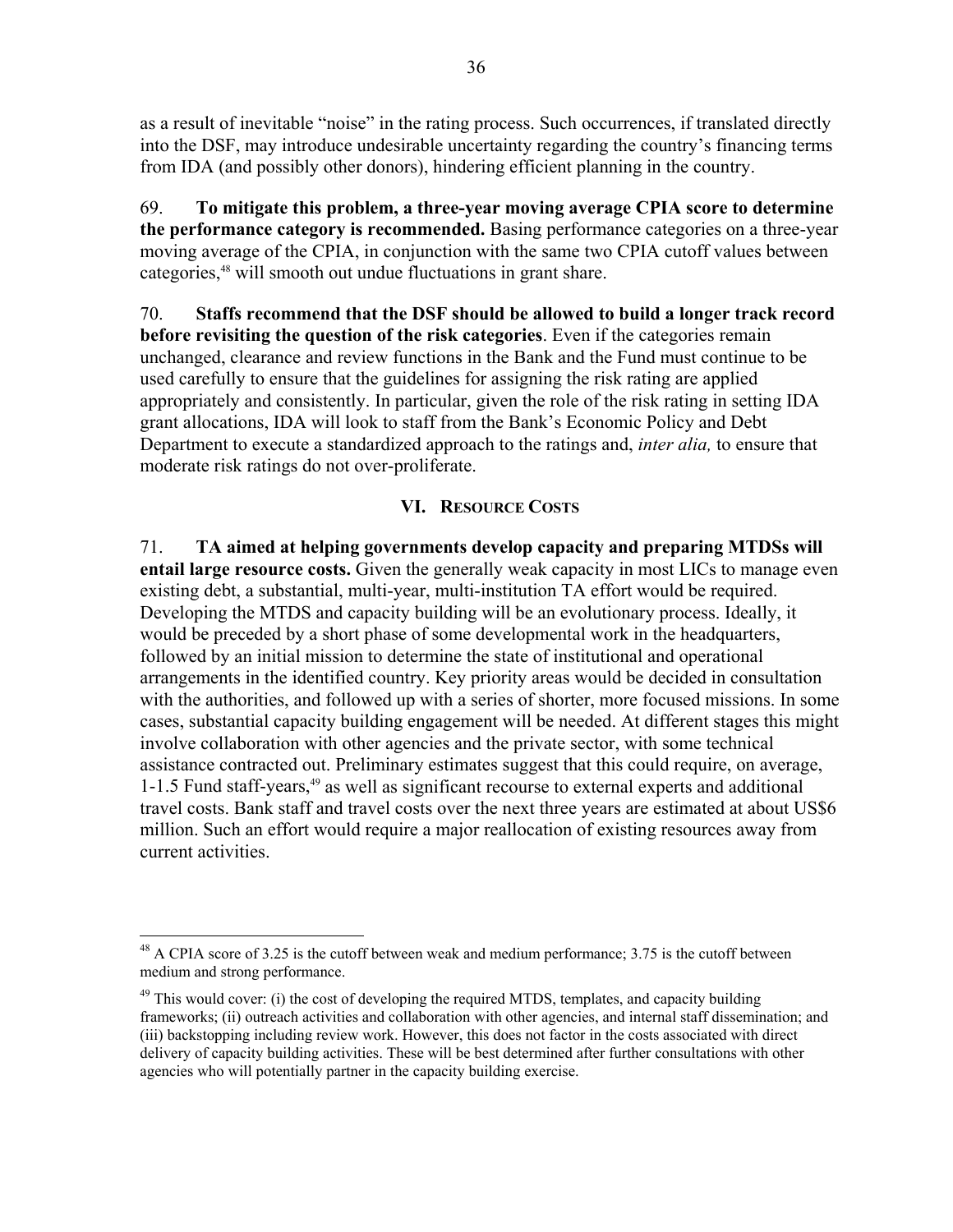72. **Expanding outreach activities on the DSF will also require resources, but to a much smaller extent.** Such activities would consist of Fund and Bank staff regularly participating in various ECA meetings and extending outreach to emerging creditors.<sup>50</sup> In the case of the Fund, this would involve additional travel costs that could be covered from the Fund-wide budgetary contingency for implementation of the Fund's Medium-Term Strategy. In the case of the Bank, such costs will need to come from additional budget allocations for the relevant departments. Other proposals made in this paper, such as designing more solid baseline macroeconomic and growth scenarios or taking account of domestic debt more systematically, will have staff resource implications, but these could be covered within the existing budget.

# **VII. CONCLUSIONS AND ISSUES FOR DISCUSSION**

73. **This paper proposes practical guidelines to enhance the rigor and quality of DSAs and the effectiveness of the DSF.** The challenges raised by debt relief and the emergence of new types of lenders warrant a strengthening of the application of the DSF to ensure that its potential is fully exploited. The limited number of creditors currently taking into account DSAs in their lending decisions poses additional challenges to ensure that the benefits from debt relief are not rapidly undone.

# 74. **To improve the quality and rigor of DSAs and ensure that the case-by-case approach provides a thorough and consistent, but flexible, treatment across countries of issues associated with debt accumulation, staffs make the following proposals**:

- Guidelines to design more solid baseline macroeconomic and growth scenarios.
- Reinforcement of the precautionary features already built into the DSF, including through an active use of historical or other alternative scenarios.
- Where a debt buildup is expected to be sudden and rapid, the DSF will call for a robust justification of the expected growth dividend.
- Concessional flows remain the most appropriate source of external finance for LICs, but consideration would continue to be given—on a case-by-case basis—to nonconcessional finance. This should, however, take into account explicitly (i) the impact on debt sustainability; (ii) the availability of concessional resources; (iii) the overall strength of a debtor country's policies and institutions, including the overall quality of the public expenditure program; and (iv) the quality of the investment to be financed.
- The increasing interest of private external creditors in LICs' sovereign debt instruments requires careful monitoring. Additional analyses focusing on short-term debt-related vulnerabilities should be used on a more systematic basis in conjunction with the DSF.

<u>.</u>

 $50$  These outreach activities would take place at the global level, not at the LIC level, and therefore would only affect marginally the workload of country teams.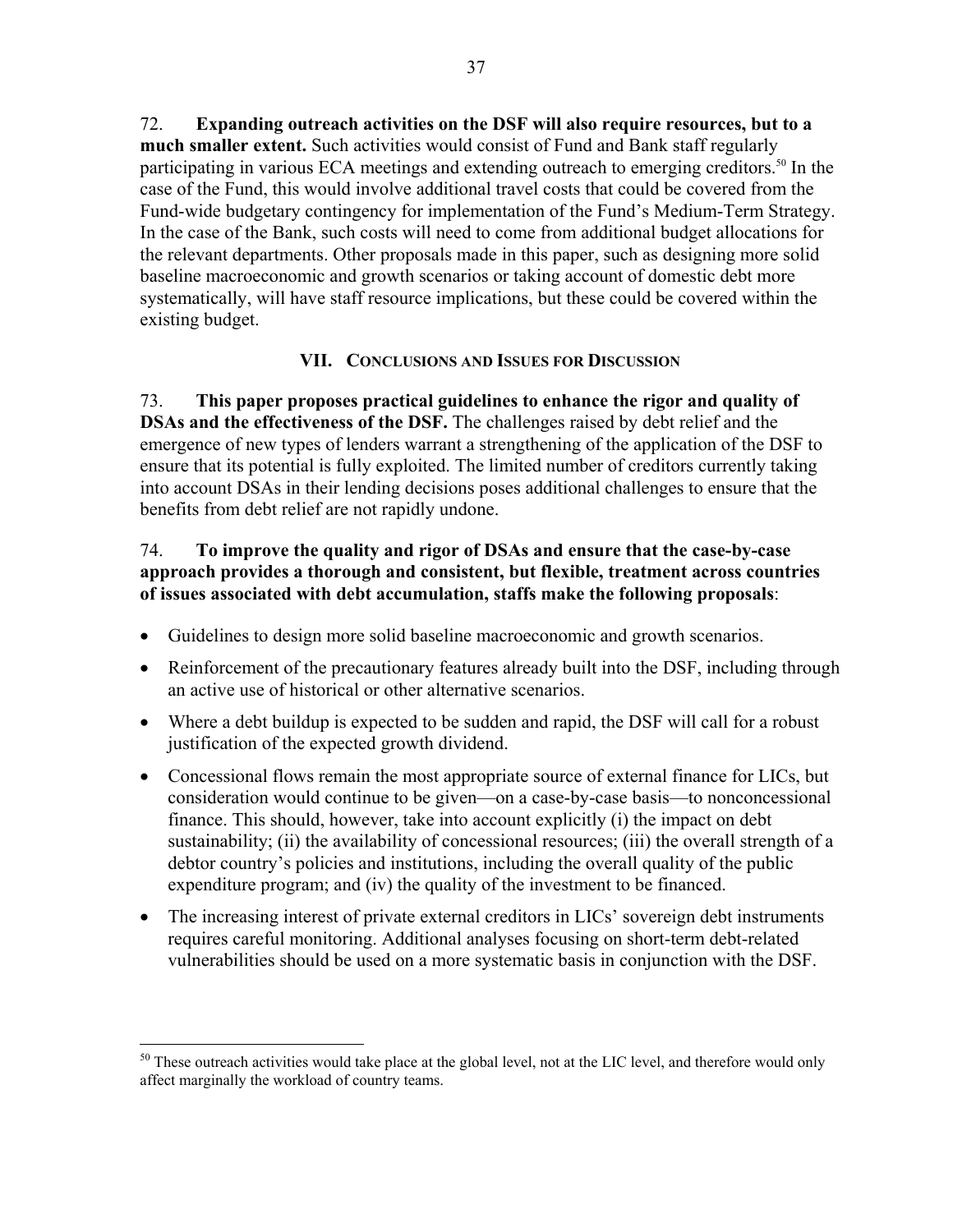• All LIC DSAs should include a public debt DSA, produced simultaneously and in a consistent manner with the external DSA. Particular attention is required in cases where domestic debt has an above-average weight or has increased rapidly in recent years.

# 75. **The effectiveness of the DSF ultimately depends on its broader use by debtors and creditors, including as a device for better communication and coordination**.

- **Borrowers:** countries need to develop their own MTDS in support of their development objectives and the MDGs while containing risks of debt distress. At the same time, renewed efforts will be needed to help build capacity in public debt management among borrowers.
- **Creditors:** further outreach by the staffs is needed. The link between DSA results and policy advice should be strengthened further.

76. **There is no need for revising the debt distress categories at this point.** Instead, a three-year moving average CPIA score to determine the appropriate indicative threshold for debt distress could be used to avoid undue volatility in the IDA grant share for a country.

77. **Resource costs to provide TA for capacity building, particularly to help countries develop their own MTDS, would be substantial**. Given budget constraints, this would require a reduction in current activities.

# 78. **Do Directors agree that:**

- The DSF is well suited to assess and monitor debt and the risk of debt distress but the challenges raised by debt relief and the emergence of new types of lenders warrants strengthening its application?
- Improving the quality and rigor of DSAs as proposed by staffs would allow for a satisfactory case-by-case approach to debt accumulation, the more careful use of nonconcessional financing, and the more systematic consideration of vulnerabilities related to private creditors and domestic debt?
- Outreach is needed to foster the use of DSAs by creditors and debtors? For the former, efforts could foster the wider application of the DSF and similar exercises? For the latter, substantial capacity building is needed to help them develop their own MTDS?
- A refinement of the debt distress ratings is not warranted at this time, but introducing a three-year moving average CPIA score would avoid undue volatility in IDA grant allocation?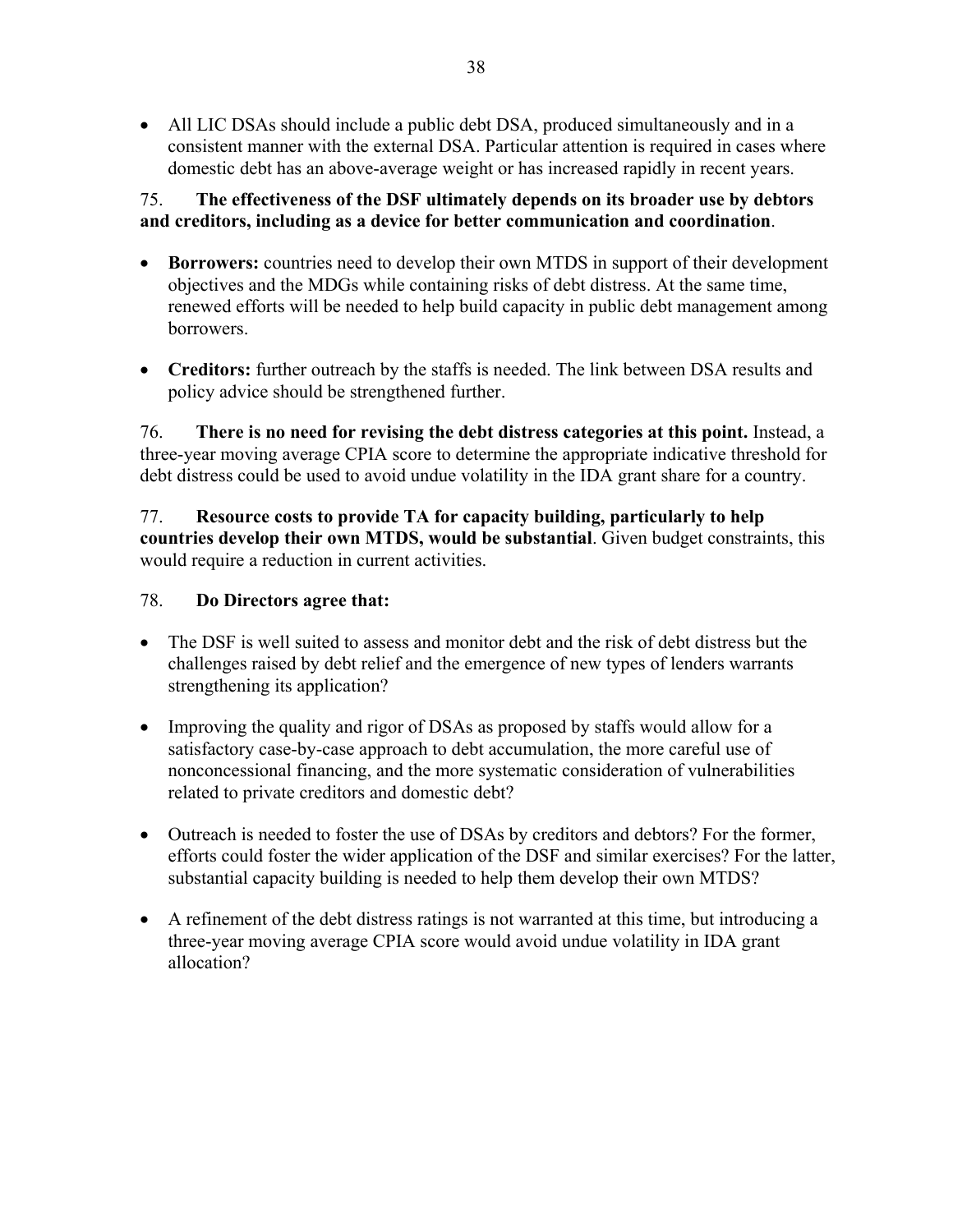# **Appendix 1: Domestic Debt in LICs and Links to External Debt Distress**

# **A New Database**

79. **The availability of data on public domestic debt in LICs has been quite limited.51** To fill this gap, Fund and Bank staffs have collaborated to compile a joint database on domestic debt in low-income countries that, while still incomplete and very much work in progress, represents an important step forward and allows the undertaking of preliminary analyses.

80. **The new database is an improvement over others previously used by the Fund and Bank.** Coverage has been increased through consultation with country desks, government publications, unpublished disaggregated IFS money and banking data, and country statistical appendices. Data for the domestic debt stock includes 66 countries for the period 1998-2004, though for most countries, the time series cover the period 1995-2004.<sup>52</sup> In addition, longer time series data exist for 30 countries covering the period 1980-2004.<sup>53</sup> Public sector debt coverage captures as broad a definition of the public sector as possible. The definition of gross public domestic debt is consistent with coverage at country reporting level, but excludes contingent liabilities, central bank advances to the central government, and central bank debt. Country and period coverage for other variables vary, but are similar to that for total debt. For instance, domestic debt as a share of total debt was analyzed for 66 LICs, while domestic interest (both as percentage of revenues and of total interest) is available for 65 countries. Coverage was slightly lower for real interest rates (64 countries). The lowest level of coverage among the variables analyzed is for domestic debt maturity, with 44 countries and 384 annual observations (Table 1).

## **Characteristics of Public Domestic Debt in Low-Income Countries**

81. **A good starting point is to consider the magnitude of LICs' domestic debt relative to GDP during the period 1995-2004.** The distribution of the average domestic debt (as percentage of GDP) for such period is positively skewed with a mean and median of about 19 and 15 percentage points of GDP, respectively. However, a number of countries (e.g., Eritrea, The Gambia, Malawi) have significantly larger domestic debts, contributing to a relatively large standard deviation (16.5 percent). Two-thirds of the countries analyzed have average domestic debts below 21 percent of GDP (Table 1 and Figure 1).

 $\overline{a}$ 51 The Fund is working on improving *public debt statistics* in collaboration with the Task Force on Financial Statistics (TFSS). Common debt reporting templates have been developed and are being piloted in a number of countries. Also, countries reporting monetary data in the format of the new Standardized Report Forms are providing greater detail on the public sector debt held by the financial sector.

 $52$  The LIC group was defined as the 78 PRGF-eligible countries, though some countries were omitted either because no domestic market existed, data was unavailable, or judged by the desk team to be unreliable.

 $53$  This subsample is used later for regression analysis that relies to a large extent on within-country variation over time.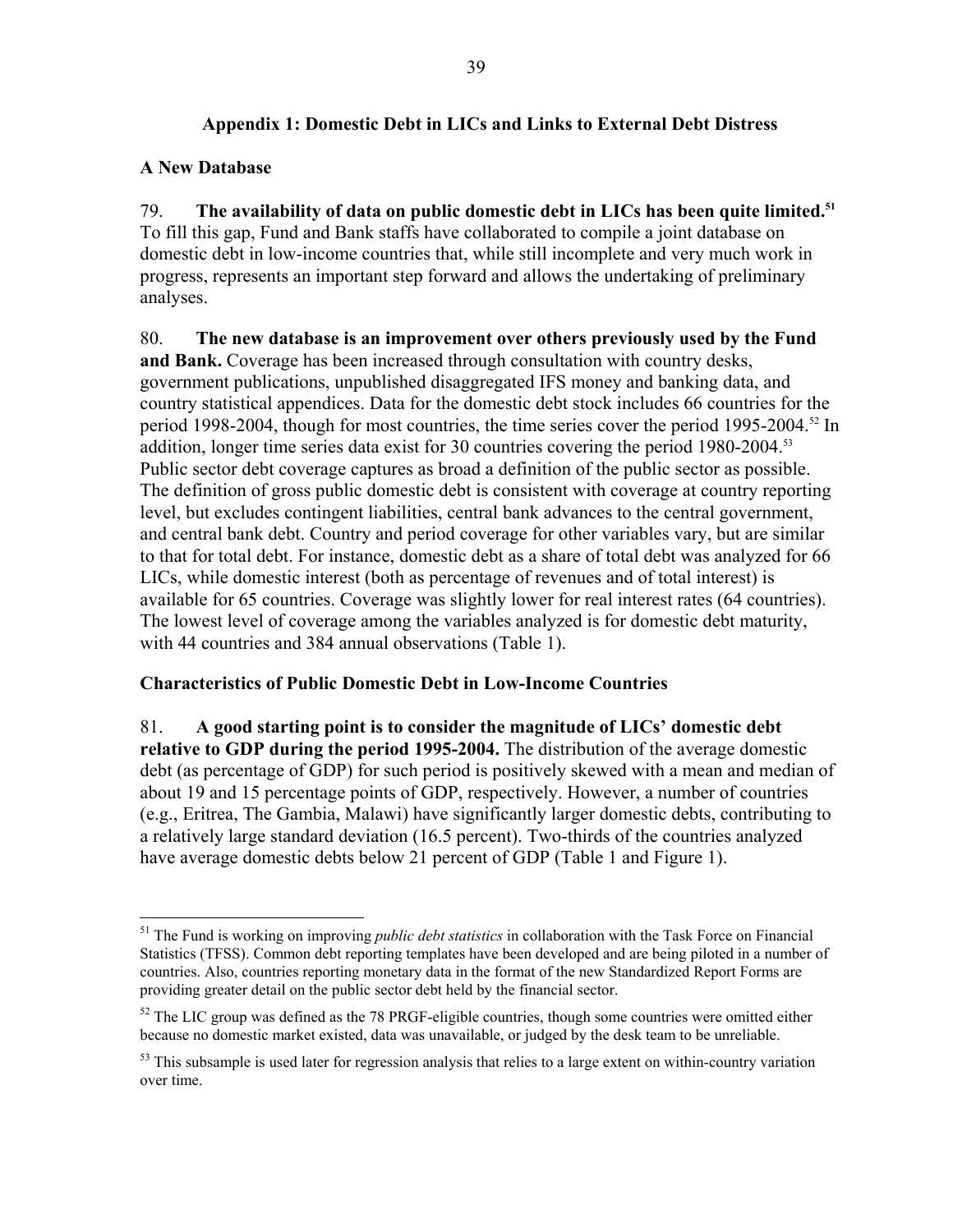|                           | $%$ of GDP | % of Total Debt | Interest Bill<br>$\frac{6}{6}$ of<br>Revenues) | Interest Bill<br>$\frac{6}{6}$ of total<br>Interest Bill) | <b>Short Term</b><br>$\frac{6}{6}$ of total<br>Domestic Debt) | Ex-Post Real<br>Annual Interest<br>Rate |
|---------------------------|------------|-----------------|------------------------------------------------|-----------------------------------------------------------|---------------------------------------------------------------|-----------------------------------------|
| Mean                      | 18.7       | 21.3            | 7.8                                            | 42.3                                                      | 67.2                                                          | 3.2                                     |
| Median                    | 15.0       | 17.2            | 4.9                                            | 42.2                                                      | 85.3                                                          | 3.1                                     |
| 1/3 Percentile            | 9.8        | 13.2            | 2.9                                            | 35.8                                                      | 47.2                                                          | 1.9                                     |
| 2/3 Percentile            | 20.7       | 24.6            | 7.3                                            | 51.4                                                      | 100.0                                                         | 5.0                                     |
| <b>Standard Deviation</b> | 16.5       | 16.4            | 8.4                                            | 23.2                                                      | 37.2                                                          | 5.9                                     |
| Max                       | 80.9       | 87.6            | 31.9                                           | 93.7                                                      | 100.0                                                         | 19.8                                    |
| Min                       | 0.8        | 0.8             | 0.0                                            | 0.1                                                       | 0.0                                                           | $-17.9$                                 |
| Number of Observations    | 627        | 619             | 615                                            | 609                                                       | 384                                                           | 579                                     |
| Number of Countries       | 66         | 66              | 65                                             | 65                                                        | 44                                                            | 64                                      |

**Table 1. Domestic Debt in LICs**

Source: Bank and Fund staffs

 $\overline{a}$ 

82. **Domestic debt represents about one-fifth of LICs total public debt** in the period under analysis, with two-thirds of countries having domestic debt that is less than a quarter of total public debt. The distribution is also positively skewed, with a median of about 17 percent and a number of outliers at the high end (e.g., Eritrea). This analysis points to domestic debt stocks that are significant in LICs, even as external debt represents the largest part of total public debt.

83. **The importance of domestic debt increases in light of its cost, relative both to total public revenues and to the total interest bill**. The typical LIC paid, on average, about 8 percent of public revenues to cover the domestic interest bill. This represented more than 40 percent of total interest, or more than twice its relative share of the public debt stock.

84. **The less favorable terms associated with domestic debt (compared with concessional external debt) are reflected in both shorter maturities and higher ex-post real interest rates.** For the average LIC in this sample, about 67 percent of domestic debt has a maturity of one year or less (median about 85 percent). The ex-post real interest on domestic debt for the typical LIC in the sample was about 3 percent (the median real rate was very similar).54 However, the standard deviation of the distribution is almost twice the mean, reflecting a number of countries at both ends of the distribution (some paying very high real interest rates and some paying negative real interest rates on domestic debt).

<sup>&</sup>lt;sup>54</sup> The higher cost of domestic debt might reflect an appropriate insurance premium against the exchange rate risk.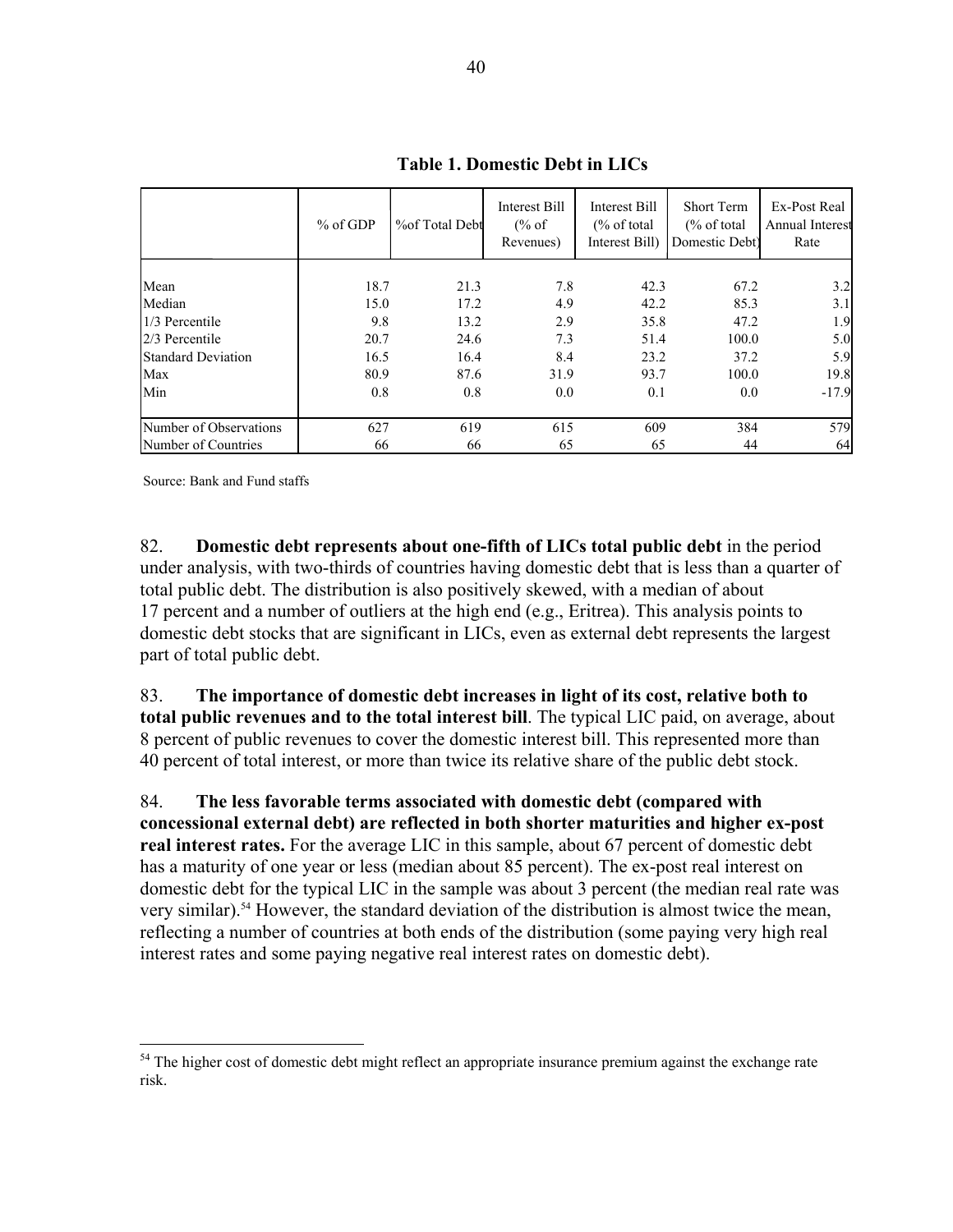

Figure 1. Domestic Debt in LICs (period averages, in number of countries)





**Short-Term Domestic Debt (percentage of Total Domestic Debt)**



Source: Bank and Fund staffs

 $\overline{0}$  

**Domestic Debt (percentage of Total Debt)**

**Interest Bill on Domestic Debt (percentage of Total Interest Bill)**



**Ex Post Real Interest Rate on Domestic Debt (annual percent)**

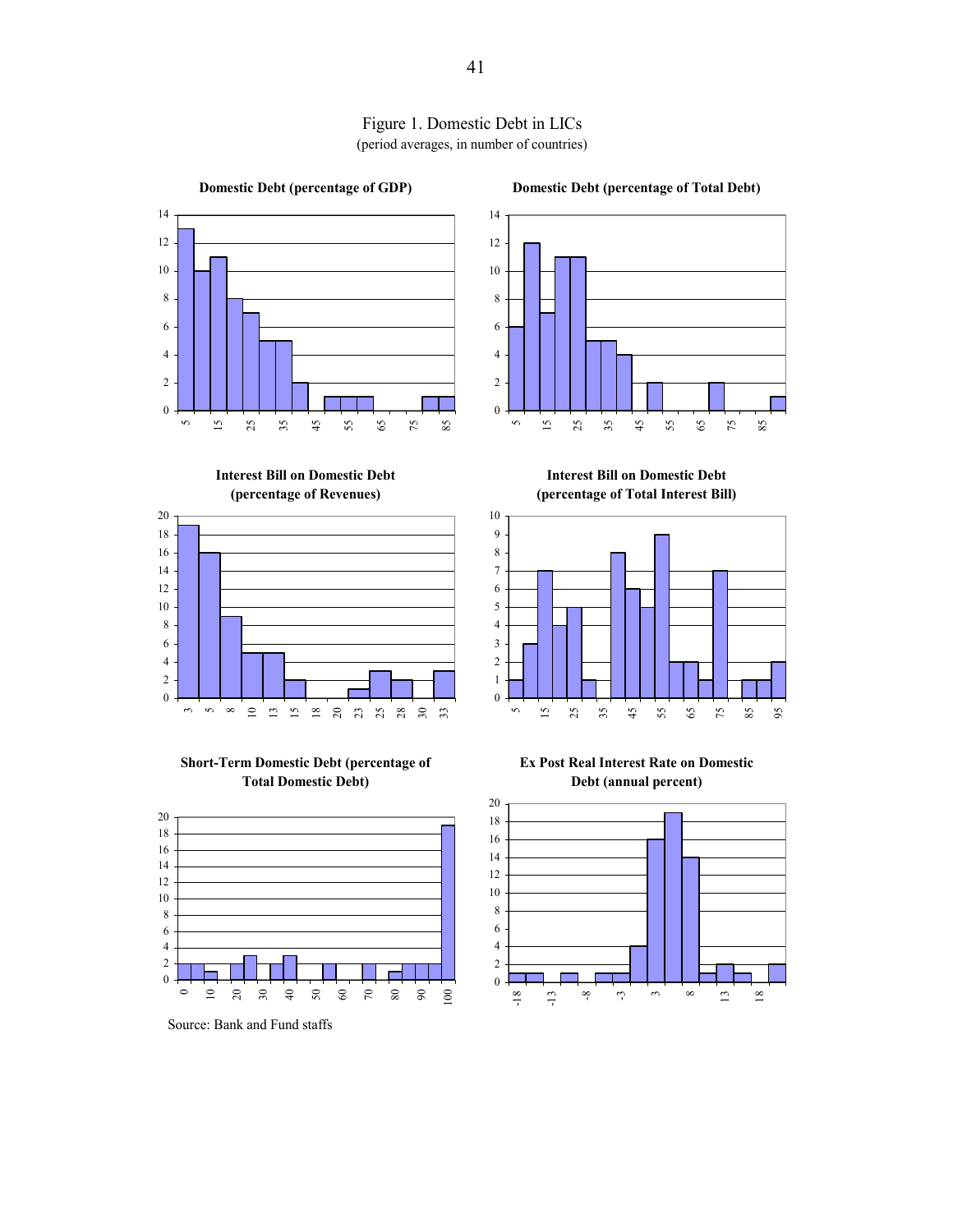85. **The distribution of the domestic-debt-to-GDP ratio is similar distribution for HIPCs and non-HIPCs.<sup>55</sup>** Within HIPCs, those which have already reached the completion point have higher domestic debt, possibly reflecting more room for debt accumulation but also lower interest costs underpinned by more developed domestic financial markets. In contrast, pre-decision point HIPCs show lower levels of domestic debt (Table 2). Countries with higher CPIA ratings also have higher domestic debt (Table 3).

| <b>HIPC</b> Status | Low | Medium | High | <b>Grand Total</b> |
|--------------------|-----|--------|------|--------------------|
| <b>HIPC</b>        | 10  | 13     |      | 32                 |
| CP                 |     |        |      | 16                 |
| DP                 |     |        |      |                    |
| <b>PDP</b>         |     |        |      |                    |
| Non-HIPC           | 12  | 9      | 13   | 34                 |
| <b>Grand Total</b> | 22  | 22     | 22   | 66                 |

#### Table 2: HIPC Status and Public Domestic Debt Domestic Debt (period average, percent of GDP)

Source: Bank and Fund staffs

| 2005 CPIA rating     | Low                | Medium        | High                                  | Total |
|----------------------|--------------------|---------------|---------------------------------------|-------|
|                      | $\leq$ 10% of GDP> | $10\% - 20\%$ | $\langle 20\% \text{ of GDP} \rangle$ |       |
| Weak $(<3.25)$       |                    |               |                                       | 19    |
| Medium (3.25-3.75)   |                    | 15            |                                       | 33    |
| Strong $(\leq 3.75)$ |                    |               |                                       | 13    |
| <b>Grand Total</b>   | 22                 | 22            |                                       | 65    |

Table 3: CPIA rating and Public Domestic Debt Domestic Debt (count based on period average, percent of GDP)

Source: Bank and Fund staffs

 $\overline{a}$ 

86. **For a limited set of countries for which lengthier domestic debt series are available, there is little evidence of a secular rising trend in domestic debt**. For 17 countries with uninterrupted data from 1982-2001, the mean domestic debt to GDP ratio was 22 percent in 1982 and 21 percent in 2001 (over the same period the median rose from 11 percent to 21 percent). External debt for the same sample showed a more marked rise (Figure 2).

<sup>&</sup>lt;sup>55</sup> The null hypothesis of an identical distribution of domestic debt across both categories cannot be rejected.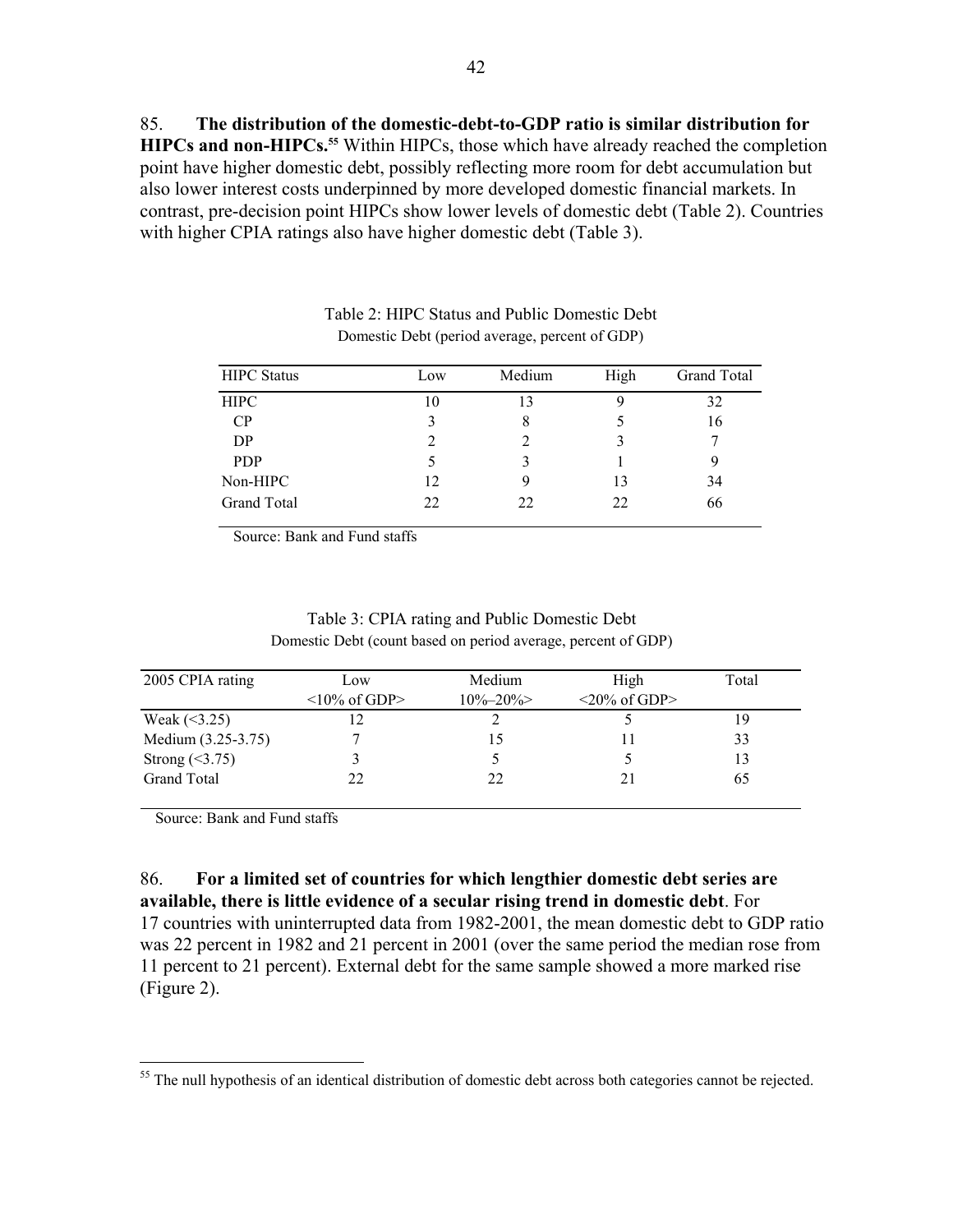

# Figure 2: Trends in Domestic and External Debt (percent of GDP)

### **Domestic Debt and Joint Bank-Fund DSAs**

 $\overline{a}$ 

#### 87. **A number of joint DSAs have not included a public debt DSA even when**

**domestic debt was relatively important.** Between the inception of the joint DSF in April 2005 and early June 2006, 33 DSAs were published, of which only 24 included a public debt DSA. Of these joint DSAs, 30 corresponded to countries that are included the domestic debt database used in this appendix.<sup>56</sup> In some cases where a public debt DSA was not included, domestic debt was low (e.g., in Benin, Central African Republic, and Tajikistan it averaged less than 5 percent of GDP for 1995-2004). In other cases, countries had domestic debt burdens above 7 percent of GDP in 2004 but their DSAs did not include sustainability analysis of total public debt (Lesotho, Niger, Rwanda and Tanzania). Table 4 summarizes these patterns and Figure 3 shows average domestic debt indicators for 1995-2004 in the countries with a joint DSA and available data.

<sup>56</sup> Three countries had DSAs but insufficient data to be included in the database: Burkina Faso and Mali had a DSA that did not include a public debt DSA; Togo had a DSA that included a public debt DSA.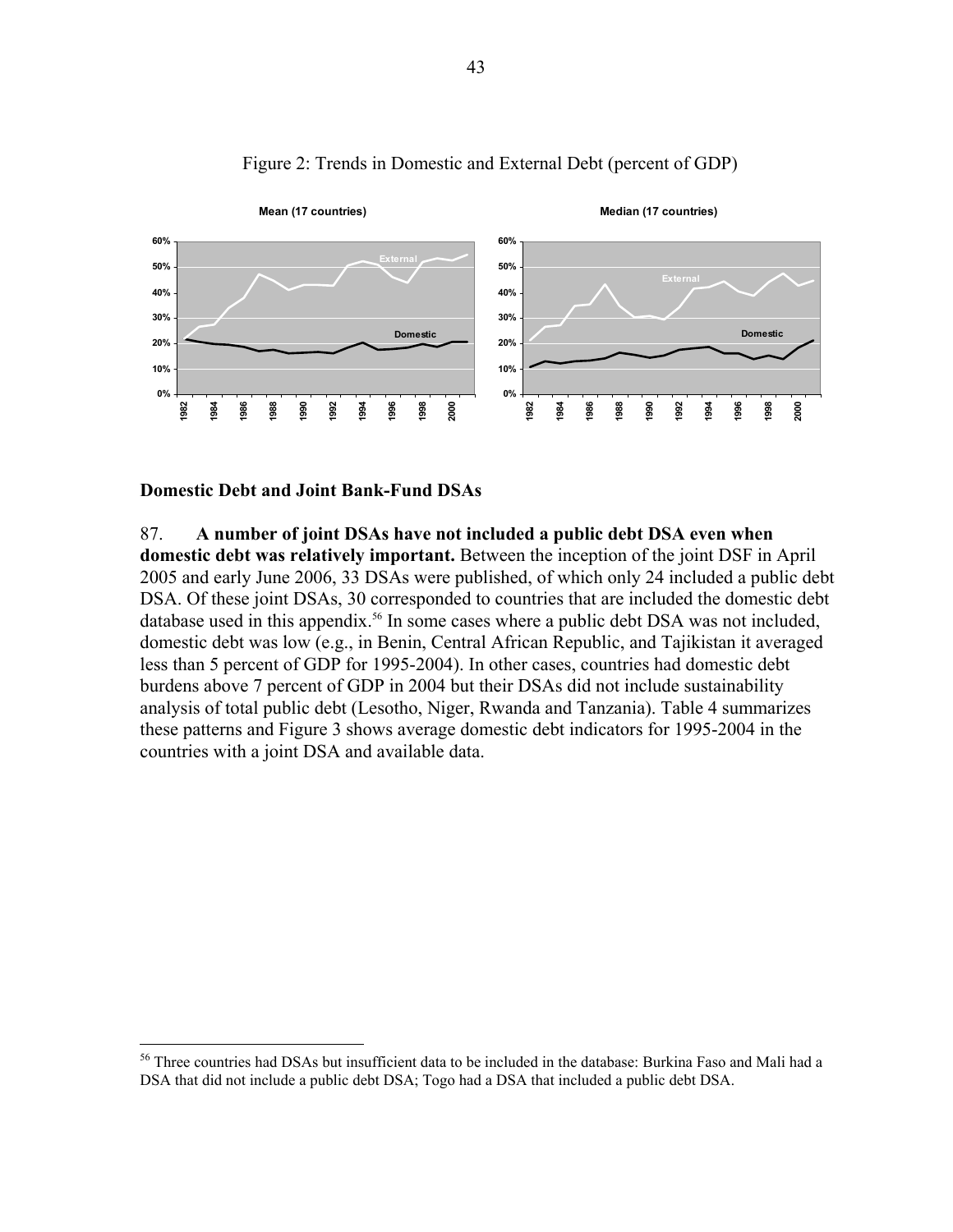| Joint DSAs     | LO.                | Mediu      | Hig.                                  | Grand Total |
|----------------|--------------------|------------|---------------------------------------|-------------|
|                | $\leq$ 10% of GDP> | $10\%$ 20% | $\langle 20\% \text{ of GDP} \rangle$ |             |
| Without Public |                    |            |                                       |             |
| With Public    |                    |            |                                       | 23          |
| Grand Total    |                    |            |                                       | 30          |

## Table 4: Joint DSAs and Public Domestic Debt Domestic Debt (period average, percent of GDP)

Source: Bank and Fund

| Table 5: Risk of Debt Distress and Public Domestic Debt |  |
|---------------------------------------------------------|--|
| Domestic Debt (period average, percent of GDP)          |  |

| <b>Risk of Debt Distress</b> | Low                 | Medium        | High                                  | Grand Total |
|------------------------------|---------------------|---------------|---------------------------------------|-------------|
|                              | $\leq 10\%$ of GDP> | $10\% - 20\%$ | $\langle 20\% \text{ of GDP} \rangle$ |             |
| Low                          |                     |               |                                       |             |
| Moderate                     |                     |               |                                       | 13          |
| High                         |                     | 4             |                                       |             |
| <b>Distress</b>              |                     |               |                                       |             |
| <b>Grand Total</b>           | 10                  | 10            |                                       | 29          |

Source: Bank and Fund staffs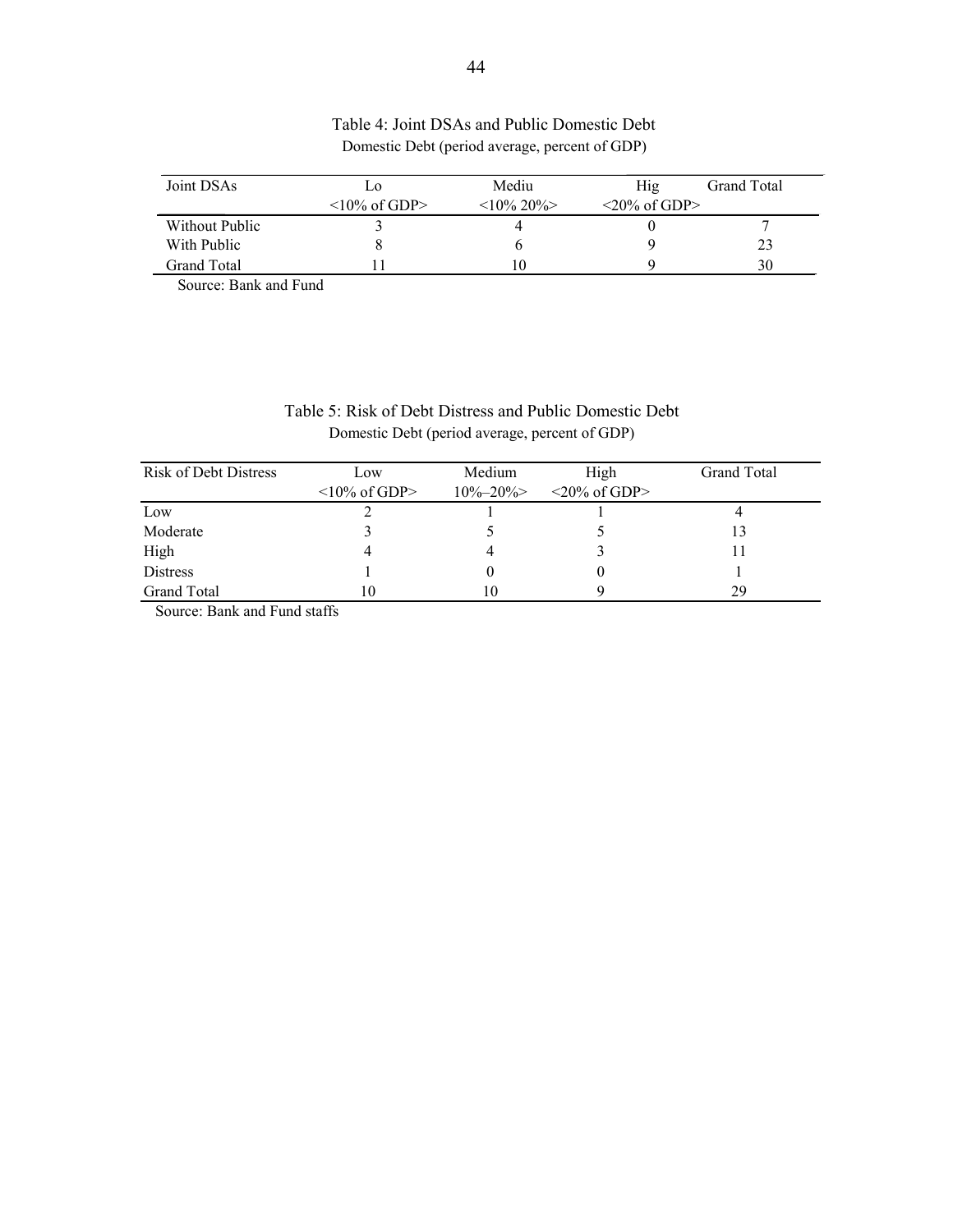



Source: Bank and Fund Staffs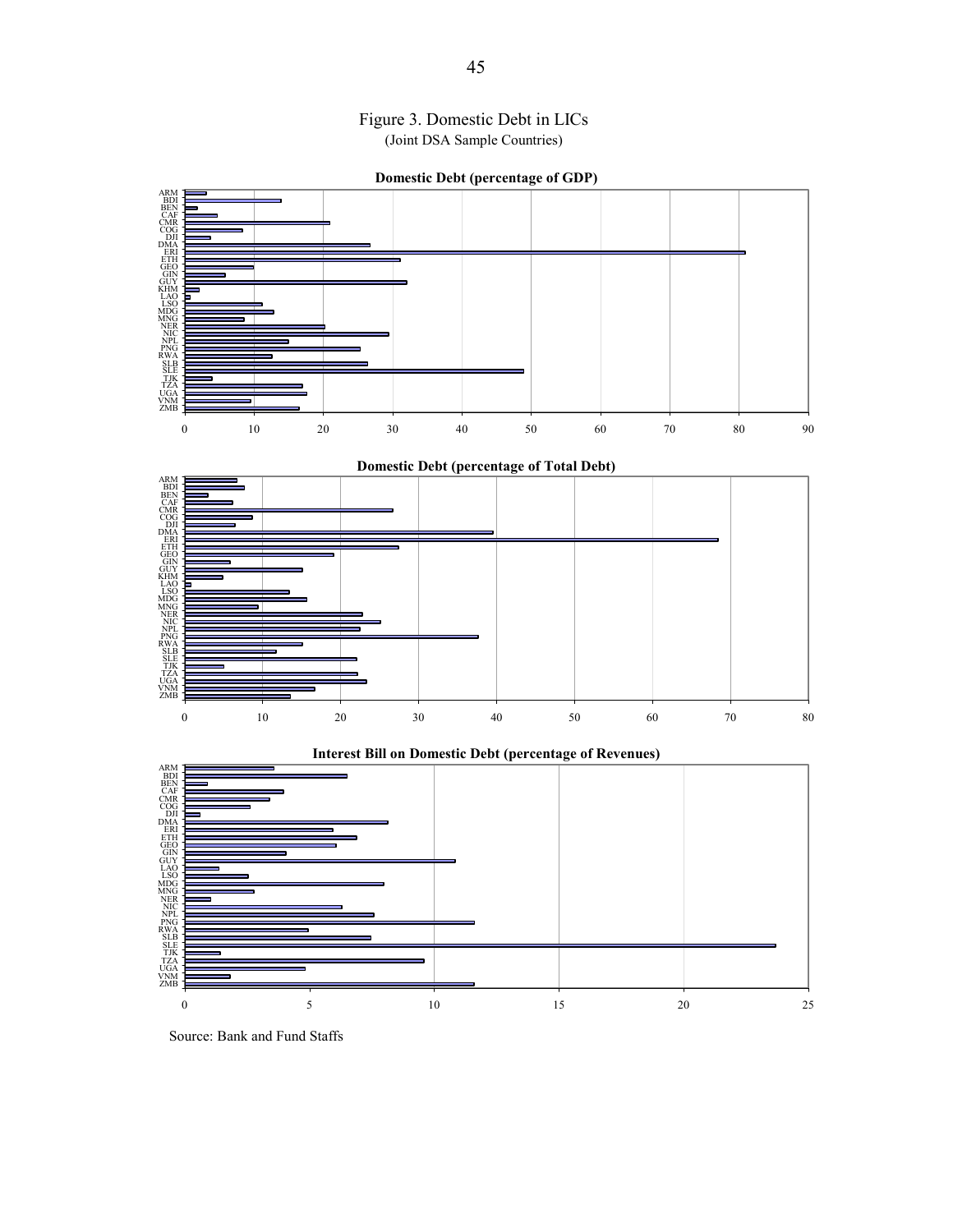



**Interest Bill on Domestic Debt (percentage of Total Interest Bill)**







**Ex Post Real Interest Rate on Domestic Debt (annual percentage)**

Source: Bank and Fund Staffs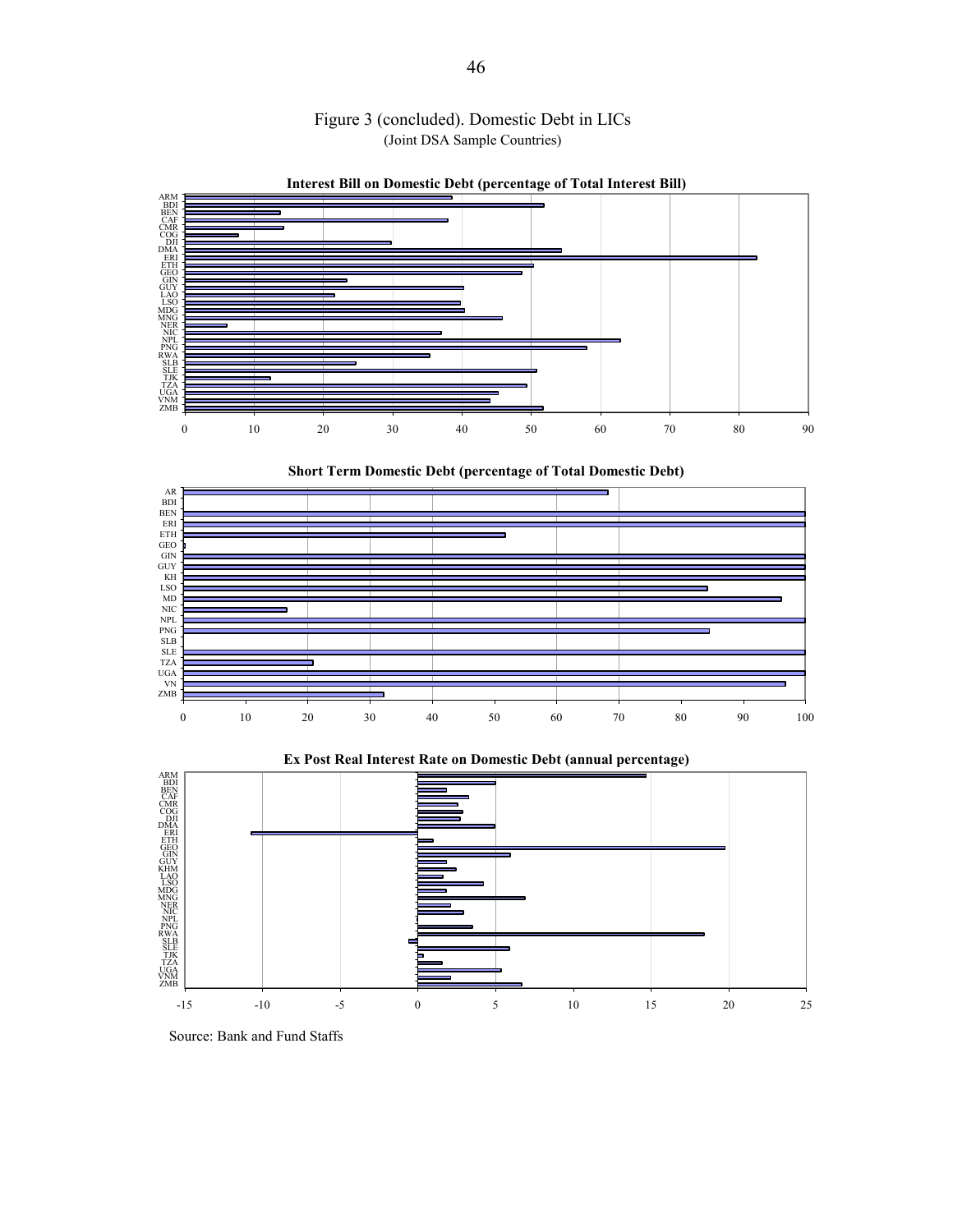88. **Twelve countries at low or moderate risk of debt distress are located towards the upper end of the domestic debt distribution.** This may not be viewed as surprising, as joint DSAs base risk assessments on the established guidelines, which do not refer to the use of domestic debt indicators.<sup>57</sup> Some examples are:

- **Sierra Leone** was assessed at moderate risk of debt distress. However, domestic debt was above 30 percent of GDP (slightly less than 20 percent of total public debt), and domestic interest was about 30 percent of public revenues, and two thirds of total interest.
- **Ethiopia** was also assessed at moderate risk of debt distress. Its domestic debt (excluding debt owed by public enterprises) was above 30 percent of GDP (about 30 percent of total public debt) and the domestic interest bill represented more than half of total interest (although only 4 percent of government revenues). Real domestic interest rates were negative in 2004.
- **Papua New Guinea** was assessed at moderate risk of debt distress. Domestic debt was 23 percent of GDP (about 40 percent of total public debt). Interest on domestic debt was about 7 percent of total revenues in 2004 (65 percent of total interest).
- **Cameroon** was assessed at low risk of debt distress. Domestic debt was close to 20 percent of GDP and more than 30 percent of total public debt. Domestic interest was 35 percent of total interest, although as a percentage of revenues, it was relatively low, at 2 percent. Cameroon was also on a stronger footing than the other countries discussed here, owing to its oil-related exports.

|                              | Domestic Debt (period average, percent of GDP) |                                                                     |  |  |  |
|------------------------------|------------------------------------------------|---------------------------------------------------------------------|--|--|--|
| <b>Risk of Debt Distress</b> | Medium                                         | High                                                                |  |  |  |
| Low                          | Zambia                                         | Cameroon                                                            |  |  |  |
| Moderate                     | Lesotho<br>Madagascar<br>Tanzania<br>Uganda    | Ethiopia<br>Guyana<br>Nicaragua<br>Papua New Guinea<br>Sierra Leone |  |  |  |

Table 6: Risk of Debt Distress and Public Domestic Debt

Source: Bank and Fund staffs.

<u>.</u>

<sup>57</sup> See *Debt Sustainability in Low-Income Countries—Proposal for an Operational Framework and Policy Implications*, Box 1.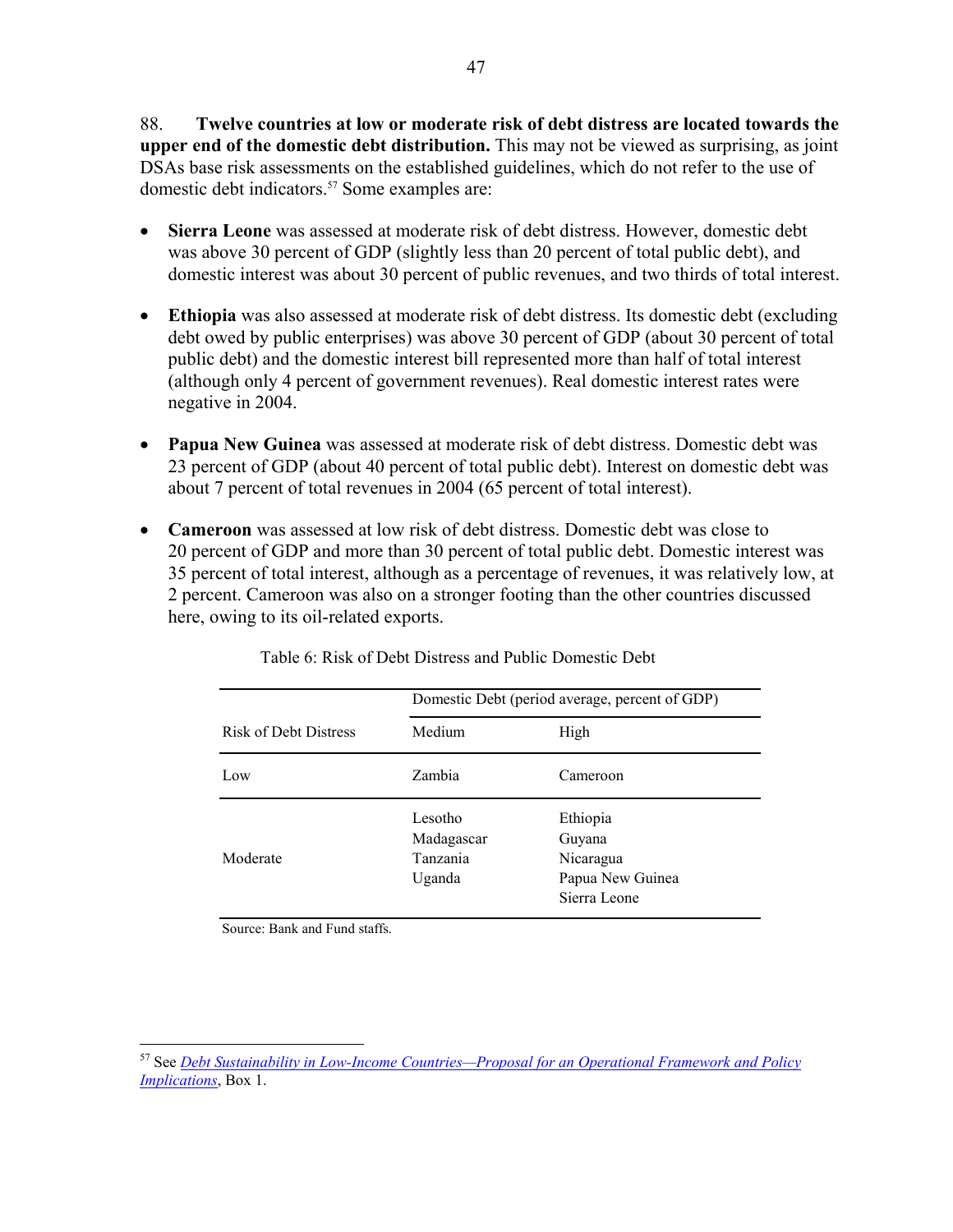## **Preliminary Analysis of the Role of Domestic Debt in External Debt Distress**

89. **The new data allow the extension of an earlier analysis of the determinants of debt distress to assess the role of domestic debt**. The policy-dependent indicative debt burden thresholds used by the DSF are based on a statistical analysis of the likelihood that countries will experience difficulties in repaying external debt obligations falling due (debt distress).<sup>58</sup> The following tables report a preliminary extension of the analysis of the likelihood of debt distress which covers the effects of domestic debt.

90. **The sample is restricted by the availability of domestic debt data.** The domestic debt data used for the regressions reported below come from low- and middle-income countries for the years 1980 to 2005. The data cover 30 countries, of which 18 had per-capita income below US\$1,000 (in 2004 terms) in the last year reported and 13 were PRGF and IDA eligible as of end-2004. The countries are listed in Table 12 at the end of this appendix. The analysis of external debt underpinning the design of the DSF was based on 167 countryyear data points, categorized as either the onset of distress or normal (control) episodes. When the requirement of the availability of comparable domestic data for central government is added, the number of observations falls to 73. This has two serious consequences. First, the precision of the estimation falls considerably, allowing less confidence in the robustness of the conclusions. Second, the actual sample of countries and years which we are investigating changes, which needs to be taken into account when comparing the results with those of the previous analysis.

91. **This analysis focuses on a subsample of countries with lower income, compared to the original analysis underpinning the DSF.** Table 7 reports basic statistics for the main variables in the larger and the smaller datasets corresponding respectively to the original analysis using only (public and publicly guaranteed) external debt and the new analysis extended to domestic debt. It shows that the dataset restricted by the availability of domestic debt data contains a higher proportion of low-income countries (per capita income below US\$1,000: 62 percent of the smaller sample containing domestic debt, 43 percent of the larger sample).<sup>59</sup> External debt is only slightly higher in NPV terms as a ratio of GDP or exports in the restricted dataset. Probably because lower-income countries' external debt tends to be at more concessional terms, despite the difference in external debt stock ratios, external debt service is similar across the two samples as a percentage of exports. Finally, domestic debt in the restricted sample is approximately one-third of total debt, consistent with the patterns reported so far for more recent data with greater country coverage.

<sup>&</sup>lt;u>.</u> <sup>58</sup> See Kraay and Nehru, World Bank Policy Research Working Paper No. 3200, Feb. 2004.

<sup>&</sup>lt;sup>59</sup> Statistical estimations are run using all the data, rather than restricting to low-income countries, to increase the precision of the estimates.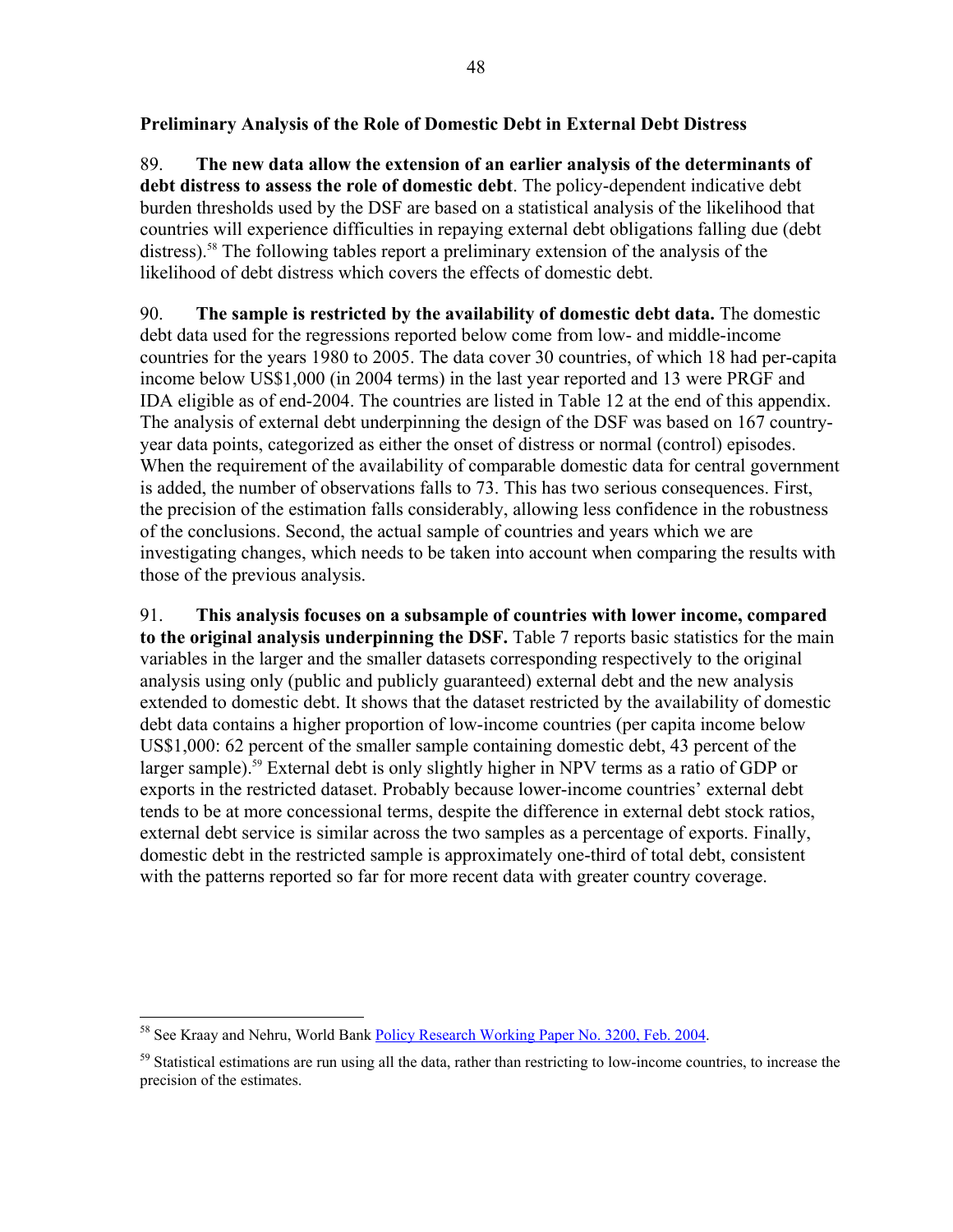|       | income)                   | Smaller Sample, n=73 (45 low income) |                           |  |
|-------|---------------------------|--------------------------------------|---------------------------|--|
| Mean  | <b>Standard Deviation</b> | Mean                                 | <b>Standard Deviation</b> |  |
| 1,646 | 1,448                     | 976                                  | 853                       |  |
| 28.2  | 18.6                      | 32.4                                 | 20.1                      |  |
| 132.3 | 140.5                     | 153.8                                | 144.4                     |  |
| 21.0  | 18.3                      | 21.5                                 | 17.0                      |  |
|       |                           | 14.9                                 | 14.0                      |  |
|       |                           | Larger Sample, $n=167$ (71 low-      |                           |  |

Table 7. Summary Statistics across Samples

92. **Domestic debt matters for the risk of external default.** Probit estimations were run to analyze the probability of a country entering external debt distress, given the level of its external debt, domestic debt, external debt service, and CPIA rating, and controlling for shocks (measured by growth in the prior year).<sup>60</sup> Table 8 reports the results using debt to export ratios. This would not be an appropriate ratio when considering domestic debt, most of which (unless it is exchange-rate indexed) does not represent a claim on the foreign currency reserves of the government. However, these results are reported first to aid comparability with the original regressions reported to the Boards in previous work.<sup>61</sup> The first three columns report the results of a simple regression that includes only the debt stock ratios. Column I reports the result analogous to the previous work focusing on external debt. Column II then restricts to the sample for which we have a measurement of central government domestic debt. The sensitivity of the likelihood of debt distress to the external debt to exports ratio is considerably higher in the smaller sample (compare columns I and II). The sensitivity to the CPIA also disappears in the smaller sample, showing that this is purely a sample effect and not owing to the inclusion of domestic debt in the analysis. Column III then adds domestic debt. The coefficient is not significant, but the point estimate is positive and not significantly different from the coefficient on external debt. Columns IV-VI repeat the pattern of columns I-III, but include the CPIA, which declines in importance in the smaller sample. Finally, columns VII-IX include external debt service. In the larger dataset debt service drove out the debt to exports ratio (compare columns I and VII), whereas in the smaller dataset debt to exports retains its significance when debt service is included (compare columns II and VIII). The result for domestic debt is broadly unchanged by the inclusion of external debt service (compare columns VI and IX): although not statistically significant, the magnitude of its effect is similar to that of external debt.

 $60$  No model has been explicitly specified to run these preliminary regressions. The basic idea is that both external and domestic public debt constitute competing claims on the same current and future fiscal resources.

<sup>61</sup> See *Debt Sustainability in Low-Income Countries—Proposal for an Operational Framework and Policy Implications*.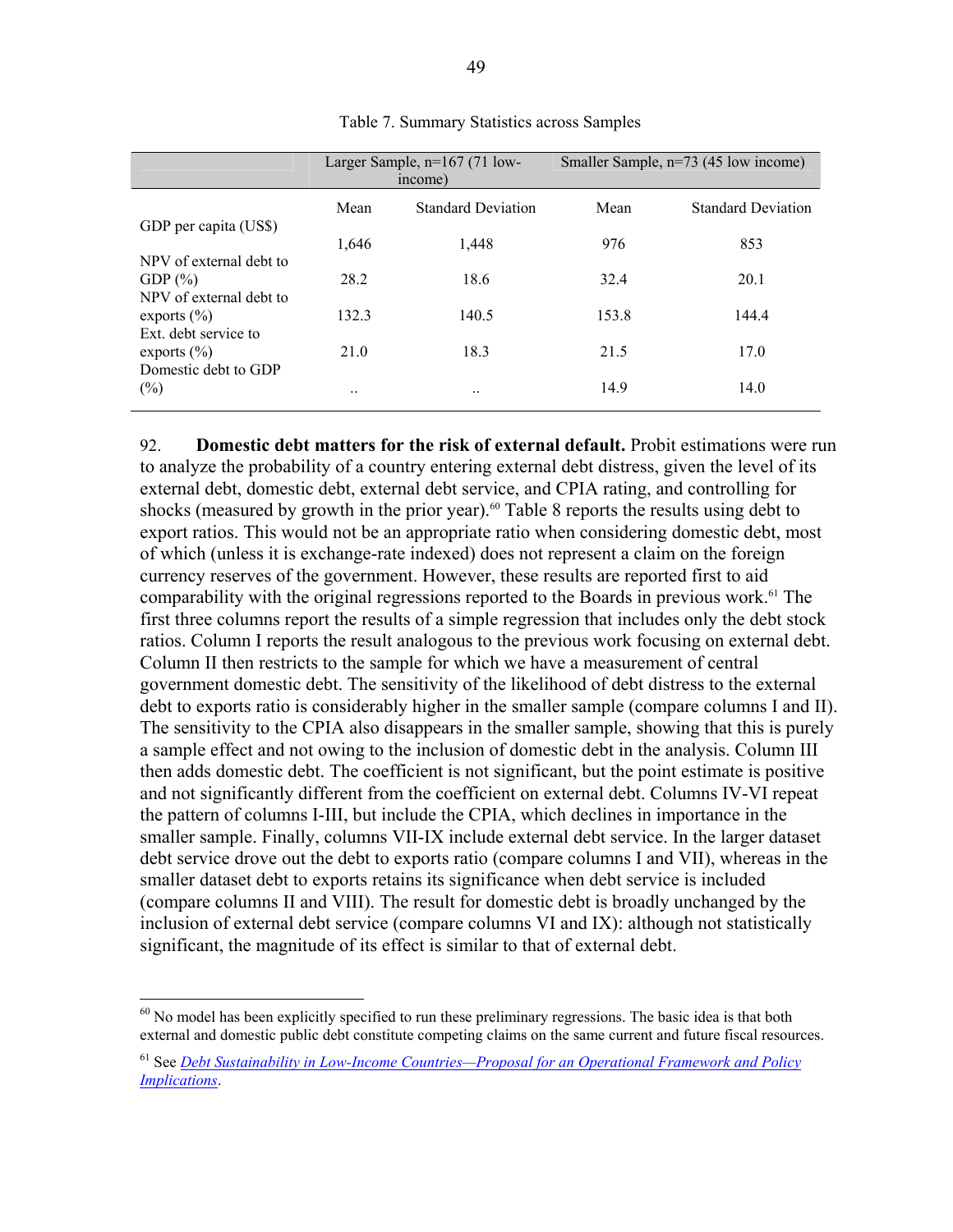|                       |          |              |           |           | V         |           |          |             |           |
|-----------------------|----------|--------------|-----------|-----------|-----------|-----------|----------|-------------|-----------|
| <b>Specification</b>  | I        | $\mathbf{I}$ | ΠI        | IV        |           | VI        | VII      | <b>VIII</b> | IX        |
|                       |          |              |           |           |           |           |          |             |           |
| Sample Size           | 167      | 73           | 73        | 167       | 73        | 73        | 167      | 73          | 73        |
| External debt to      | $0.336*$ | $0.605**$    | $0.489**$ | $0.247**$ | $0.578**$ | $0.468**$ | 0.0945   | $0.445**$   | $0.391**$ |
| exports               | $\ast$   | (0.171)      | (0.185)   | (0.083)   | (0.177)   | (0.185)   | (0.094)  | (0.184)     | (0.192)   |
|                       | (0.076)  |              |           |           |           |           |          |             |           |
| Domestic debt to      |          |              | 0.342     |           |           | 0.396     |          |             | 0.299     |
| exports               |          |              | (0.229)   |           |           | (0.245)   |          |             | (0.253)   |
| External debt service |          |              |           |           |           |           | $3.81**$ | 1.93        | 1.512     |
| to exports            |          |              |           |           |           |           | (0.95)   | (1.26)      | (1.376)   |
| <b>CPIA</b>           |          |              |           | $-.468**$ | $-.0591$  | 0.0823    |          | $-.00753$   | 0.0818    |
|                       |          |              |           | (0.149)   | (0.263)   | (0.285)   | $.591**$ | (0.267)     | (0.282)   |
|                       |          |              |           |           |           |           | (0.163)  |             |           |
| Growth                |          |              |           | $-6.80**$ | $-3.12$   | $-4.39$   | $-5.03*$ | $-3.19$     | $-3.58$   |
|                       |          |              |           | (2.31)    | (4.48)    | (4.85)    | (2.63)   | (4.65)      | (4.97)    |
| Pseudo $R^2$          | 0.113    | 0.273        | 0.308     | 0.218     | 0.280     | 0.320     | 0.340    | 0.316       | 0.338     |

Table 8. Marginal Effects (Standard Errors) on the Probability of External Debt Distress

\*\*Indicates statistical significance at the 5-percent level.

\* Indicates statistical significance at the 10-percent level.

93. **A more appropriate analysis of debt distress extended to domestic debt uses debt-to-GDP ratios.** Table 9 reports results for the same analysis using debt burden ratios as a proportion of GDP rather than exports, which is more appropriate when comparing the effects of domestic debt. Accordingly, the coefficients on the domestic debt measure (columns III, VI, IX) are now significant in all specifications. This suggests that the lack of significance of domestic debt in Table 8 was mainly owing to using the inappropriate denominator for comparability purposes. Table 9 is thus viewed as the preferred set of specifications.

Table 9. Marginal Effects (Standard Errors) on the Probability of External Debt Distress

| Specification    |          | $\mathbf{I}$ | Ш        | IV        | $\mathbf{V}$ | VI       | VII       | VIII     | IX       |
|------------------|----------|--------------|----------|-----------|--------------|----------|-----------|----------|----------|
|                  |          |              |          |           |              |          |           |          |          |
| Sample Size      | 167      | 73           | 73       | 167       | 73           | 73       | 167       | 73       | 73       |
| External debt to | $2.35**$ | $3.05**$     | $2.50**$ | $2.20**$  | $2.76**$     | $2.25**$ | $1.37*$   | $2.80**$ | $2.46**$ |
| <b>GDP</b>       | (0.60)   | (0.93)       | (0.94)   | (0.64)    | (0.93)       | (0.95)   | (0.72)    | (1.09)   | (1.08)   |
| Domestic debt to |          |              | $2.97**$ |           |              | $2.69*$  |           |          | 2.78*    |
| <b>GDP</b>       |          |              | (1.44)   |           |              | (1.42)   |           |          | (1.43)   |
| External debt    |          |              |          |           |              |          | $8.81**$  | $-0.492$ | $-2.66$  |
| service to GDP   |          |              |          |           |              |          | (3.84)    | (6.127)  | (6.45)   |
| <b>CPIA</b>      |          |              |          | $-613**$  | $-0.321$     | $-0.186$ | $-.744**$ | $-0.315$ | $-0.146$ |
|                  |          |              |          | (0.155)   | (0.257)      | (0.272)  | (0.171)   | (0.267)  | (0.289)  |
| Growth           |          |              |          | $-6.72**$ | $-4.16$      | $-4.47$  | $-5.68**$ | $-4.17$  | $-4.62$  |
|                  |          |              |          | (2.36)    | (4.14)       | (4.42)   | (2.48)    | (4.13)   | (4.40)   |
| Pseudo $R^2$     | 0.091    | 0.177        | 0.247    | 0.238     | 0.214        | 0.269    | 0.267     | 0.214    | 0.271    |

\*\*Indicates statistical significance at the 5-percent level.

\*Indicates statistical significance at the 10-percent level.

94. **Using debt-to-GDP ratios, the effect of domestic debt on the risk of external debt distress is robust and similar in magnitude to the effect of external debt**. Columns I-III again report the simplest specification, including only debt stocks. As in Table 8, the restricted sample shows a stronger effect of external debt than the larger sample (compare columns I and II), although the difference is less marked than in Table 8. Using GDP as the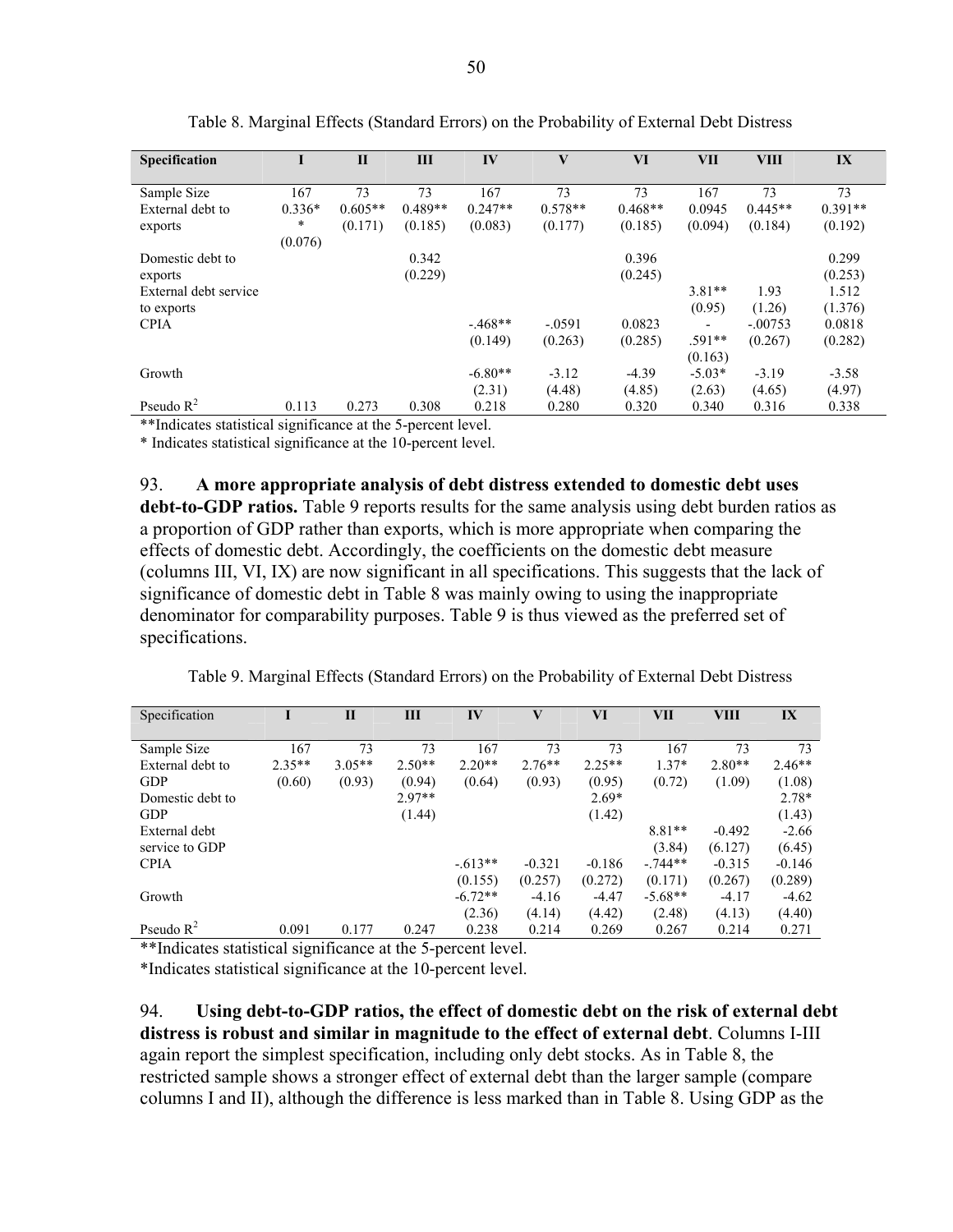denominator, the effect of domestic debt on the likelihood of debt distress is slightly larger than that of external debt, although the difference between the two is not significant (compare columns II and III). Including the CPIA and controlling for shocks does not change this finding (compare columns V and VI). The predominant ability of external debt service to explain debt distress in the larger dataset (column VII) is absent in the restricted dataset (columns VIII and IX) and the inclusion of external debt service does not reduce the robust effect of domestic debt on external repayment difficulties (compare columns VI and IX).

95. **It is also of interest to examine the changes in the level and composition of debt around episodes of external debt distress.** To do this, we compare the path of domestic and external debt (as a percentage of GDP) in the years immediately before and after the onset of external debt distress (we do not at present have an analogous measure of domestic debt distress and this is anyway much harder to observe, since governments may implicitly default to domestic creditors in a wide variety of subtle ways). This is reported in Table 10. We also look at the behavior of debt to GDP ratios, both domestic and external, throughout episodes of debt distress and compare this behavior with normal episodes (Table 11).

|                              | Mean     |          | Median   |          | No. of observations |          |
|------------------------------|----------|----------|----------|----------|---------------------|----------|
| Episode                      | Domestic | External | Domestic | External | Domestic            | External |
| 2 years before debt distress | $+2.7$   | $+3.9$   | $+0.0$   | $+4.3$   | 27                  | 27       |
| 2 years into debt distress   | $-1.1$   | $+117$   | $+0.6$   | $+40$    | 32                  | 32       |
| 2 years before normal        |          |          |          |          |                     |          |
| episode                      | $+0.1$   | $+0.9$   | $-0.1$   | $+0.5$   | 101                 | 101      |
| 2 years into normal episode  | $+0.8$   | $+19$    | $+0.3$   | $+14$    | 129                 | 129      |

Table 10. Annual Average of Changes in Public Debt (percent of GDP)

96. **Like external debt, domestic debt increases sharply before debt distress; it however behaves differently from external debt after the onset of debt distress**. Table 10 shows that both domestic and external debt increase significantly – at about 3 percent and 4 percent of GDP per year on average respectively – in the two years prior to debt distress. This is a much faster rate of accumulation than in the run-up to normal periods. But it is in the behavior after the onset of repayment difficulties where domestic and external debt behave differently: domestic debt declines on average by about one percentage point of GDP per year, whereas external debt increases by ten percentage points of GDP per year. Table 11 confirms the same pattern by looking at debt changes *throughout the duration* of debt distress episodes and normal episodes. During normal times and debt distress episodes, domestic debt grows at about the same rate. But external debt grows at a mean rate of nearly 5 percent per year (median 2 percent) during debt distress, versus a mean rate of less than 2 percent (median less than one percent) during normal episodes.

97. **There are several possible explanations for this pattern once debt distress has occurred.** First, in cases where distress is defined by a Paris Club rescheduling or financial support from the IMF, then an accompanying IMF program may preclude large domestic borrowing. At the same time, depreciation or devaluation may drive up the external debt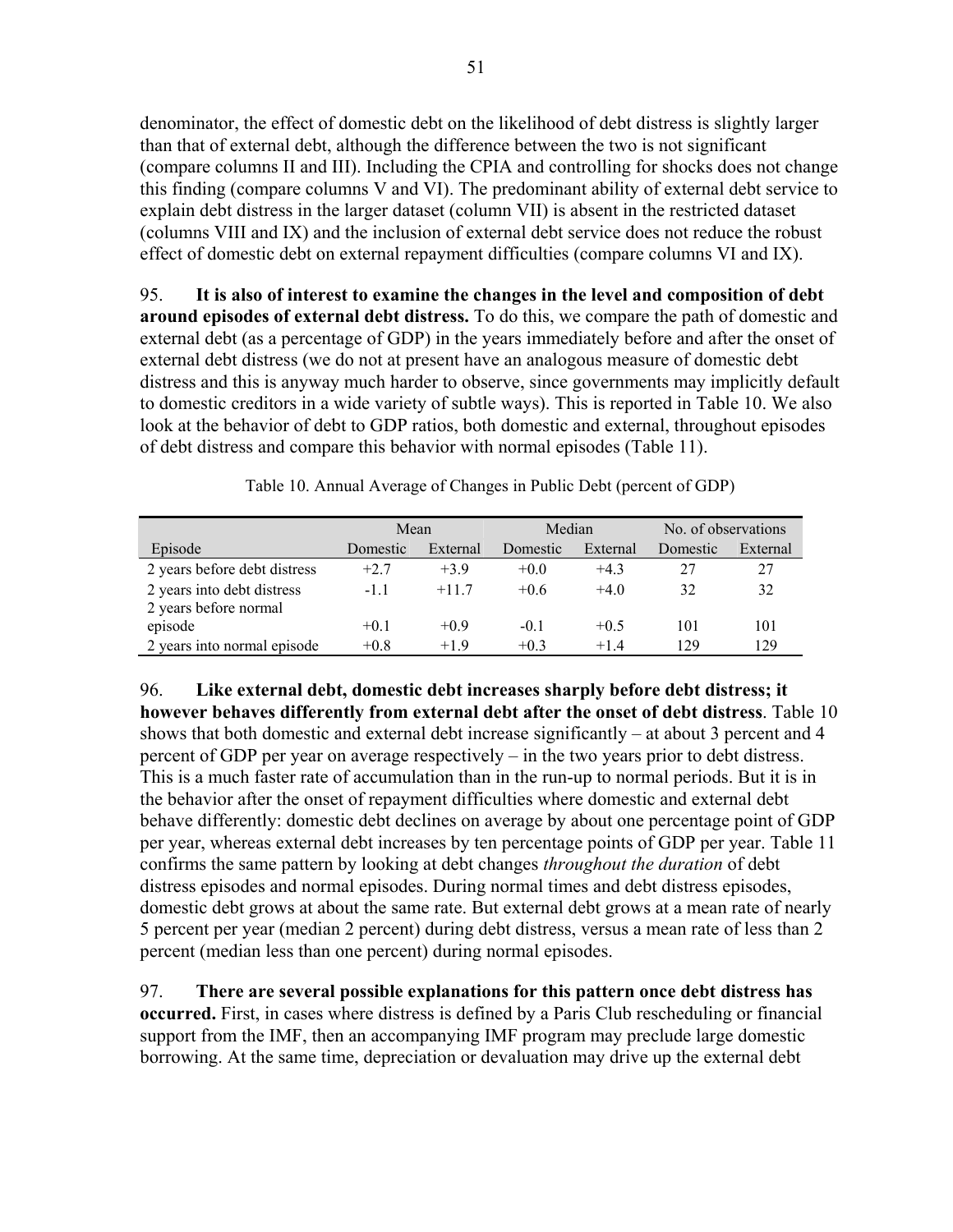ratio. Finally, new lending by official creditors to alleviate the liquidity problem may also be responsible for part of the increase in the external debt to GDP ratio.<sup>62</sup>

|                          | Mean     |          | Median   |          | No. of observations |          |  |
|--------------------------|----------|----------|----------|----------|---------------------|----------|--|
|                          | Domestic | External | Domestic | External | Domestic            | External |  |
| During distress episodes | $+0.7$   | $+47$    | $+01$    | $+2.0$   | 89                  | 89       |  |
| During normal episodes   | $+0.6$   |          | $+0.0$   | $+0.9$   | 317                 | 317      |  |

**Table 11. Annual Average Changes in Public Debt (percent of GDP)** 

98. **While domestic debt can and does contribute to the risk of external default, it does not seem to act as a close substitute for external debt**. In particular, there is no evidence of countries substituting from external debt to domestic debt prior to external default or distress. Moreover, once debt distress has occurred, on average it does not appear that domestic debt serves as an outlet for government financing needs. Rather, the opposite seems to be true: external debt tends to be mobilized to address short-term liquidity needs.

| <b>IDA/PRGF-eligible in 2004</b> | Other       |
|----------------------------------|-------------|
| Burundi                          | Algeria     |
| Ethiopia                         | Belize      |
| Gambia                           | China       |
| Ghana                            | Costa Rica  |
| Kenya                            | Dominica    |
| Lesotho                          | Egypt       |
| Malawi                           | El Salvador |
| Nepal                            | Fiji        |
| Papua New Guinea                 | India       |
| Rwanda                           | Jordan      |
| Solomon Islands                  | Latvia      |
| Sri Lanka                        | Morocco     |
| Zimbabwe                         | Nigeria     |
|                                  | Pakistan    |
|                                  | Swaziland   |
|                                  | Thailand    |
|                                  | Tonga       |

Table 12. Countries Used for the Regression Analysis

 $62$  The switch into external debt following an event of debt distress may reduce the future absorptive capacity of the local market, with possible negative implications for the composition of domestic debt.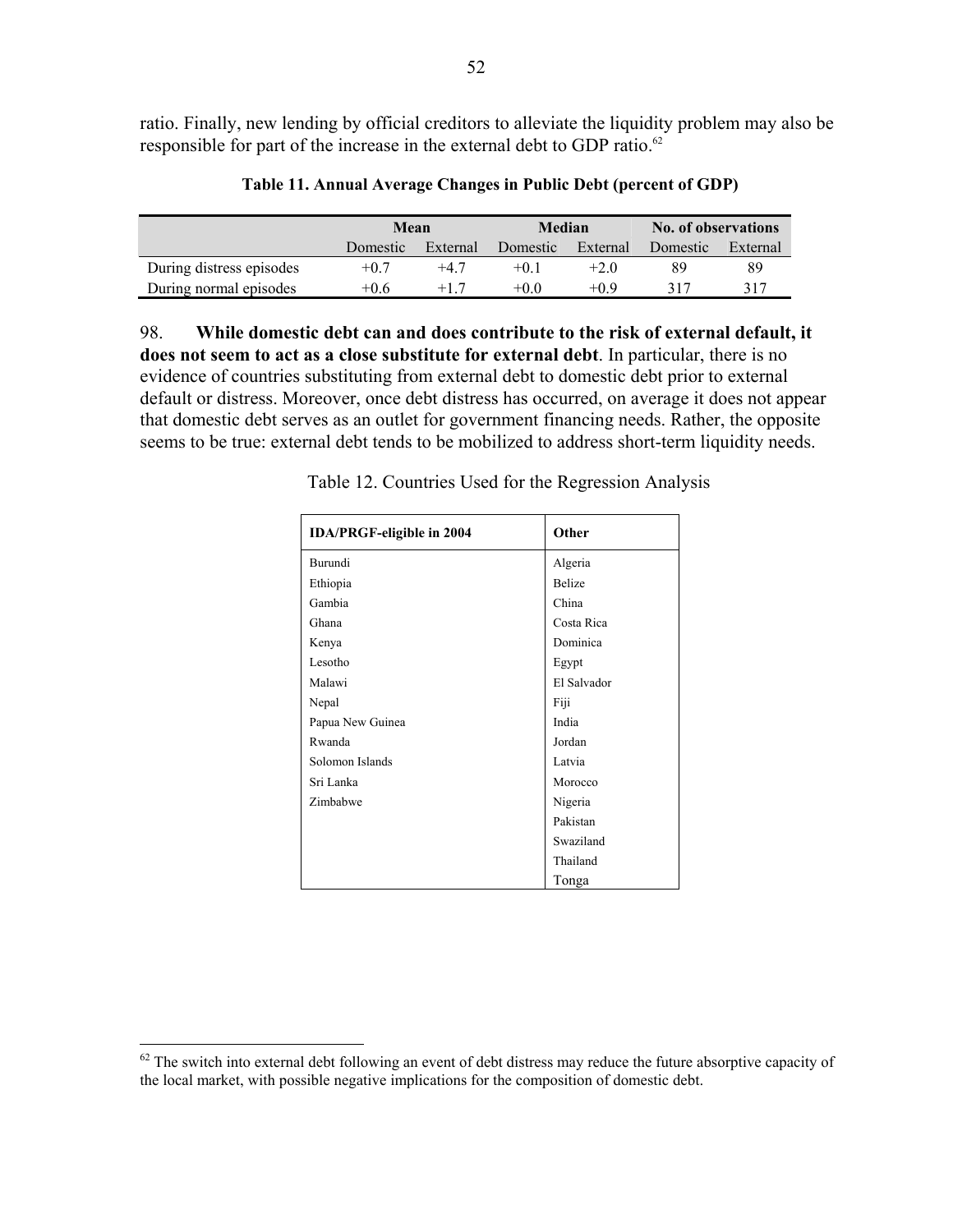### **Appendix 2: The Pace of New Borrowing and the DSF**

99. **The main multilateral creditors will continue to make up the lion's share of new lending to LICs.** Notwithstanding the changing landscape against which lending to lowincome countries is taking place – including debt relief, emerging lenders, and "scaling up" – a useful empirical starting point for discussing the pace of new borrowing at the country level is to look at existing lending allocations from the largest creditors—the main MDBs and ask what implications the full disbursement of these allocations would have, under conservative assumptions about economic growth.

100. **The main MDB lending allocations on their own will not generate a rapid reaccumulation of debt in most cases.** Figure 1 shows the path of (NPV) debt-to-export ratios for most countries now receiving MDRI assistance, broken down by CPIA performance category and split into regional subgroups for the numerous medium CPIA performers.<sup>63</sup> These paths are derived by applying the existing real allocations of lending (allowing for nominal inflation of 2 percent per year) at the standard lending terms of each institution, and assuming *no* grants from the main multilaterals (IDA, the African Development Fund, and the Inter-American Development Bank) and a conservative 4 percent export growth rate across the board.<sup>64</sup>

101. **More fundamentally, where potential debt problems occur, these patterns could immediately be detected by the DSF.** Four countries whose ratios would breach the threshold within ten years under the forecast assumptions are labeled in Figure 1: Rwanda, Ethiopia, Burkina Faso, and Nicaragua. Under post-MDRI risk ratings, Rwanda is a red-light country receiving only grants from IDA and the African Development Fund, and Ethiopia and Nicaragua are yellow-light countries. Burkina Faso is a green-light country post-MDRI, and its appearance in the figure requires explanation: the most recent DSA for Burkina Faso justified assumptions of export growth considerably higher than the 4 percent used for this exercise.

<sup>&</sup>lt;sup>63</sup> Mauritania, the only weak CPIA performer in the group of post-completion point countries is not shown. In this exercise its debt ratios were projected to remain close to its 100 percent debt-to-exports threshold throughout the forecast period.

 $64$  Obviously this is a simplification used only for illustrative purposes. The simulation is also rendered conservative in the outer years by ignoring repayments of principal once these become due, since this does not materially affect the conclusions.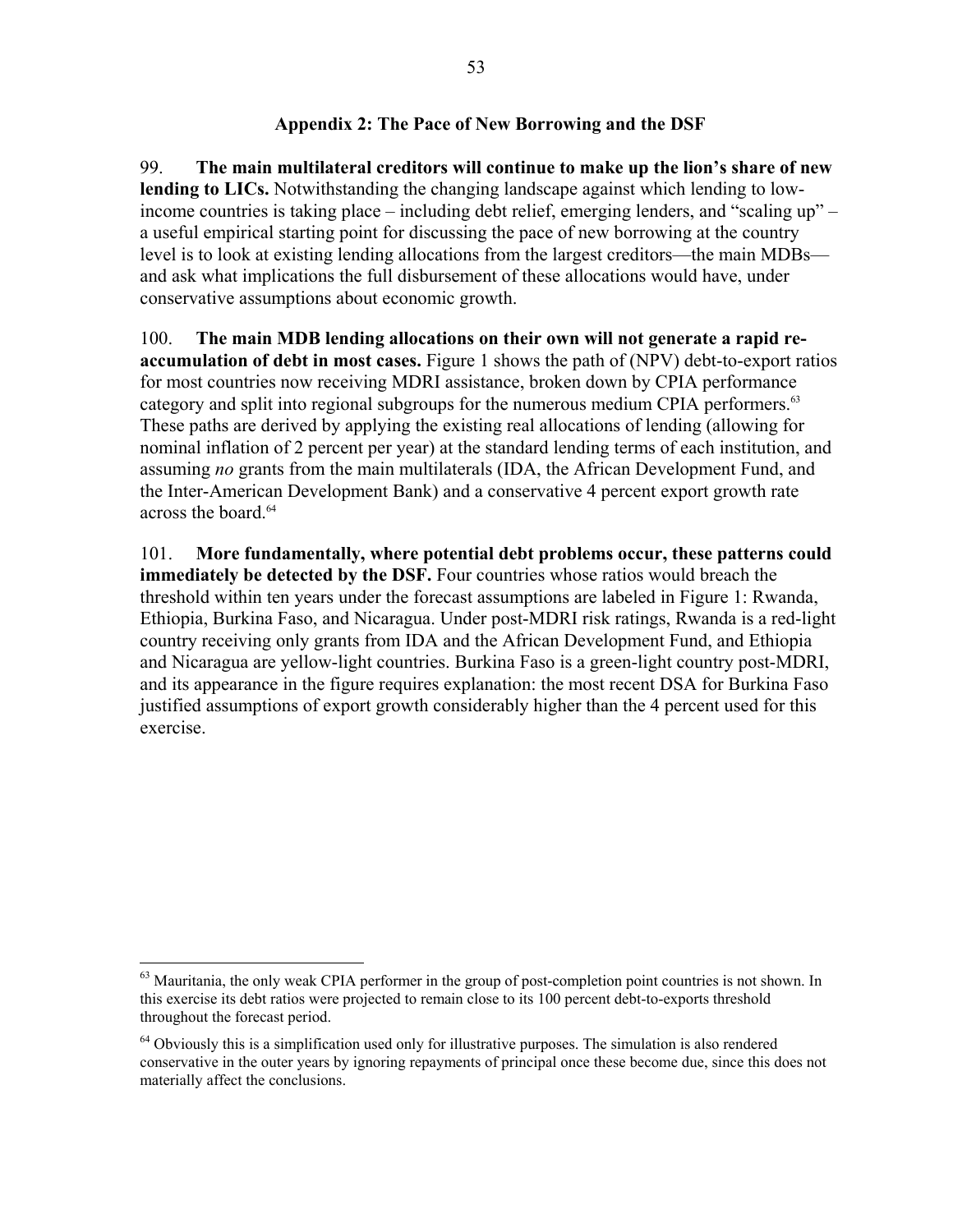**NPV of Debt to Export Ratios (percent) Medium Performers (West and Central Africa)** - **Rwanda NPV of Debt to Export Ratios (percent) Medium Performers (East and Southern Africa)** - **Ethiopia NPV of Debt to Export Ratios (percent) Medium Performers (Latin America)** - **Nicaragua NPV of Debt to Exports Ratios (percent) Strong Performers** - **Burkina Faso**

**Figure 1 Simple Simulations of Debt Burden Trajectories using Existing Lending Allocations** 

### 102. **The DSF, as implemented, already provides a forward-looking and practical framework within which to analyze the pace of new borrowing**. The fact that the rising debt trajectories in Figure 1 are picked up by the DSF should not be surprising: a DSA performs similar analysis but in a far more tailored and nuanced way for each country. Given the uncertainty surrounding any country's ability to absorb new financing productively, and thus the difficulty of estimating an optimal pace of borrowing, this detection of potentially dangerous borrowing paths underlines five important characteristics of the DSF in its existing form, namely that it is:

- (a) *Proactive* 20-year forecasts of debt burdens are used to determine the financing mix offered by the largest two creditors in most cases (IDA and the African Development Fund);
- (b) *Self-regulating* stress tests that are automatically calibrated to historical economic performance, including GDP growth, export growth, FDI, financing terms, and other factors relevant for debt sustainability;
- (c) *Operational*: the risk rating has consequences for lending decisions that immediately address problems as they are detected, since both IDA and the African Development Bank base grant allocations on its findings;<sup>65</sup>

<sup>&</sup>lt;sup>65</sup> Coordination with other creditors is discussed elsewhere. A growing number of creditors have expressed an interest in using the results of joint Bank-Fund DSAs to guide their lending decisions.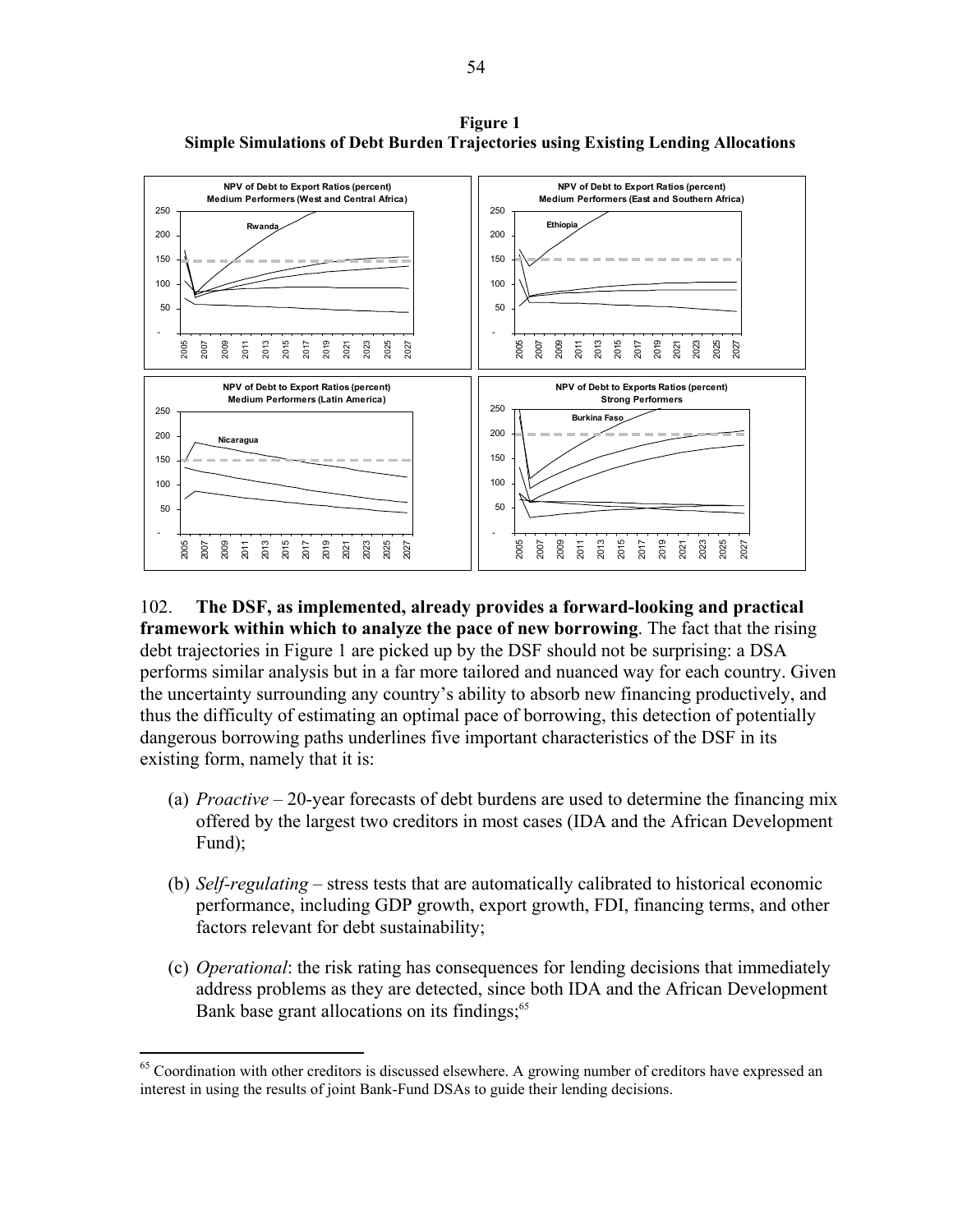- (d) *Regular*: the DSA is updated every year, allowing any incipient problems owing to the pace of new borrowing or updated economic forecasts to be addressed as they arise;
- (e) *Self-correcting*: DSAs provide explanations of all the main assumptions underlying their projections (and hence reasons for optimism where this is the case) and how these drive projected debt ratios and thus risk ratings, giving the opportunity to modulate these assumptions over time as circumstances dictate.

**Scaling up and non-concessional borrowing could still be troublesome, depending on the extent to which they generate growth.** The graphs also clearly illustrate a cautionary message: debt sustainability could be jeopardized relatively rapidly under scenarios of significant increases in new borrowing by LICs from other creditors in addition to the main MDBs, particularly if this borrowing is contracted at or near market interest rates.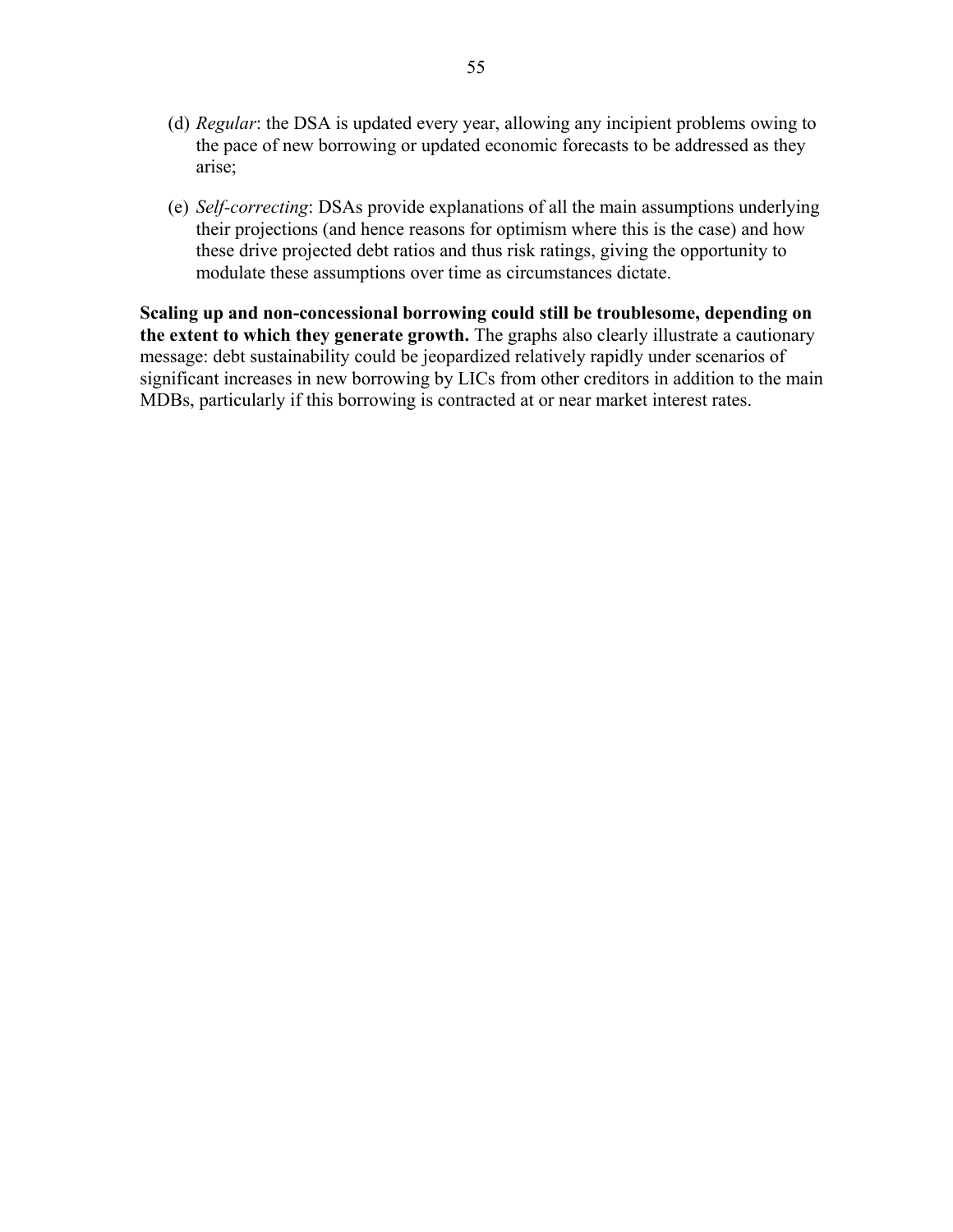### **Appendix 3: The Link Between Debt-Financed Investment and Growth—Some Empirical Evidence**

103. **This appendix reviews some of the empirical evidence about the channels and indicators that are relevant for the link between debt-financed investment and growth**. These channels include rates of return to public investment, including the potential for crowding in private investment, and structural and macroeconomic absorptive capacity constraints.

# *Rates of Return*

104. **Under the right overall economic environment and policy framework, there is evidence of potentially high rates of return for public investment**. Estimates from aggregate production functions imply average rates of return in the range 20-30 percent for both aid- and domestically-financed investments.<sup>66</sup> This implies that debt-financed investments would, on average, more than pay for themselves. However, there is no guarantee that these average results would apply in particular country cases. One reason for this is that the fruit of public investments will also depend on the overall economic environment and the policy framework of each country, as emphasized by a broad literature.<sup>67</sup> Aid helps most when complemented by good macroeconomic and structural policies, and specific evidence on public investment bears this out. In this sense indicators such as the CPIA governance rating and PEFA estimates of the effectiveness of public expenditure management could thus provide information on the likely efficiency of public investment.

105. **The composition of public expenditure would typically be an important indicator of the likely growth impact**. Some projects can lead to higher national income, revenues, and/or exports well within the 20-year time-frame of the DSF. Others may serve other objectives, most notably the non-poverty MDGs. Clemens, Radelet and Bhavnani (2004) provides a potentially useful classification, based on ECD/DAC data, of aid-related spending which can, or cannot, reasonably be expected to produce growth over a five year horizon.<sup>68</sup>

106. **Differences in the types of capital as well as in public investment rates across different sectors may help explain differences in rates of return**. Canning and Bennathan (2000), for example, find empirical evidence that the highest rates of return to infrastructure are found in countries with low levels of infrastructure relative to their levels of human and physical capital, and with low costs of infrastructure construction. Moreover, they find that the rate of return on infrastructure capital (electricity generation and roads) is roughly equal

<u>.</u>

<sup>66</sup> Dalgaard and Hansen (2005).

 $67$  Subramanian and Kumar (2006).

 $^{68}$  Care should be taken in applying this breakdown in particular country cases, because Subramanian and Kumar (2006) find these results to be econometrically fragile.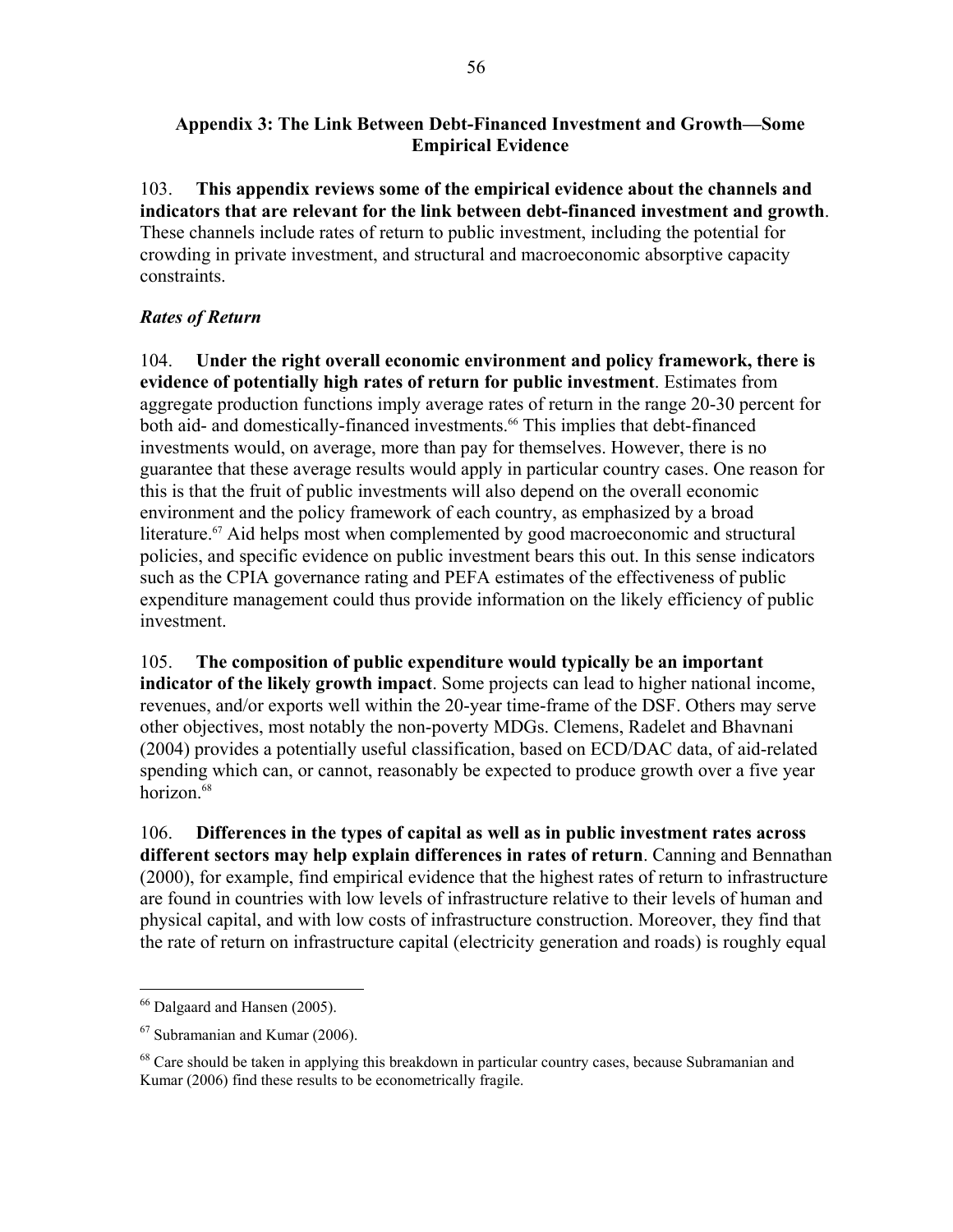to non-infrastructure capital (including other physical capital and human capital), and that there are rapidly diminishing returns for each type of infrastructure.

107. **Public investment can generate productivity spillovers, though the evidence is mixed.** Not only can public investment raise the stock of capital and thus directly raise output, but it can improve the productivity of other factor inputs inducing "crowding in." Firm-level investment-climate surveys can provide information on whether crowding-in is likely to be significant in a particular situation. Eiffert and others (2005) find that losses due to power outages are associated with lower levels of TFP indicating that public infrastructure directly impacts private productivity. However, the evidence on the role of public investment in attracting private investment and generating productivity spillovers is mixed. In particular, public investment is not systematically a powerful predictor of the incidence or duration of growth accelerations (see Box 1).

# *Structural Constraints*

108. **Measures of the overall policy environment may provide some indication of when decreasing returns to public capital are likely to set in sharply as a result of structural absorptive capacity constraints**. Using aggregate data, Isham and Kaufman (1999) find that, even in a strong policy environment, diminishing returns set in when public investment reaches, on average, 9.5 percent of GDP. On the other hand, firm-level studies may provide country-specific information on whether there are increasing returns to scale. For instance, Kraay and Raddatz (2005) concluded that there is some evidence of moderate increasing returns to scale at the plant level but scant evidence of any substantial increasing returns to scale external to the firm.

109. **In addition empirical studies suggest that the efficiency of investment seems to decline with its volume, as a consequence of flow capacity constraints.** Pritchett (1997) suggests that in developing regions—East Asia excepted—only  $\frac{1}{2}$  to  $\frac{3}{4}$  of investment expenditures are transformed into productive capital. To this extent measures of the completion or implementation rate of public investment projects may provide insight into the scope to increase the rate of useful investment spending. Moreover, measures of public expenditure management and governance, and sectoral balance of expenditures, may indicate where the risks of ineffective scaling up are greatest. Herrera and Pang (2005), for example, estimated inefficiencies in the health and education sectors in the range of 35-50 percent. They find that efficiency scores are negatively correlated to the size of public expenditure, the share of the wage bill in total public budget, and the proportion of the service that is publicly financed. Gupta, Verhoeven, and Tiongson (2001) find some evidence that the returns to public spending on health are higher in poor countries than elsewhere.

## *Macroeconomic Constraints*

110. **Although it is argued that scaling-up aid can induce Dutch disease, the theoretical results and empirical evidence are not conclusive**. The short-run effects of Dutch disease are claimed to be real exchange rate appreciation and loss in competitiveness. Of course, real appreciation and even a reduction in the size of the traded goods sector need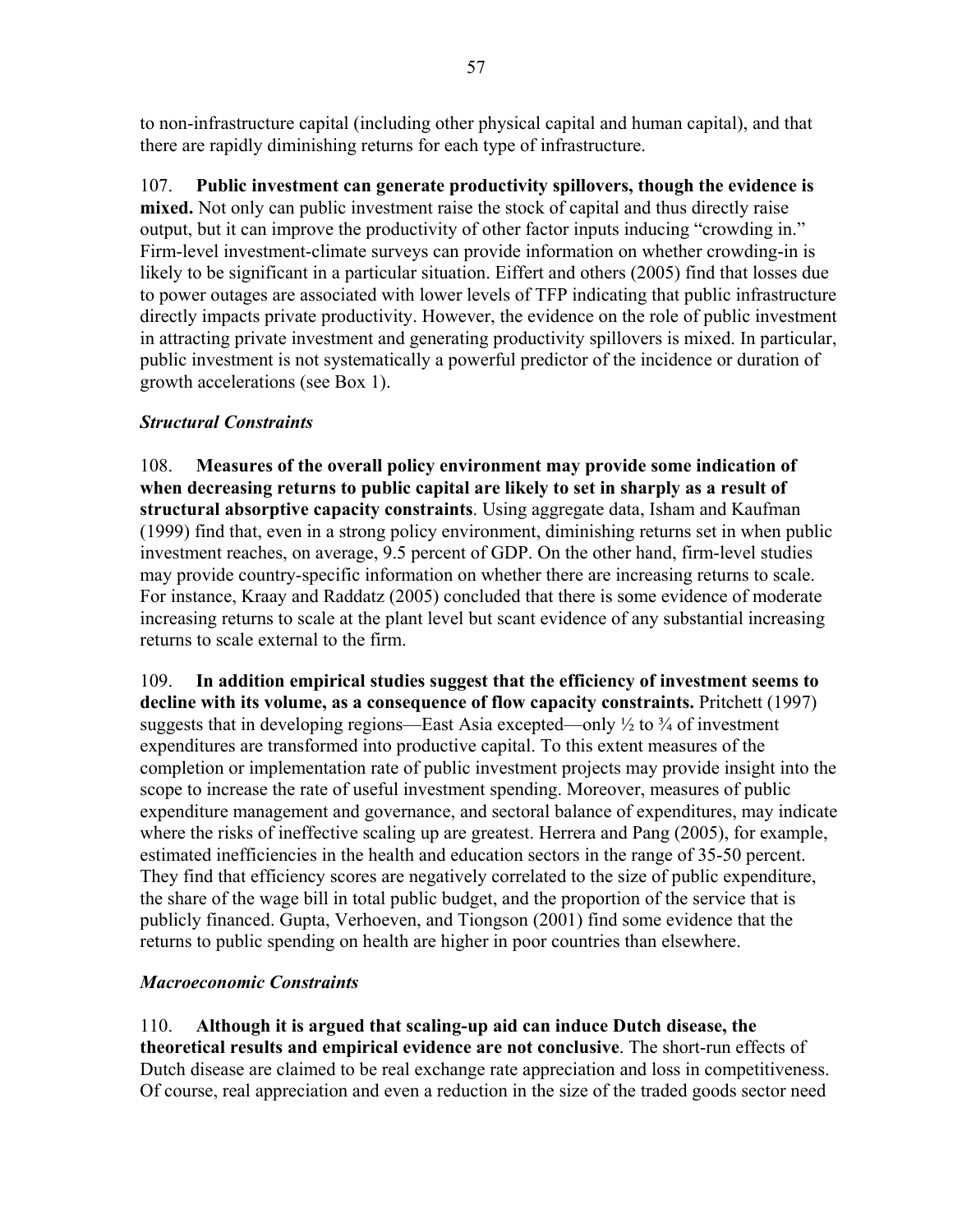not be a "disease", because they may be a necessary counterpart to freeing up the resources required to make critical aid-financed investments. In the long run, therefore, as the fruits of investment materialize, productivity increases in all sectors may offset the initial loss of competitiveness, reverse the effects on the real exchange rate and increase exports.<sup>69</sup> In addition while some empirical studies find that aid inflows do affect exchange rates and lead to overvaluation (Rajan and Subramanian, 2006), others find that the effects of aid on the real exchange rate are small and statistically insignificant (Bulir and Lane, 2002). Therefore, a nuanced case-by-case approach for assessing the risk of Dutch disease is necessary. In a particular case, various indicators of competitiveness, effectiveness of aid-financed investments, productivity in tradable and non-tradable sectors, and the growth rate of manufactured exports can be useful. Firm-level investment climate surveys may provide guidance on whether real wages are a binding constraint on export performance, relative to other factors such as infrastructure shortages.

111. **Establishing the presence of financial crowding out is a challenge.** The share of domestic debt in GDP as well as the common indicators such as the level of real interest rates and the rate of private investment may indicate the risk of crowding out and the scope for channeling resources towards private investment. Conversely, the level of excess liquidity in the banking system may indicate those situations in which other factors (e.g., property rights) may be limiting private investment. IMF (2005) discusses the key reasons for the difficulty in establishing crowding out, including the fact that credit markets rarely clear through changes in interest rates alone.70

# *Aggregate Analysis*

 $\overline{a}$ 

112. **Empirical evidence on the aggregate effect of all these channels, namely rates of return to public investment, and structural and macroeconomic absorptive capacity constraints, is ambiguous**. While a number of studies find evidence that, on average, the net contribution of public investment to growth is positive, the robustness of most of these results is uncertain, and the direction of causality remains unclear.<sup>71</sup> Even when the relationship is judged to be statistically significant, the estimated growth impact tends to be relatively small (Calderon and Servén, 2004). On the other hand Clemens, Radelet and Bhavnani (2004) find significant growth effects of aid directed toward growth-enhancing investments.

 $69$  See Van Wijnbergen (1986), Yano and Nugent (1999), Torvik (2001) and Adam and Bevan (2006). Dutch disease will tend to reduce exports relative to growth. The risk that exports suffer in particular underscores the value, in the DSF, of focusing on those debt burden indicators that give the most alarming results.

<sup>70</sup> IMF, 2005; *Monetary and Fiscal Policy Design Issues in Low-Income Countries,* p. 34.

 $71$  "... the case for increased infrastructure investment must be built on its expected macro impact on growth and ultimately poverty reduction. Yet our understanding of exactly how this linkage works remains incomplete, empirical evidence of its magnitude is not very robust, and the policy implications are unclear." (Bourguignon, 2006).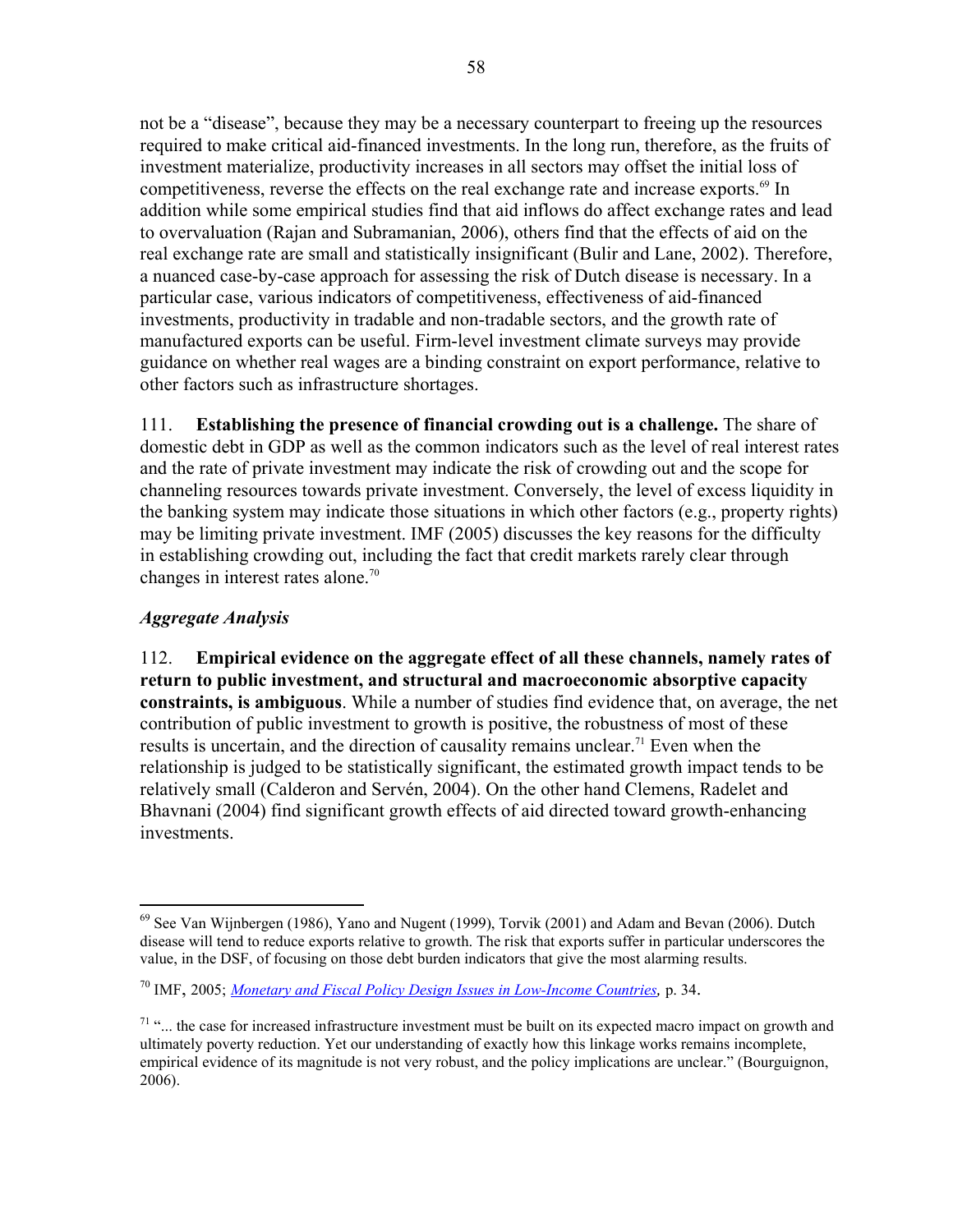113. **Furthermore, the factors that determine the appropriate rate of public investment, including absorptive capacity, evolve over time**. In particular, they depend on the policy environment and on the pace and nature of complementary investments, including in absorptive capacity itself. For example, stock and flow absorptive capacity will evolve with investments in managerial capacity, human capital, and other factors. Investments in governance and public expenditure management will tend to have a particularly strong impact on flow absorptive capacity. To take another example, the scope for Dutch disease depends on the productivity effects of associated investments, and the success of related competitiveness policies, such as efforts to improve the investment climate.

#### **Box 1. Frequency and Determinants of Growth Accelerations**

Because a successful scaling up exercise is likely to center around an acceleration in growth rates, a look at some stylized facts may be useful. Based on the historical experience of 47 low income countries across five-year periods from 1971 to 2003, the table below shows the probability that a low-income country with a certain level of growth over the last five years (rows) will grow at a particular rate over the following five years (columns). For example, a country with an average growth between 0 and 2.5 percent over the past five years could expect to have a growth rate above 2.5 percent with a 25 percent probability over the next five years (summing the fourth and fifth columns of the third row). While the probabilities in this table are unconditional—as there is no effort to control for variables such as policies or country characteristics that may affect results in a particular case - the table provides a useful check for scenario builders.

The main conclusion is that maintaining a high level of positive growth for a sustained period is quite difficult. In general, there is a tendency for regression in growth rates—and in total factor productivity growth (not shown)—following a boom period. Countries with low initial growth rates are more likely to improve their performance than to maintain low growth. However, those with high initial growth rates are more likely to experience lower growth in the ensuing period than to maintain or improve their strong performance. Furthermore, the most stable growth rates are those in the middle; very weak or very strong growth rates are less likely to persist.1 These results are consistent with recent findings that while growth accelerations are not themselves uncommon, durable expansions—such as the decade-long jump in growth needed to meet the MDGs—are much rarer.<sup>2</sup>

|                                                    | Per Capita Income Growth Transition Probabilities |           |                                                     |      |      |      |  |  |  |  |
|----------------------------------------------------|---------------------------------------------------|-----------|-----------------------------------------------------|------|------|------|--|--|--|--|
|                                                    |                                                   |           |                                                     |      |      |      |  |  |  |  |
|                                                    |                                                   |           | Average Annual Growth Rate, Second 5-year period    |      |      |      |  |  |  |  |
|                                                    |                                                   | $< 2.5\%$ | $0 - 2.5%$<br>$-2.5 - 0\%$<br>$2.5 - 5\%$<br>$>5\%$ |      |      |      |  |  |  |  |
|                                                    | $<-2.5%$                                          | 0.24      | 0.31                                                | 0.27 | 0.14 | 0.04 |  |  |  |  |
|                                                    | $-2.5 - 0\%$                                      | 0.31      | 0.26                                                | 0.33 | 0.02 | 0.08 |  |  |  |  |
|                                                    | $0 - 2.5%$                                        | 0.14      | 0.17                                                | 0.45 | 0.22 | 0.03 |  |  |  |  |
| Rate, first 5-year period<br>Average Annual Growth | $2.5 - 5\%$                                       | 0.08      | 0.22                                                | 0.19 | 0.37 | 0.14 |  |  |  |  |
|                                                    | $>5\%$                                            | 0.38      | 0.08                                                | 0.08 | 0.31 | 0.15 |  |  |  |  |
|                                                    |                                                   |           |                                                     |      |      |      |  |  |  |  |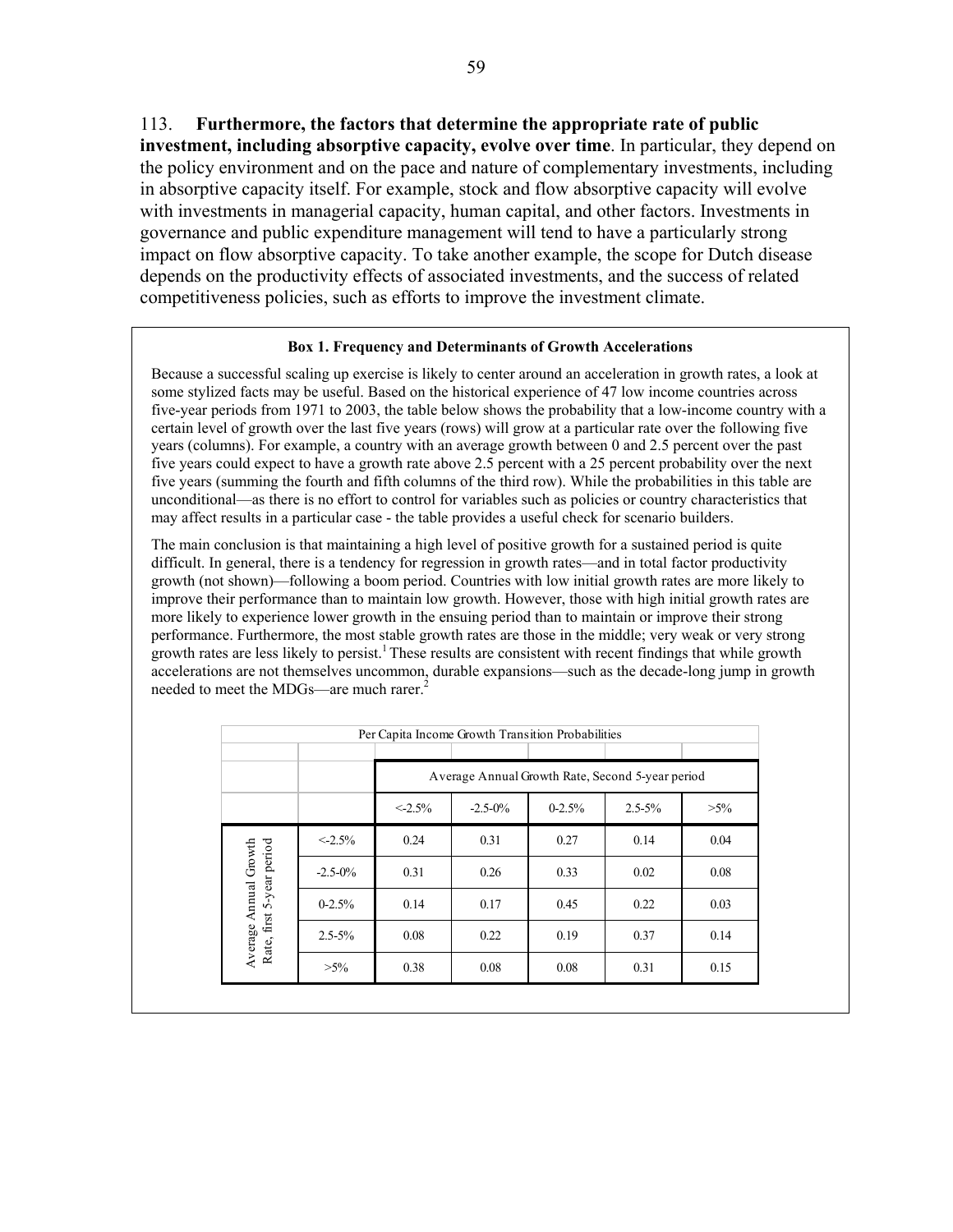#### **Box 1 (concluded). Frequency and Determinants of Growth Accelerations**

In general, the literature on growth accelerations indicates that the likelihood that an acceleration can be initiated and sustained depends on a number of factors:

Ex-ante improvements in inflation, the exchange rate, private investment, and the perception of corruption coincide with the start of longer (but not shorter) growth acceleration episodes.<sup>3</sup>

There is some Africa-specific evidence that economic liberalization and political transitions are predictors of accelerations, while debt burdens are negatively correlated with the probability of a sustained acceleration.<sup>4</sup>

The manufactured exports sector, the success of which is tends to be linked with sustained growth accelerations, also benefits from a competitive real exchange rate and trade liberalization. It might be hoped that the odds of a long growth boom would be much higher when associated with a scaling up of public investment. However, while overall investment is a significant predictor of growth in a variety of contexts, public investment is less obviously so and does not seem to have been critical to most growth acceleration episodes.<sup>5</sup>

Overall, however, it is quite difficult to explain, let alone predict, most growth accelerations or their duration.<sup>6</sup> In particular, comprehensive policy reform does not seem to clearly precede most accelerations. These results broadly echo many of the results from the broader growth literature and suggest caution with respect to overly optimistic growth forecasts in scaling up scenarios.

 1/ There are few observations with very high initial growth rates (i.e., in the bottom row, ,so generalizations about this case need to be treated particularly cautiously.

- 2/ Hausmann et al. (2004).
- 3/ GMR 2005.
- 4/ Pattillo et al. (2005).
- 5/ Berg et al. (2006a), Jones and Olken (2005), IMF (2005).
- 6/ Hausmann et al. (2004), Berg et al. (2006a).

 $\mathcal{L}_\text{max}$  , and the set of the set of the set of the set of the set of the set of the set of the set of the set of the set of the set of the set of the set of the set of the set of the set of the set of the set of the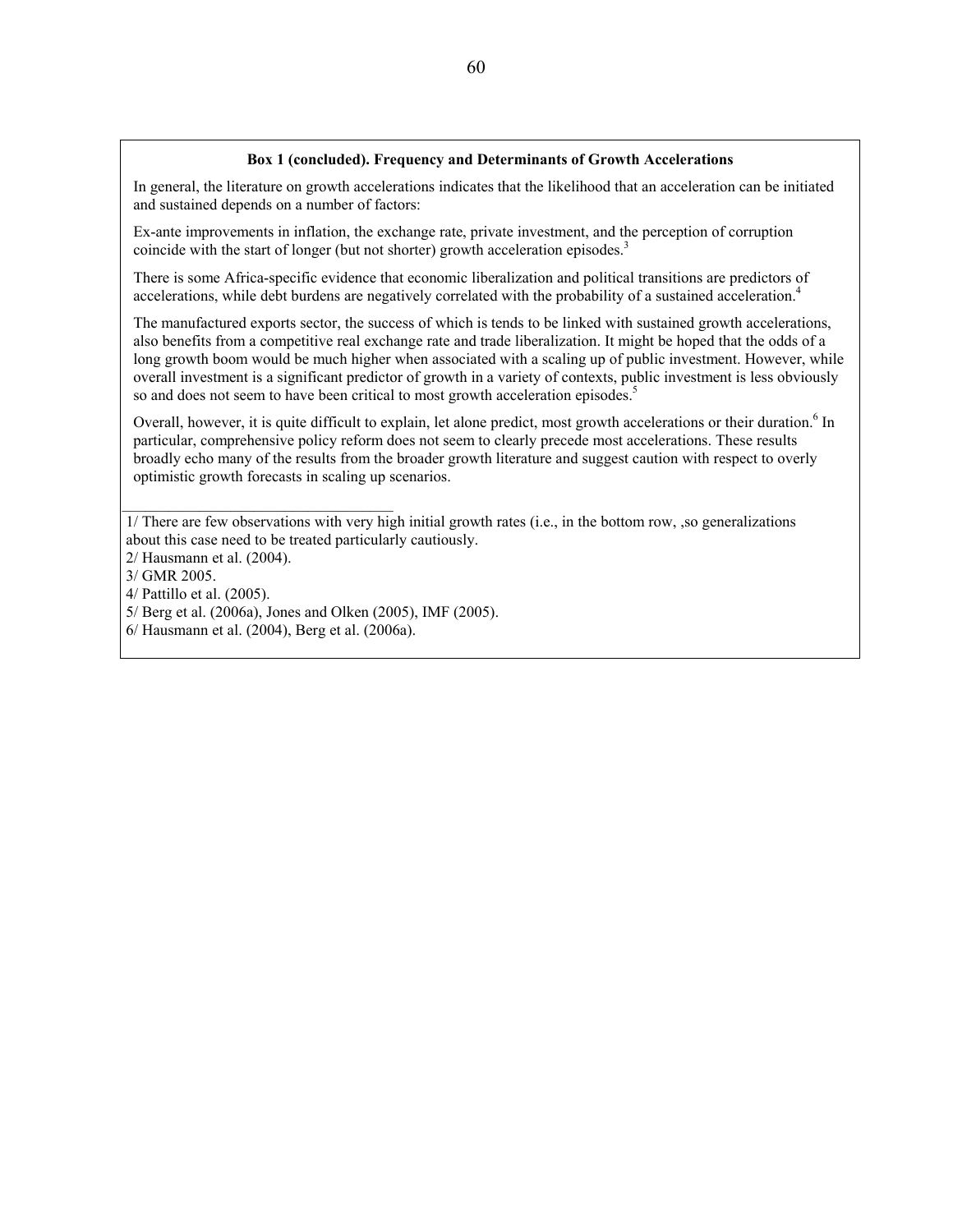#### References

- Adam, Christopher S. and David L. Bevan, 2006. "Aid and the Supply Side: Public Investment, Export Performance, and Dutch Disease in Low-Income Countries," The World Bank Economic Review, Oxford University Press, vol. 20(2), pages 261-290.
- Ales, Bulir and Timothy D. Lane, 2002. "Aid and Fiscal Management," in Gupta, Clements, and Inchauste, eds. *Helping Countries Develop: The Role of Fiscal Policy*. Washington: IMF. 2004. 422-451.

Berg, Andy, Jonathan D. Ostry and Jeromin Zettelmeyer, 2006, "What Makes Growth Sustained?", IMF Working Paper, forthcoming.

Bourguignon, Francois, 2006. "Rethinking Infrastructure for Development," Closing remarks, Annual Bank Conference on Development Economics, Tokyo, May 30.

Bourguignon, Francois and Mark Sundberg, 2006. "Constraints to Achieving the MDGs with Scaled-Up Aid." UN/DESA Working Paper No. 15, March.

Calderón, César and Luis Servén, 2004. "The Effects of Infrastructure Development on Growth and Income Distribution," World Bank Policy Research Working Paper No. 3400.

Canning, David and Bennathan, Esra, 2000. "The Social Rate of Return on Infrastructure Investments. World Bank Policy Research Working Paper No. 2390, July.

- Clemens, Michael A., Steven Radelet, and Rikhil Bhavnani, 2004. "Counting Chickens When They Hatch: The Short-term Effect of Aid on Growth," International Finance 0407010, EconWPA.
- Dalgaard, Carl-Johan and Henrik Hansen, 2005. "The Return to Foreign Aid." Discussion Papers 05-04, University of Copenhagen. Department of Economics (formerly Institute of Economics).
- Easterly, William, 2001. The Elusive Search for Growth: Economists' Adventures and Misadventures in the Tropics. Cambridge: MIT Press.
- Eifert, Benn, Alan Gelb, and Vijaya Ramachandran, 2005. "Business Environment and Comparative Advantage in Africa: Evidence from the Investment Climate Data," Working Paper No. 56, Center for Global Development, February.
- Gupta, Sanjeev, Robert Powell, and Yongzheng Yang, 2006. "Macroeconomic Challenges of Scaling Up Aid to Africa: A Checklist for Practitioners," International Monetary Fund, also available online: http://www.imf.org/external/pubs/ft/afr/aid/2006/eng/aid.pdf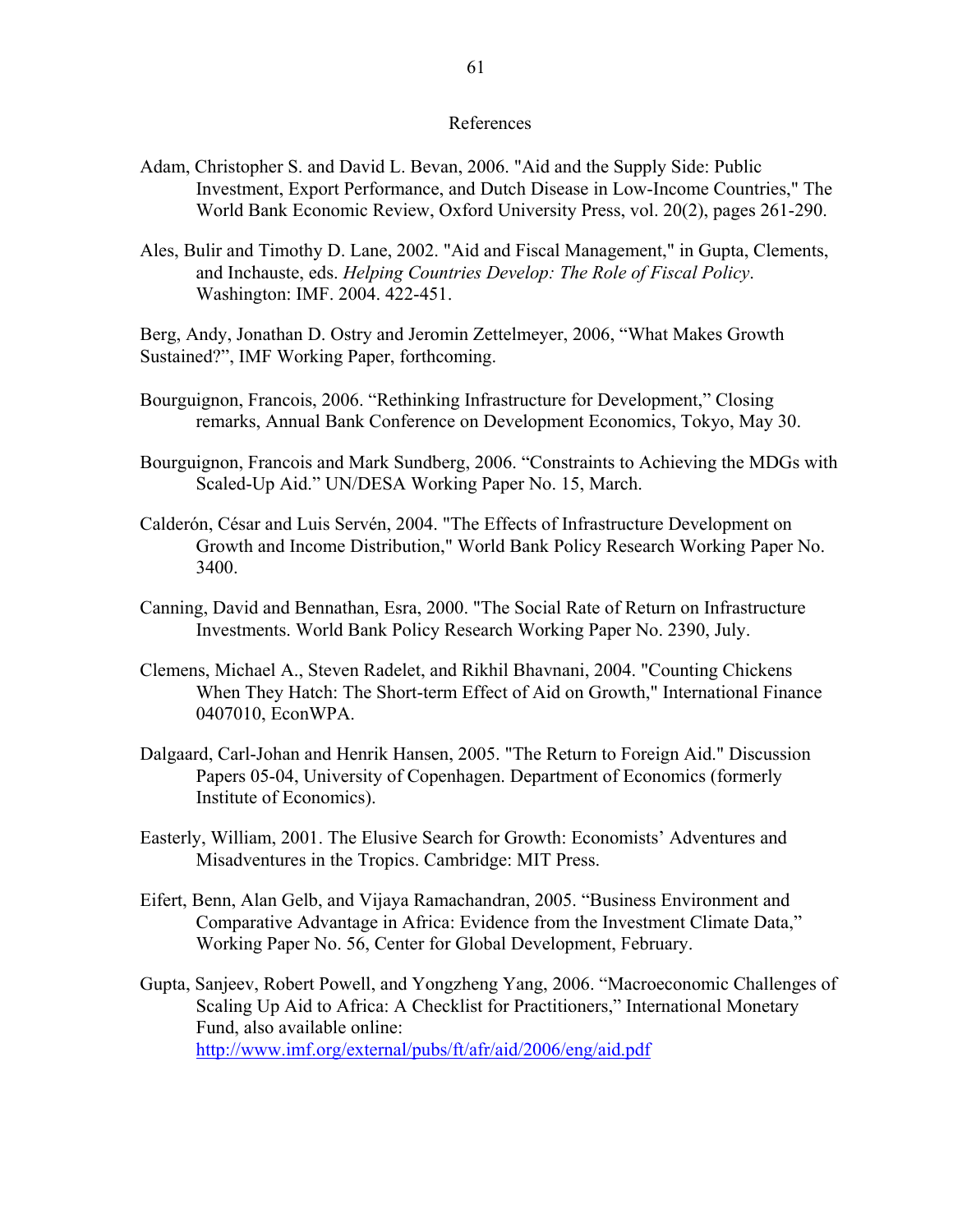- Gupta, Sanjeev, Erwin Tiongson, and Marijn Verhoeven, 2001. "Public Spending on Health Care and Poor," in Gupta, Clements, and Inchauste, eds. *Helping Countries Develop: The Role of Fiscal Policy*. Washington: IMF, 2004.
- Hausmann, Ricardo, Lant Pritchett and Dani Rodrik, 2004. "Growth Accelerations," NBER Working Papers 10566.
- Herrera, Santiago and Gaobo Pang. 2005. "Efficiency of Public Spending in Developing Countries: An Efficiency Frontier Approach. World Bank Policy Research Working Paper No. 3645, June.
- International Monetary Fund, 2005. "Can PRGF Policy Levers Improve Institutions and Lead to Sustained Growth?", August.
- International Monetary Fund, 2005, "Public Investment and Fiscal Policy—Lessons from the Pilot Country Studies", April.
- International Monetary Fund and The World Bank, 2005. Global Monitoring Report 2005. Washington.
- Isham, Jonathan and Daniel Kaufmann, 1999. "The Forgotten Rationale For Policy Reform: The Productivity Of Investment Projects," The Quarterly Journal of Economics, MIT Press, vol. 114(1), pages 149-184, February.
- Jones, Benjamin F. and Benjamin A. Olken, 2005. "The Anatomy of Start-Stop Growth," NBER Working Papers 11528.
- Kraay, Aart and Vikram Nehru, 2006. "When is External Debt Sustainable?" The World Bank Economic Review, Volume 20, Number 3.
- Kraay, Aart and Raddatz, Claudio, 2005. "Poverty Traps, Aid, and Growth," World Bank Policy Research Working Paper No. 3631, June.
- Pattillo, Catherine A., Sanjeev Gupta and Kevin Carey 2005. "Sustaining and Accelerating Pro-Poor Growth in Africa." IMF Special Issues Paper.
- Pritchett, Lant, 1997. "Divergence, Big Time," Journal of Economic Perspectives, American Economic Association, vol. 11(3), pages 3-7, Summer.
- Rajan, Raghuram and Arvind Subramanian, 2006. "Aid, Dutch Disease, and Manufacturing Growth," NBERWorking Paper, forthcoming.
- Subramanian, Arvind and Utsav Kumar, 2006. "Counting Chickens When They Hatch: Disaggregated Aid and Growth—A Comment", Mimeo. IMF.
- Torvik, Ragnar, 2001. "Learning by Doing and the Dutch Disease," European Economic Review, Elsevier, vol. 45(2), pages 285-306, February.